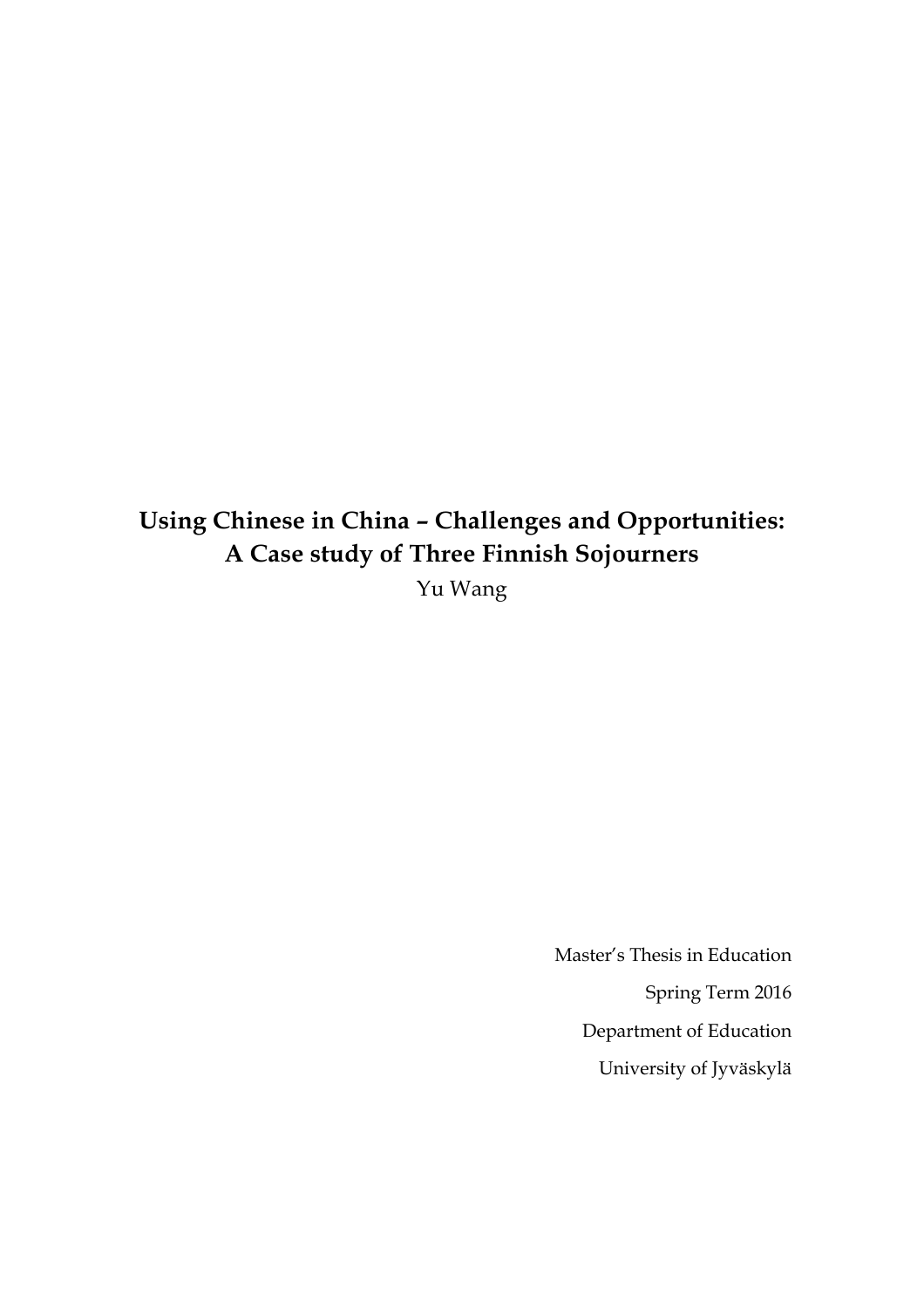## **ABSTRACT**

Despite the growing attention on interaction between language learners/sojourners and host community, there has been little research on second language (L2) using experience by adopting case study approach, by which each individual's voice is valued. Grounded in sociocultural theory (SCT), the present study explores challenges and opportunities of international sojourners when they use Chinese in China by investigating three Finnish sojourners' experiences in using Chinese. Coleman's concentric circles model is adopted to illustrate sojourners' different language choices and reasons with compatriots, international people and host community. Narratives and interview data are analyzed and discussed by applying qualitative content analysis.

This study argues contextual factors have significant influence on sojourners' language choices and their experiences of using Chinese in China. It also reveals the active play of sojourners' agency in their process of using Chinese as L2. In residence abroad context, host community as well as the relationships between sojourners and host community are suggested to be crucial social aspects of sojourners' language use and sojourners' intercultural competences appear to be essential elements as well.

Keywords: Chinese L2 learning, Chinese L2 use, residence abroad, agency, sociocultural theory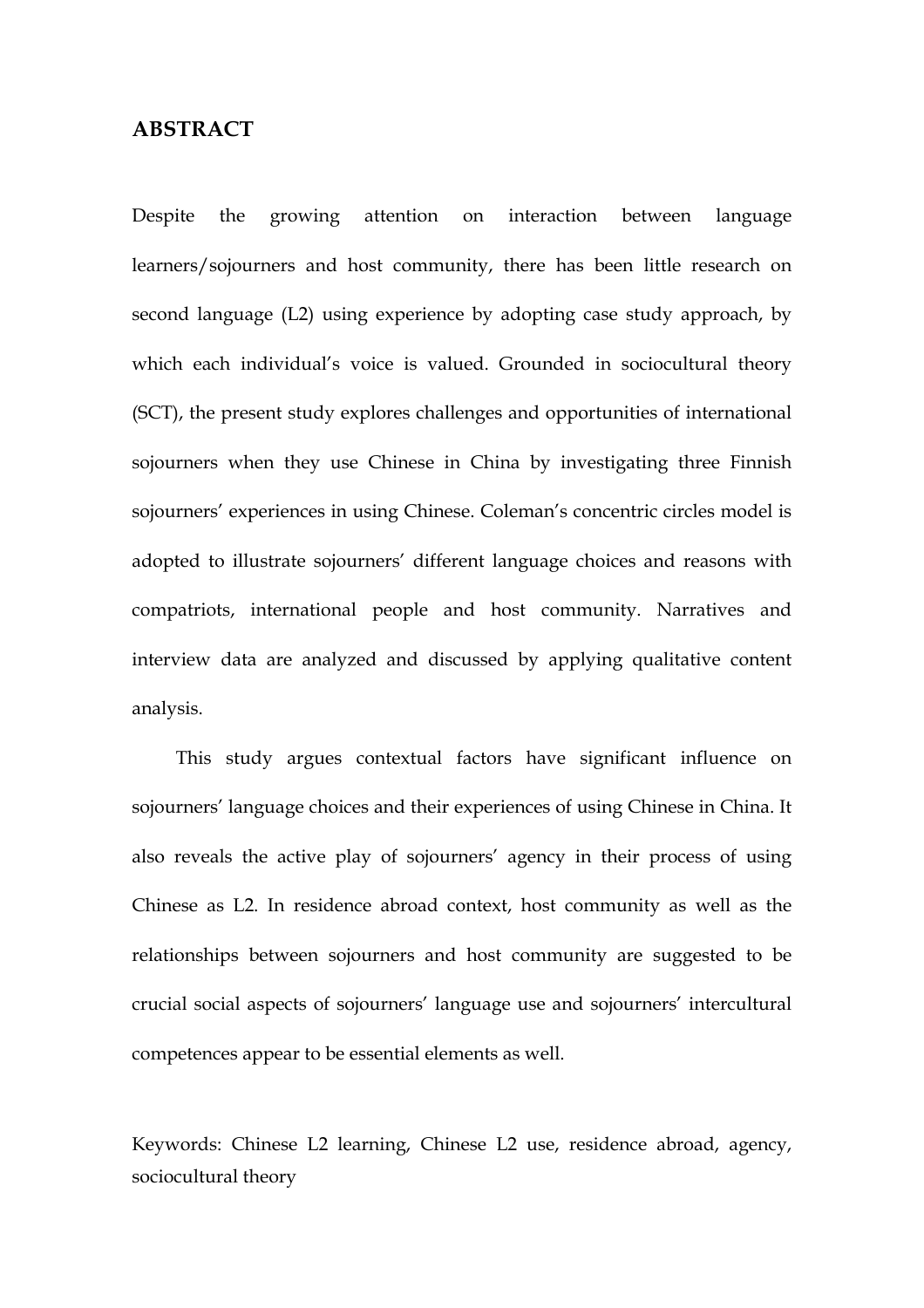## **CONTENTS**

| 1                       |     |       |  |  |  |  |
|-------------------------|-----|-------|--|--|--|--|
| $\overline{2}$          |     |       |  |  |  |  |
|                         | 2.1 |       |  |  |  |  |
|                         | 2.2 |       |  |  |  |  |
|                         | 2.3 |       |  |  |  |  |
| $\overline{3}$          |     |       |  |  |  |  |
|                         | 3.1 |       |  |  |  |  |
|                         | 3.2 |       |  |  |  |  |
|                         | 3.3 |       |  |  |  |  |
|                         | 3.4 |       |  |  |  |  |
|                         | 3.5 |       |  |  |  |  |
| $\overline{\mathbf{4}}$ |     |       |  |  |  |  |
|                         | 4.1 |       |  |  |  |  |
|                         |     | 4.1.1 |  |  |  |  |
|                         |     | 4.1.2 |  |  |  |  |
|                         |     | 4.1.3 |  |  |  |  |
|                         | 4.2 |       |  |  |  |  |
|                         | 4.3 |       |  |  |  |  |
|                         |     | 4.3.1 |  |  |  |  |
|                         |     | 4.3.2 |  |  |  |  |
|                         |     | 4.3.3 |  |  |  |  |
|                         | 4.4 |       |  |  |  |  |
|                         |     | 4.4.1 |  |  |  |  |
|                         |     | 4.4.2 |  |  |  |  |
|                         |     | 4.4.3 |  |  |  |  |
|                         | 4.5 |       |  |  |  |  |
|                         | 4.6 |       |  |  |  |  |
|                         |     | 4.6.1 |  |  |  |  |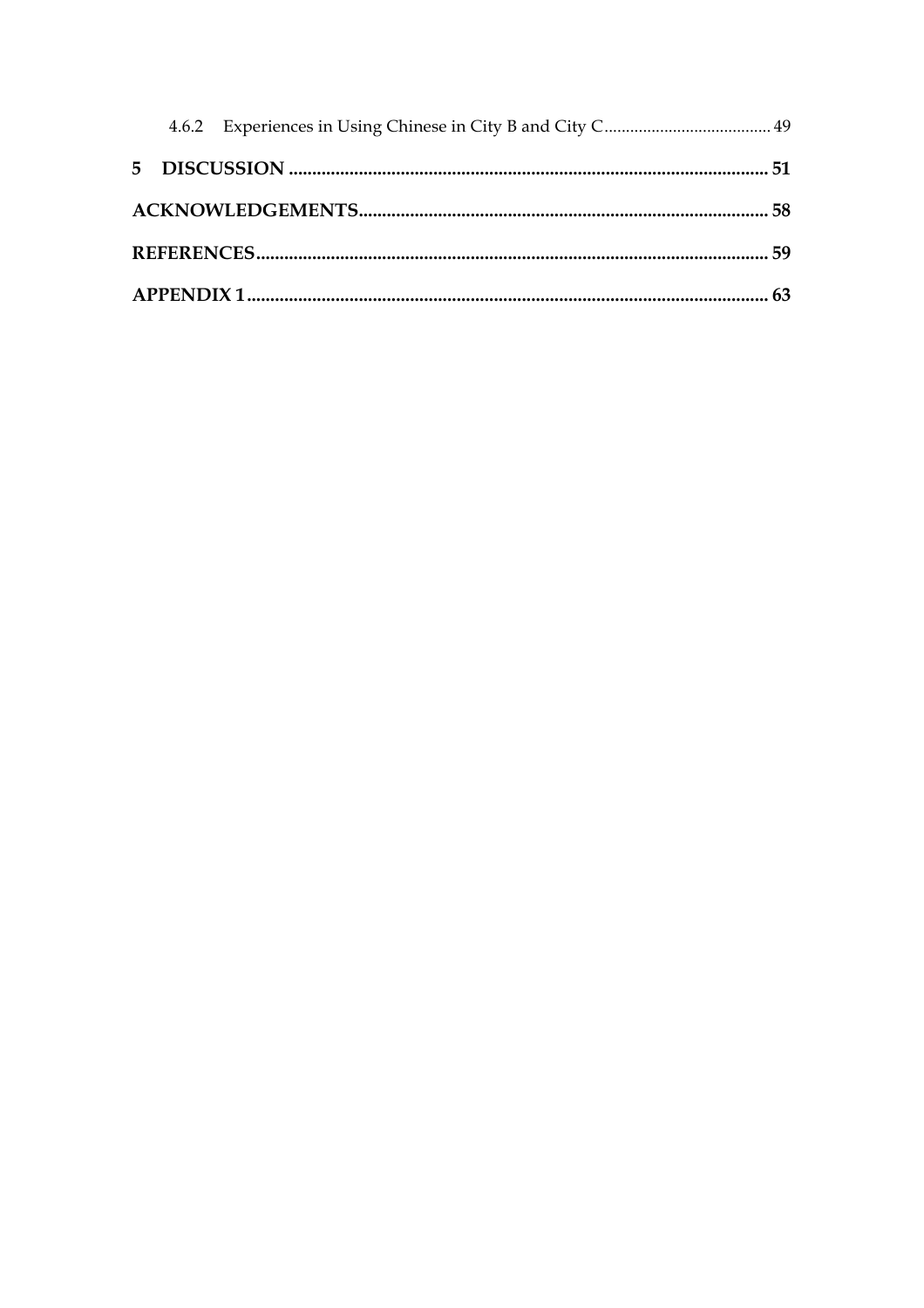## **1 INTRODUCTION**

The importance and potential of China has been recognized worldwide because of its rapid economic growth and national strength as well as the improved global image. Becoming more and more integrated with the outside world since the reform and opening-up of China in 1978, increasingly number of international sojourners come to China with the aim of working or studying. According to the Annual Report on Chinese International Migration (Wang, Liu & Miao, 2015) issued by the Center for China and Globalization (CCG), the number of foreign residents in China swelled to 848, 500 in 2013, annually up near 3.9% from a decade ago. Students were among the major sources of international sojourners in China. The enrolment of international students in China was 377, 054 in 2014, with a continually increase of 110, 844 from 2004, found by the Institute for International Education (IIE).

Due to the fact that China is a big country according to its territory and population, there are differences between cities in China from varying degrees. Concerning the sojourners' language using experiences, differences in host communities' dialect, life style and the degree of internationalization may be related. Even though standard mandarin (Putonghua) is the official language in China and is taught to non-native speakers (NNS) in Chinese classes, dialects are widely used outside the classroom, which may have considerable influence on sojourners' experiences in using Chinese with the host community. For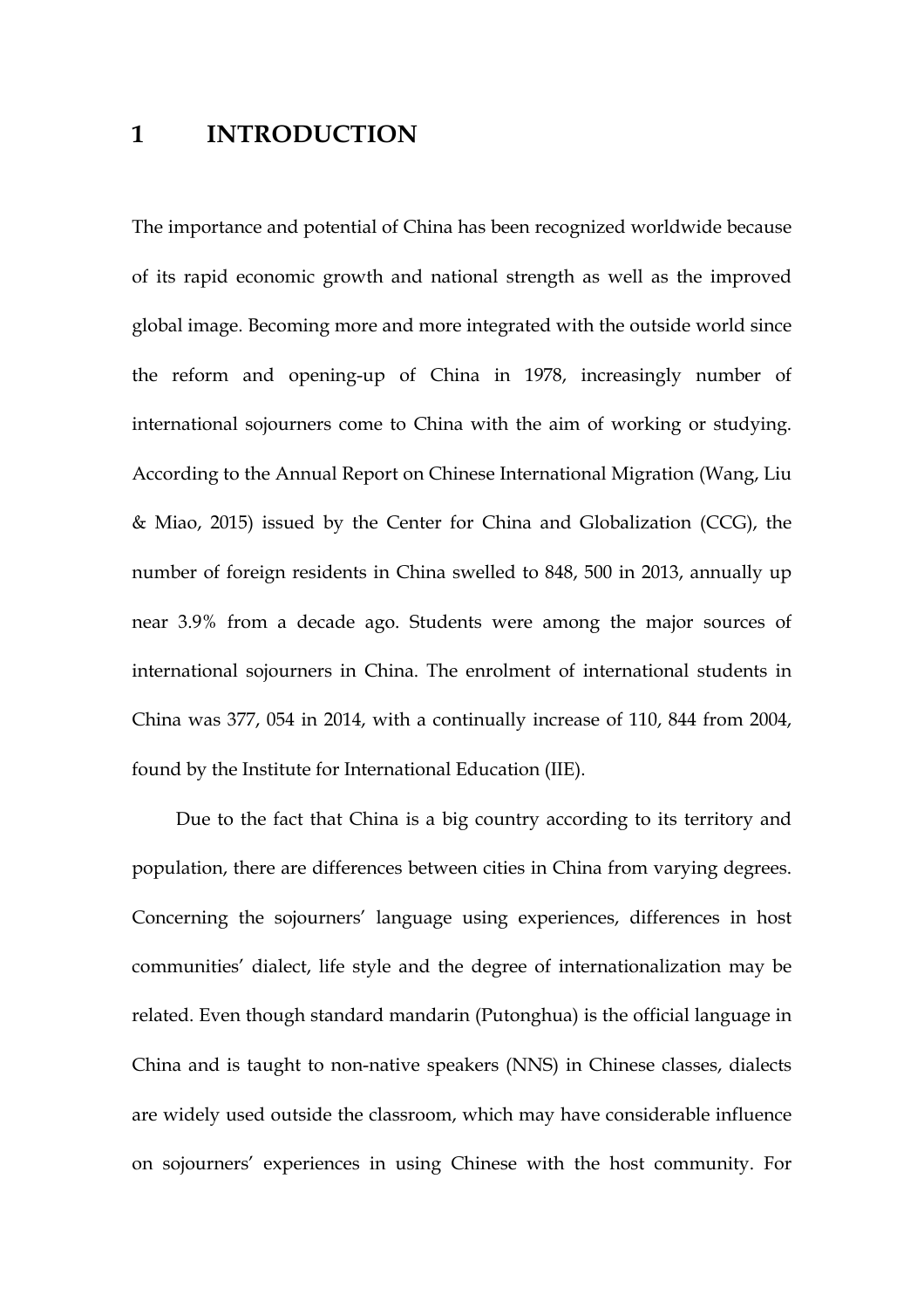instance, sojourners may encounter more difficulties if their interlocutors are used to speak dialect that is very different from mandarin, whilst it is may be easier for sojourners to use Chinese with locals whose dialect is closely related to mandarin.

Other than "study abroad (SA)", Coleman (2013) perceived "residence abroad" as a more inclusive term since it comprises not only formal study, but also choices for the intercalary period. In the case of this study, the purpose of sojourners was work rather than studying Chinese, therefore "residence abroad" is applied here is order to encompass the diversity of sojourners' experiences of using Chinese.

Recently, a number of studies have attempted to investigate sojourners' process of learning by applying introspective approaches, such as interviews and diaries (Gao, 2010; Meier & Daniels, 2013; Aveni, 2005; Yang & Kim, 2011). Individual sojourner's voices and experiences are valued and seen as important factors for understanding the complicated learning process in the SA context by these researchers. Sharing the same point of view, Ushioda (2009) stressed the nature of individual learner as "thinking, feeling human being, with an identity, a personality, a unique history and backgrounds, a person with goals, motives and intentions" (p. 220). Consistent with their argument, SCT discusses what and how we learn is shaped by "our history of lived experiences in our communicative environment" (Hall, 2002, p. 66). Therefore, I argue it is a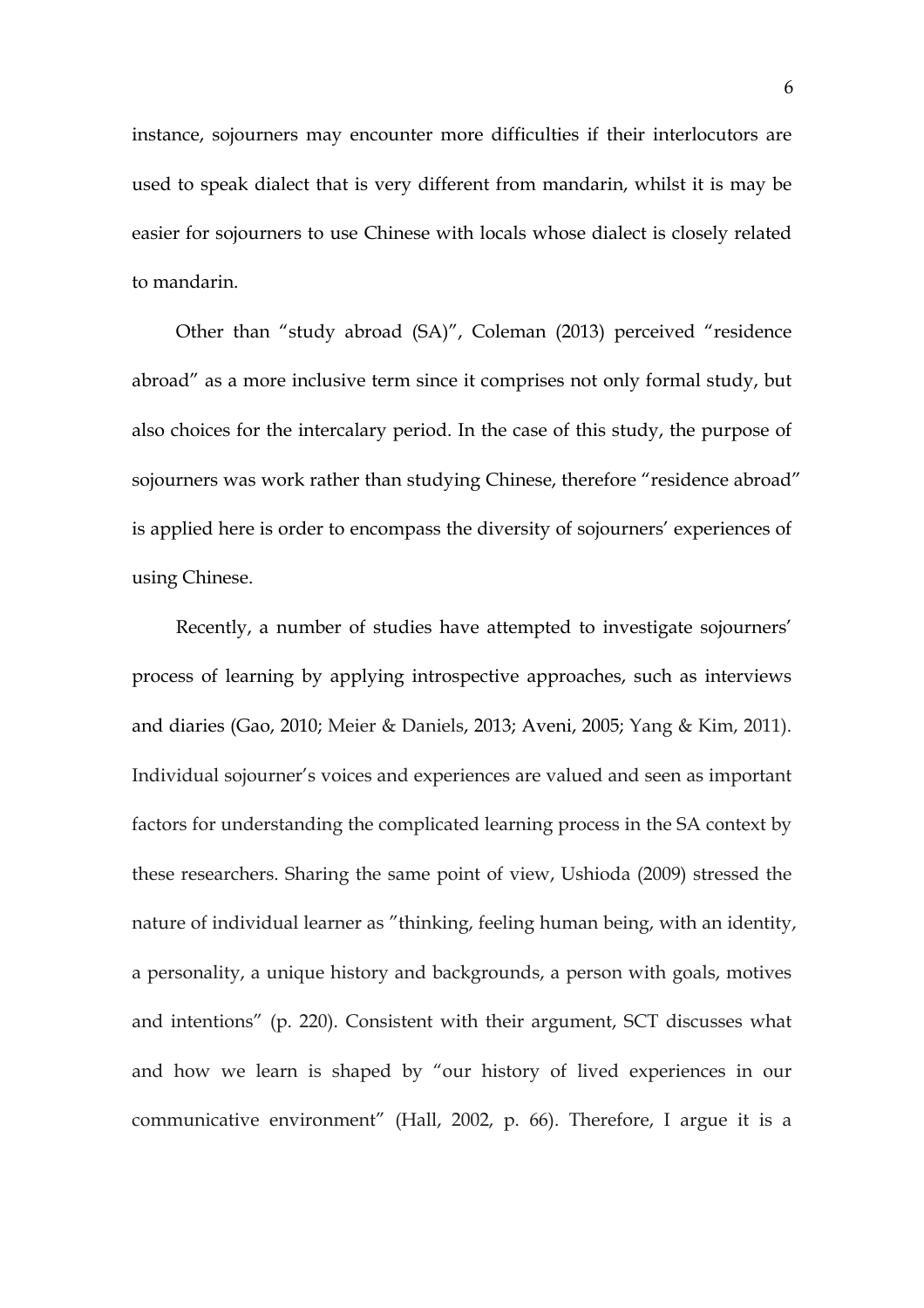rational approach to explore sojourners' language use in residence abroad context by interviewing them with a focus on language using experiences.

Sojourners' experiences in the residence abroad context have been studied from a number of perspectives. For instance, questionnaires, nominal voting technique, and semi-structured interviews (recorded) were conducted in order to explore students' social interaction during their year abroad (Meier & Daniels, 2013). Aiming at investigating the role of language attitudes and motivation in the adaption of international students in China, Yu (2010) carried out large-scale questionnaire survey in two sessions over a nine-month period. Both quantitative and qualitative data was collected by Du (2013) for the purpose of examining the development of participants' Chinese fluency during their sojourn, including questionnaires, observations and informal Chinese speaking events with participants. The value of case study approach was discussed and highlighted by Kinginger (2008). She considered case study as a useful complement of outcomes-based research since it enables researchers to examine sojourners' "dynamic motivations, perceptions, and choices of activities as well as the diverse ways in which they are received within host communities" (Kinginger, 2008, p. 3). Therefore, the case study approach was adopted in this research in order to obtain in-depth understanding of individual sojourner's language using experiences, from which we could also further explore the underlying interaction between their agency and context. By considering each sojourner's engagement with language use and learning, life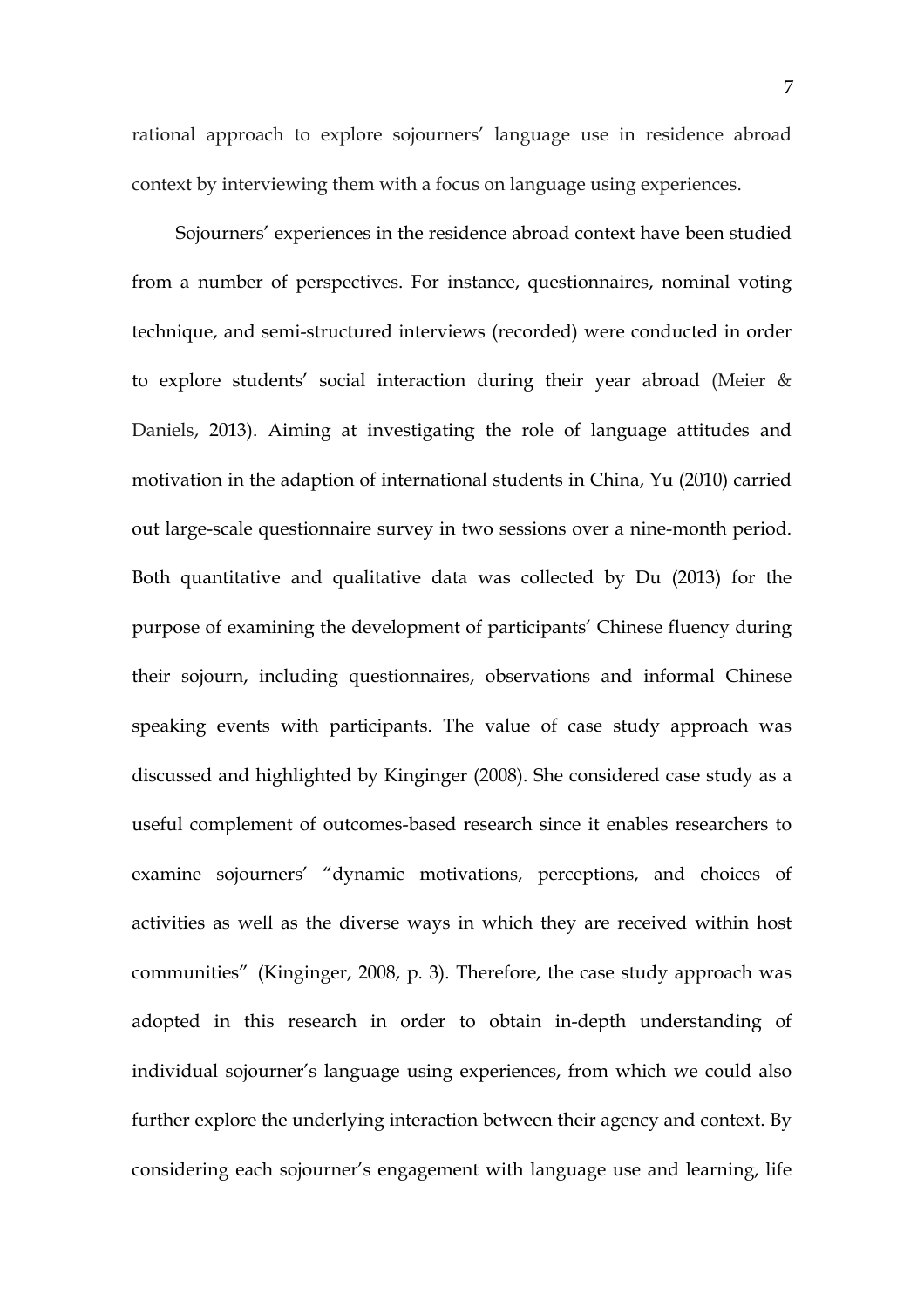situation, as well as personal, this study attempts to investigate the sojourners' varied experiences in using Chinese and also the ones they have in common.

Specifically, this study addresses following questions:

1. How do contextual factors, host community as well as the relationships between sojourners and host community affect sojourners' language using choices and experiences?

2. How is sojourners' agency practiced in the language using experiences?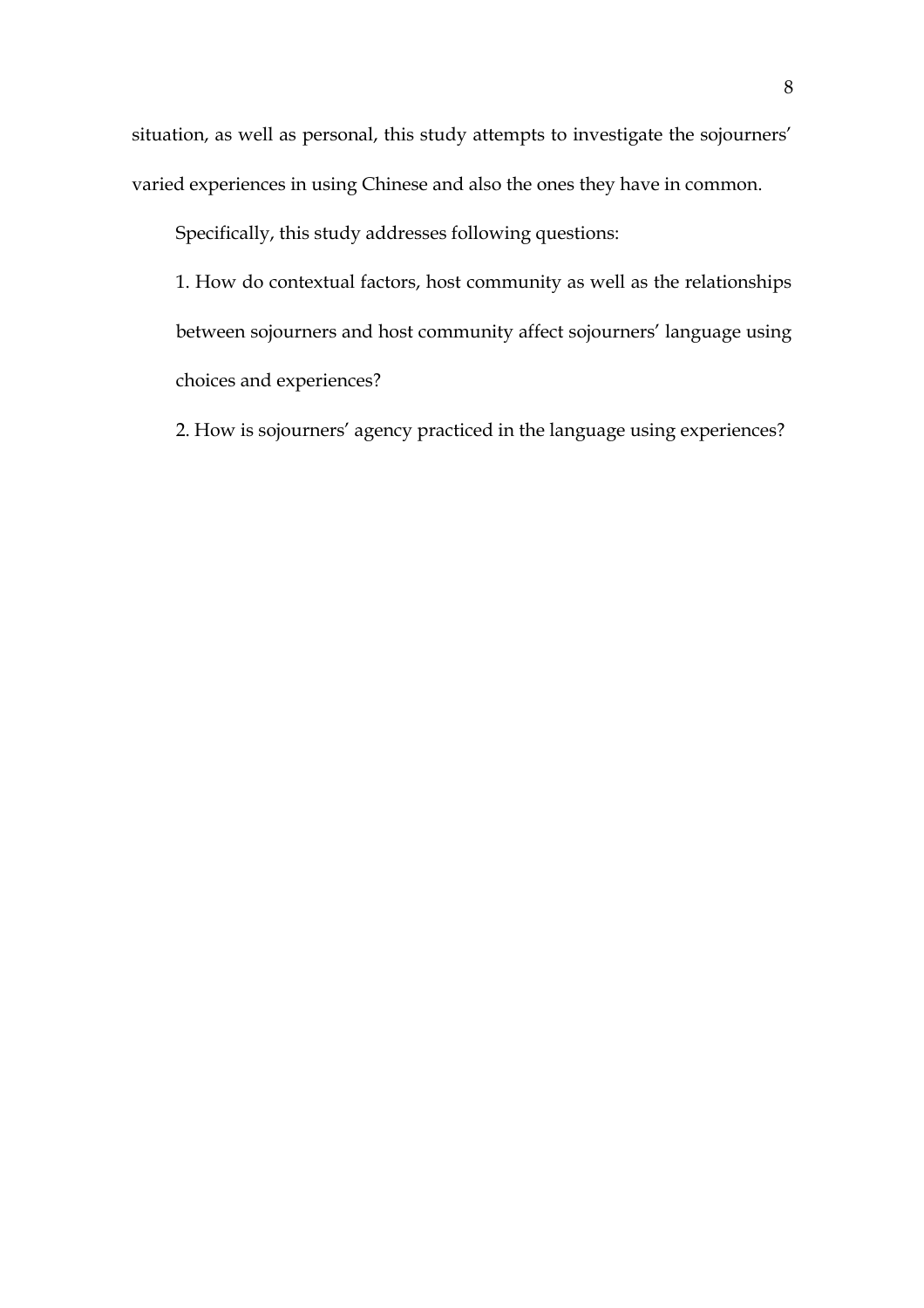## **2 THEORETICAL FRAMEWORK**

## **2.1 Sociocultural Approach**

This study is grounded in sociocultural perspective that views language learning as "the jointly constructed process of transforming socially formed knowledge and skills into individual abilities"(Hall, 2002, p. 66). It considers language learning as socially mediated process in which language learners are social agents. The main focus of SCT is the interrelation between higher mental functions (e.g., reasoning and learning) and the cultural, institutional, and historical contexts that an individual lives in (Wertsch, 1998). Viewing the relationship between an individual and the social contexts as reciprocal in nature (Vygotsky, 1978), sociocultural approach enables us to take a close look at the sojourners language use in residence abroad context from the respects of social interaction, social environment, as well as identity and agency.

It has been recommended by Firth and Wagner (1997) that learners should not be framed as one identity, that of language learner, rather, they should be viewed as human beings with multiple identities. Ushioda (2009)'s call with regard of motivation research also applies well here: she appealed to researches to be conducted with "a focus on the agency of the individual person as a thinking, feeling human being, with an identity, a personality, a unique history and background, a person with goals, motives and intentions" (p. 220). Considering sojourners with multiple identities and active agency proves a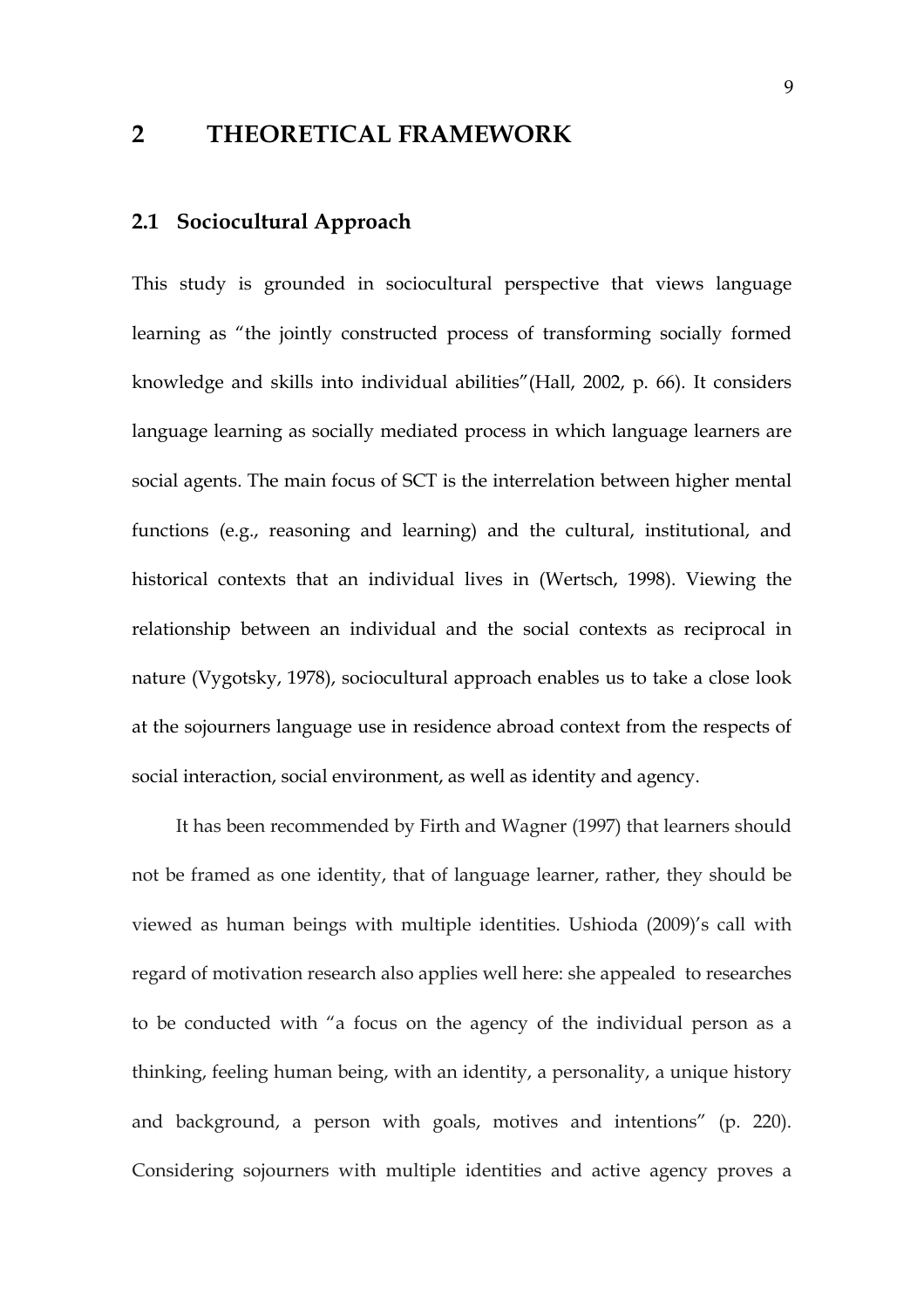more insightful understanding of their language using experiences in residence abroad context from various perspectives. Block (2007) shed light on the shift from the interface between language use and linguistic development to the interface between language use and identity by discussing related key publications. He differentiated the participant Alice in Kinginger (2004)'s research from other SA participants, as Alice overcame significant personal, social, and material obstacles in her French language learning process and could develop deep and meaningful relations with the host community that many SA participants failed to do. As Isabelli-García (2006) suggested, SA participants who manage to become part of the host community are more likely to develop new identities with greater intercultural sensitivity than those SA participants who do not. In addition, considering agency as the "socioculturally mediated capacity to act" (Ahearn 2001, p. 130), Ahearn viewed culture and language are closely interwoven and both should be considered when researchers seek to understand a complex concept as agency. Hence, it is necessary and important to take culture factors into consideration when we analyze sojourners' use of Chinese in China, as Finland and China are two countries with very distinct cultural backgrounds.

As far as using foreign language in abroad context is concerned, language socialization may be relevant. As Duff (2007) illustrated, "language socialization" refers to the process by which novices or newcomers in a community or culture gain communicative competence, membership as well as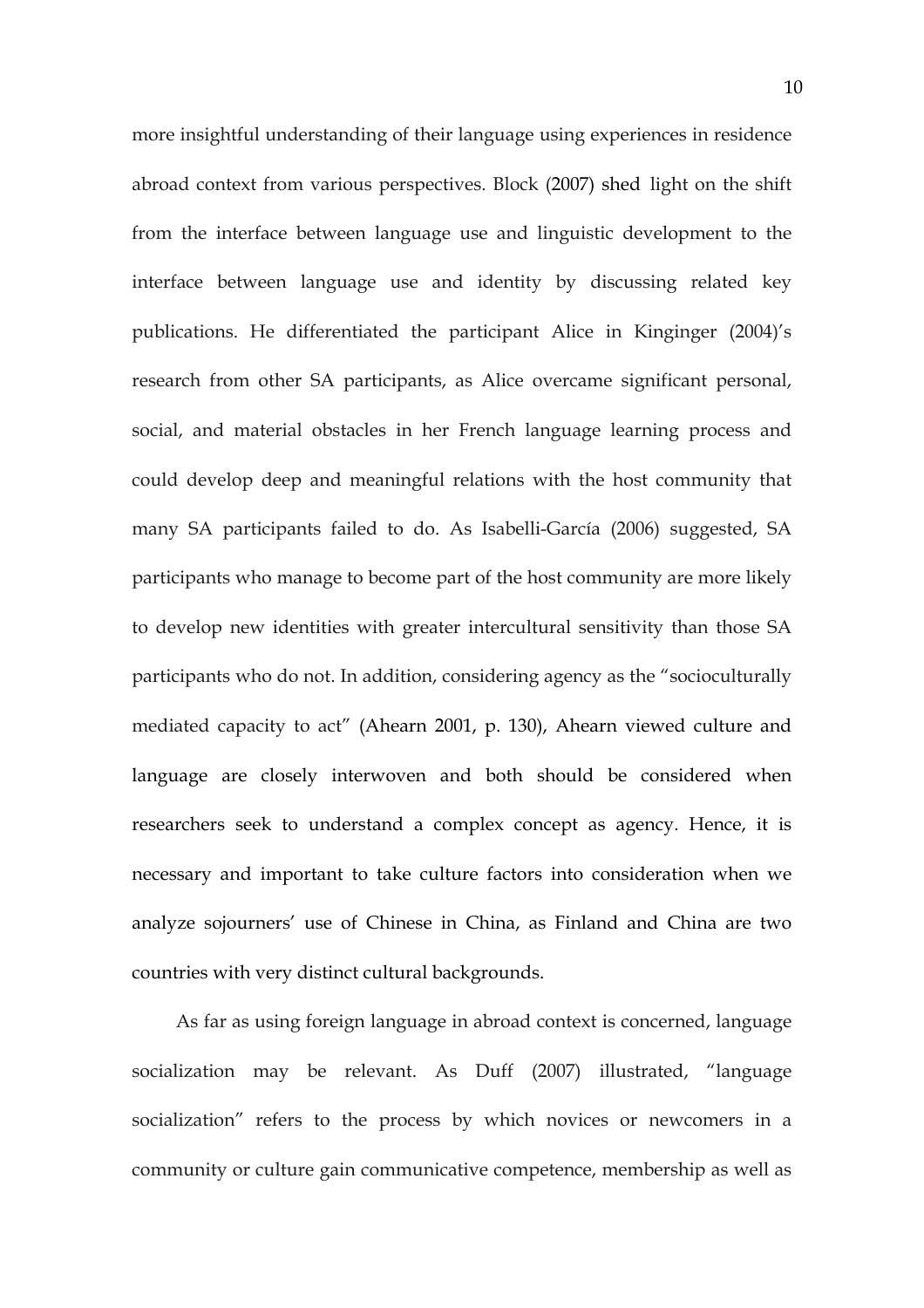legitimacy in the group by means of social interaction. Second language socialization (SLS), with more complexity than first-language (L1) socialization (e.g. degree of access and acceptance), have much in common with SCT as Duff (2007) exemplified. The one significant feature that concerns this study is that both SLS and SCT acknowledge the key role of interlocutors in helping novices or newcomers to reach their goals and potentials by means of scaffolding or guided assistance. As Palfreyman (2011) argued, the interaction with "significant others" is a crucial element in language learning beyond the classroom. In his work, Palfreyman (2011) discussed that friends and family, rather teachers played key roles in learners' language learning outside the classroom from social network and social capital perspectives. Van Lier (1998) pointed out that one of the major social aspects that related to L2 learning is the relationship between learners and their interlocutors, which also manifested the complexity of SLS. Since the interlocutors (host community) may warmly embrace and support the learners, or, on the contrast, being unfriendly and even resistant to the learners. These considerable differences of the attitude of interlocutors and the relationship between learners and host community may have significant influence on sojourners' L2 use. Furthermore, language socialization examines not only the process of language use and development, but also how this process affects sojourners' participation in the host community and mediates their learning of other nonlinguistic matters (Duff & Kobayashi, 2010).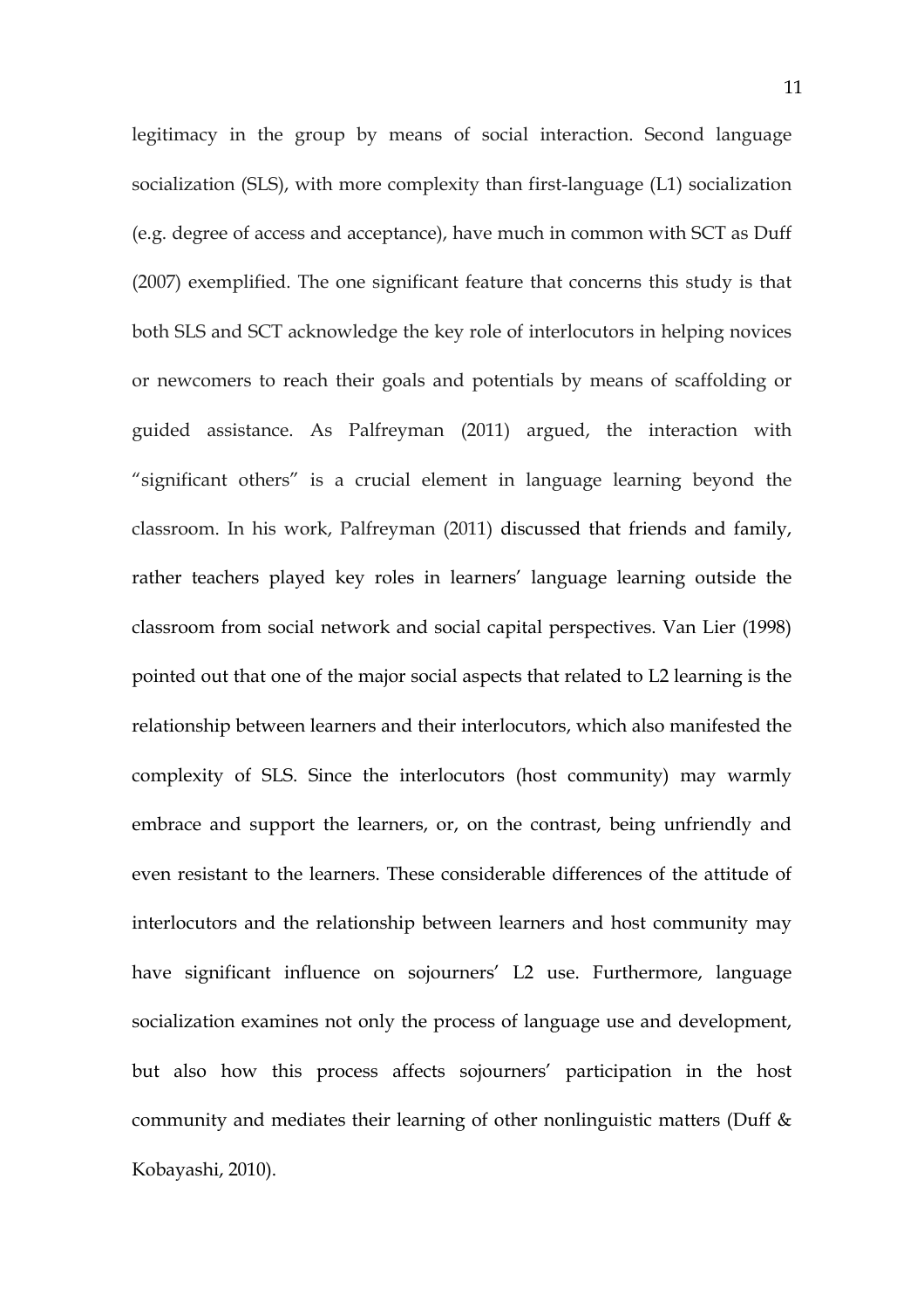## **2.2 Language Perspective**

Firth and Wagner (1997) highlighted the attribution of language as a "social phenomenon, acquired and used interactively, in a variety of contexts for myriad practical purposes" (p. 296). Linguistic anthropologists regard language as inextricably embedded in the sociocultural networks (Ahearn, 2001); a vehicle that people are continually in the process of constructing together (Ahearn, 2001); a form of social action, a cultural resource as well as a set of sociocultural practices (Schieffelin, 1990).

Different from the language learners whose purpose of residence abroad is to learn the host language, participants in this study worked in China and therefore work was the priority of their sojourn, rather than studying or practicing Chinese. Yet these participants used the Chinese language as vehicle with practical purposes in everyday situations, which is consistent with linguistic anthropologists' point of views. At the same time, how to use the language accurately, appropriately and flexibly, namely communicative competence according to Yule (2010), is another challenge for sojourners. Keeping above-mentioned notions in mind, this study shifts the focus away from investigating sojourners' language learning activities and instead concentrate on analyzing sojourners' significant experiences in using Chinese in residence abroad context, the experiences with detailed information and affections.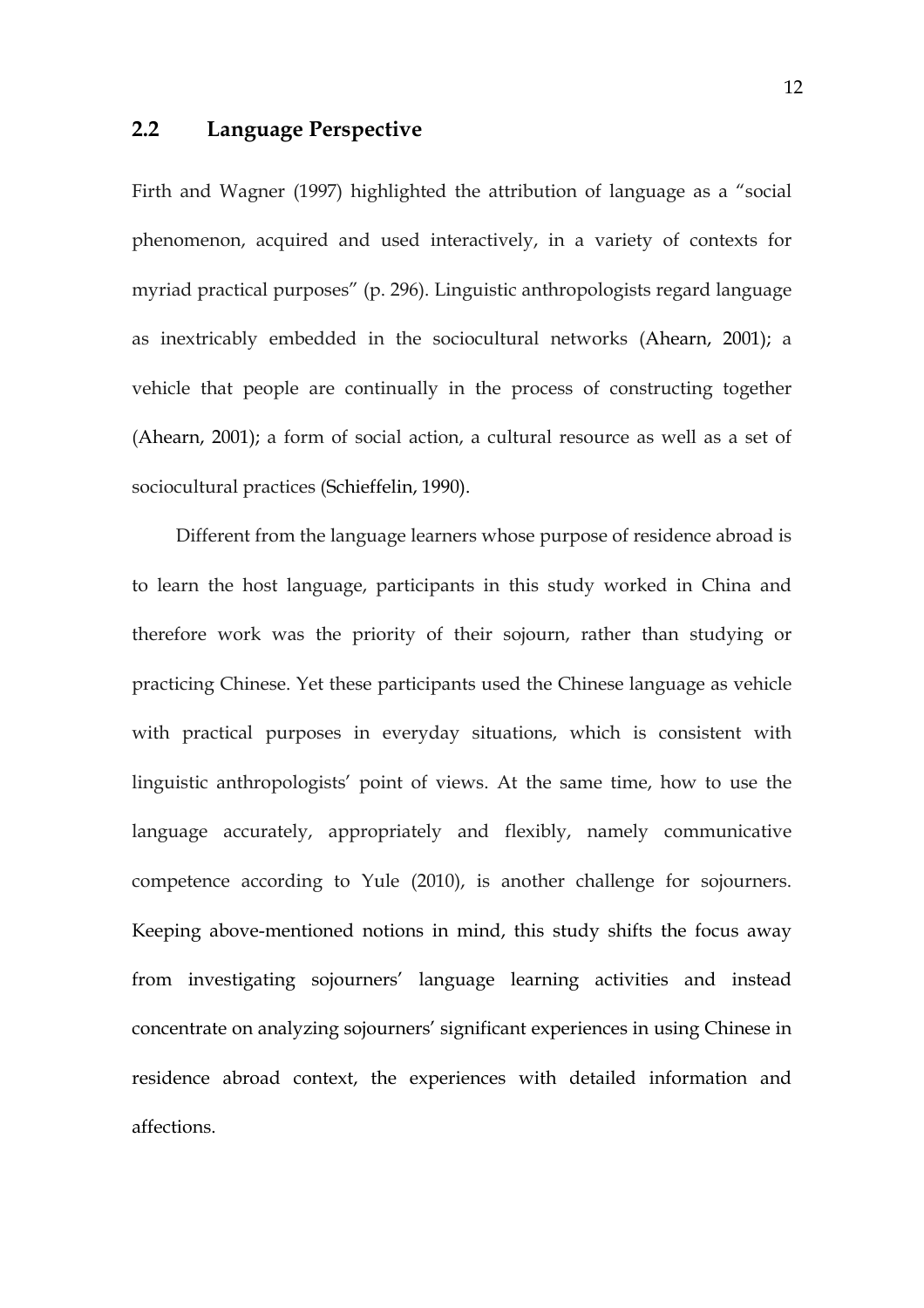#### **2.3 Study Abroad & Second Language Acquisition**

Carroll (1967)'s study argued that a "year abroad" experience is certainly useful in improving students' foreign language proficiency, which provided a solid background for continuous research concerning language learning in SA context. For instance, a great number of studies have shown that study in the country in which the target language is spoken benefits learners' language learning (Freed, 1995; Coleman, 1997). In the context of studying Chinese in China, Du (2013) argued studying in China benefits students' language learning in terms of fluency. In the same context, it was argued that integrative motivation of international students in China is significantly and positively correlated with sociocultural adaptation and academic adaptation (Yu, 2010).

Growing attention has been focused on the interaction between language learners/sojourners and the host community. In the SA context, better language fluency is deemed as related directly to more interaction with host community and as such leads to fewer sociocultural adjustment problems (Ward & Kennedy, 1993). Viewing the relationship between language fluency and social interaction as most likely a reciprocal one, Church (1982) indicated that the higher level of language fluency led to better interaction with the host community, which, in turn, the greater participation in the host community led to better language fluency. Consistent with Church, it was suggested that greater interaction with the host community would contribute to the better target language competence (Clément, Noels & Deneault, 2001). Based on social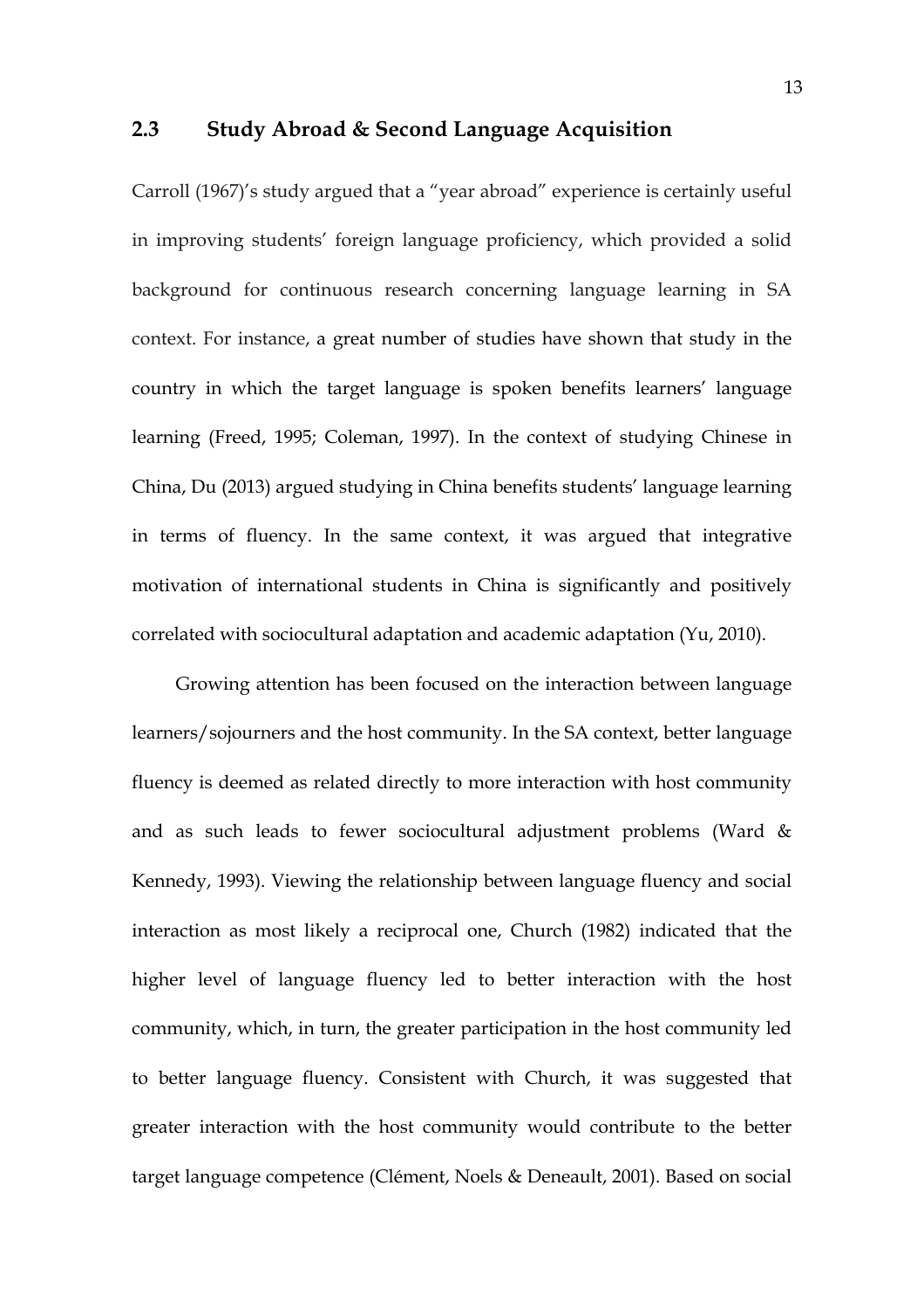capital theory, Meier and Daniels (2013) stressed the importance for students who study abroad to renegotiate identities in the social environment and to actively seek opportunities to build weak and strong ties with host community, which is beneficial for language acquisition. Coleman (1998) argued that sojourners' sociocultural and intercultural competences are essential elements of the true linguistic proficiency that the abroad context is expected to enhance.

Although a considerable number of studies have proved that study abroad is indeed a productive context for language learning, there are many other factors that play important roles in the language learning and using process, which would bring out different outcomes as one might not think they would. By conducting longitudinal case studies of four mainland undergraduate students' English learning and practicing experiences in Hong Kong, Gao (2010) investigated how learners' language learning efforts and strategy use were mediated by contextual conditions as well as learners' agency. He also revealed the differences in learners' will and capacity to act led to the diverse perceptions of learning contexts and different levels of satisfactory about their learning progress. During the time of year abroad, it is difficult for many students to make friends and implement social interaction in terms of L2 learning (Meier & Daniels, 2013). When students' contacts with local people are not satisfactory, they always have the default option of spending time with their compatriots (Block, 2007). In the case study of two L2 learners' studying abroad experience, learners' achievements are shown to be qualitatively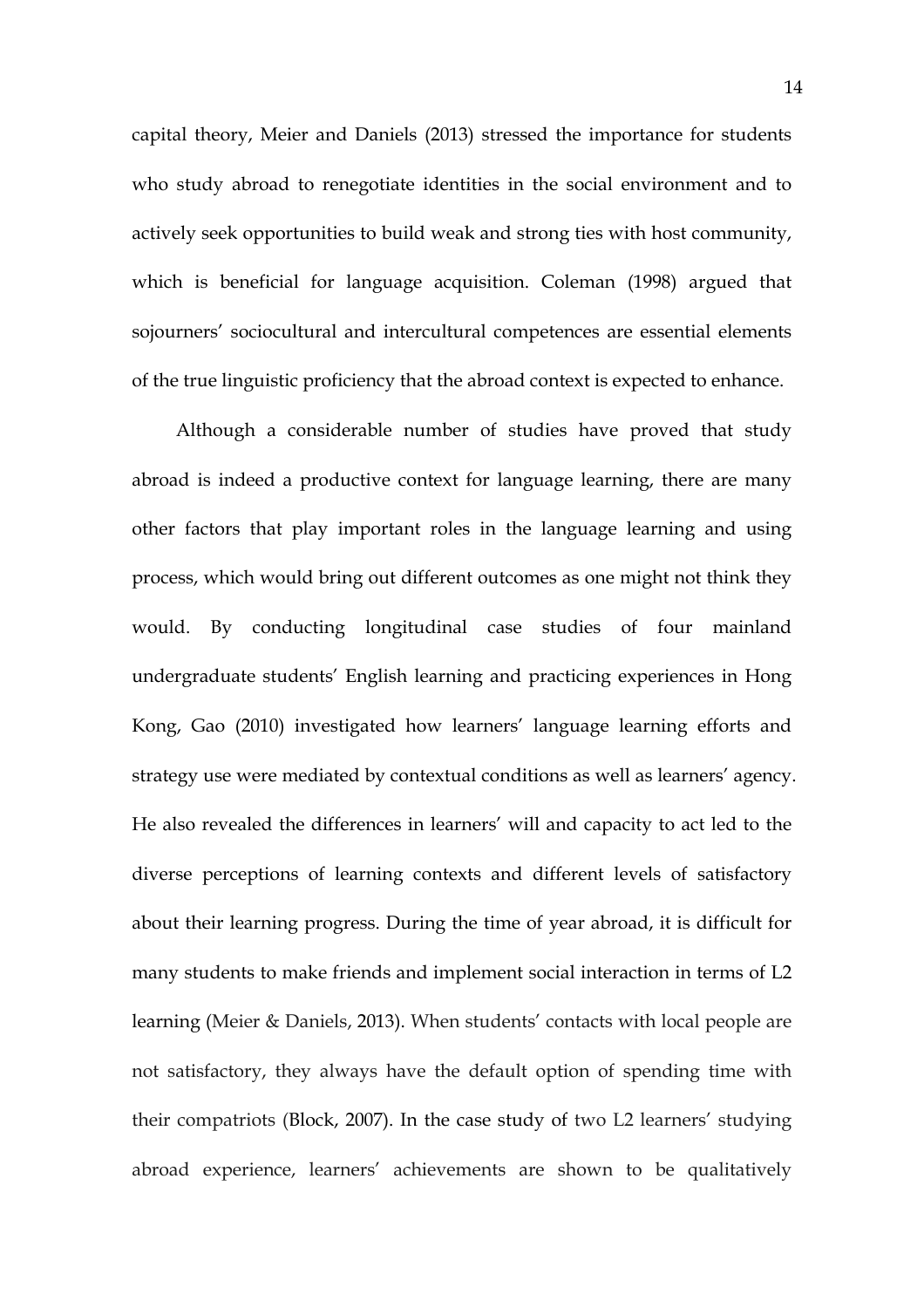different in line with their belief changes in study abroad context (Yang & Kim, 2011). It is also worth noticing that it is not always easy for the learner to create opportunities to use target language due to diverse social and contextual factors. By examining two informal conversations between the L2 learner and his NS friends, Kurata (2010) found it is not necessarily easy for a L2 learner to create opportunities to use and learn L2 in informal natural settings due to diverse social and contextual factors. In the context of using Chinese in China, creating more opportunities for international students and encouraging them effectively to interact with local Chinese people were suggested in order to improve students' Chinese proficiency (Du, 2013).

Emerging from extensive reading of SA reports, Coleman's (2010) proposed concentric circles model in order to better understand the learners' dynamic socialization patterns in the SA context. There are three different social spheres: compatriots or people who shares the same home language with the learner (inner circle), international people (middle circle) and with local people and native speakers of the target language (outer circle). Sojourners' socialization patterns in this study are accordingly divided into Finnish people, international group and local Chinese. Social networks are a major account for the variability of sojourners' residence experience, as it can determine sojourners' access to linguistic and cultural input and target language interactions. To complement SCT, concentric circles model provides a more general picture of sojourners' residence abroad experiences by conceiving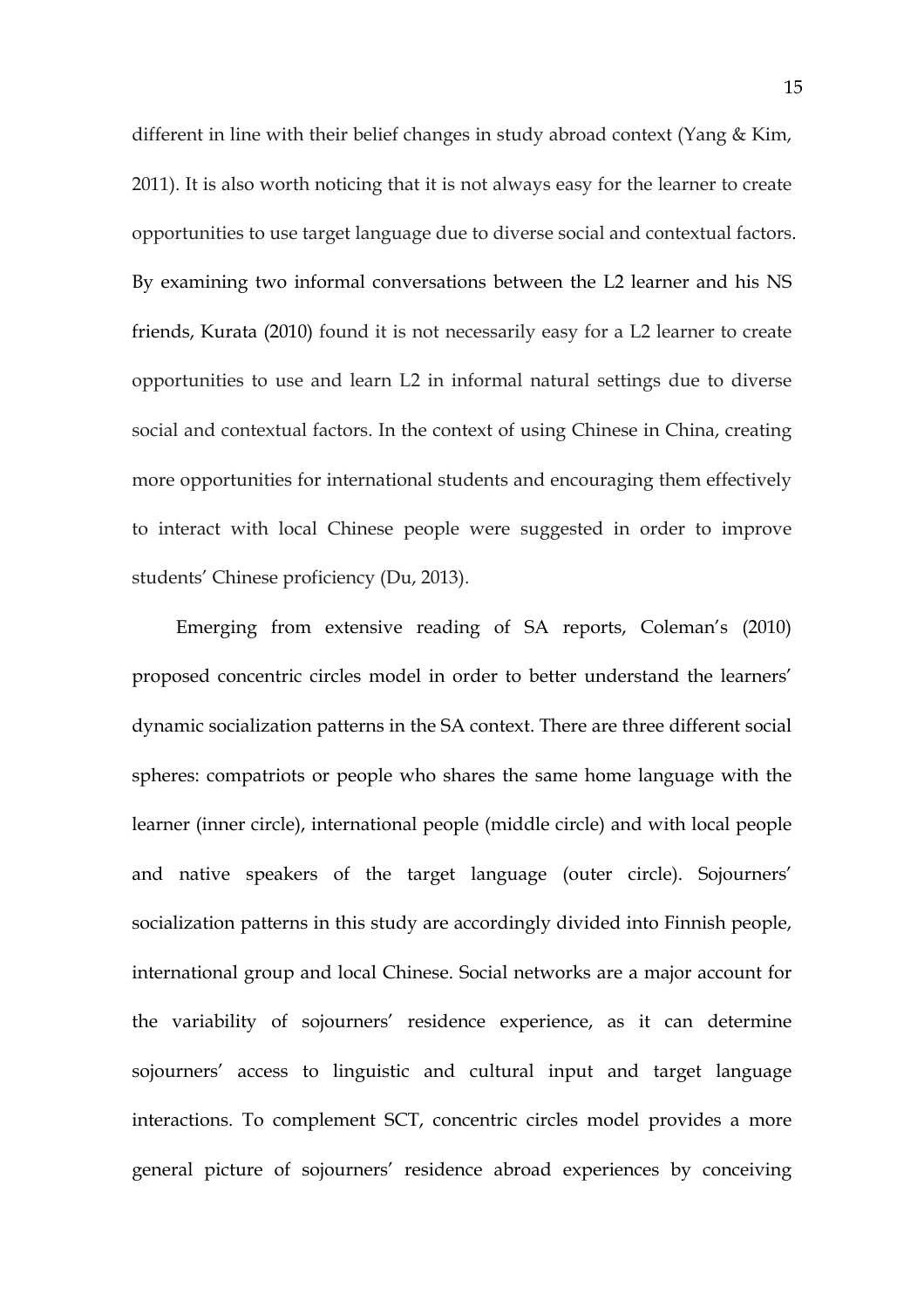socialization patterns that emerge from sojourners' social networks. It allows the categorization of different relationships that sojourners established, maintained and developed during their sojourn, therefore it is helpful for us to understand and interpret the various language using experiences that sojourners had.

Although there are some studies in intercultural business communication between China and Finland (e.g. Kankaanranta & Lu, 2013), there is no study at all done so far on Finnish sojourners' experiences in using Chinese in China. This study not only aims to further general understanding of residence abroad experience but also quite specifically examine how Finnish participants in the study experienced the situation.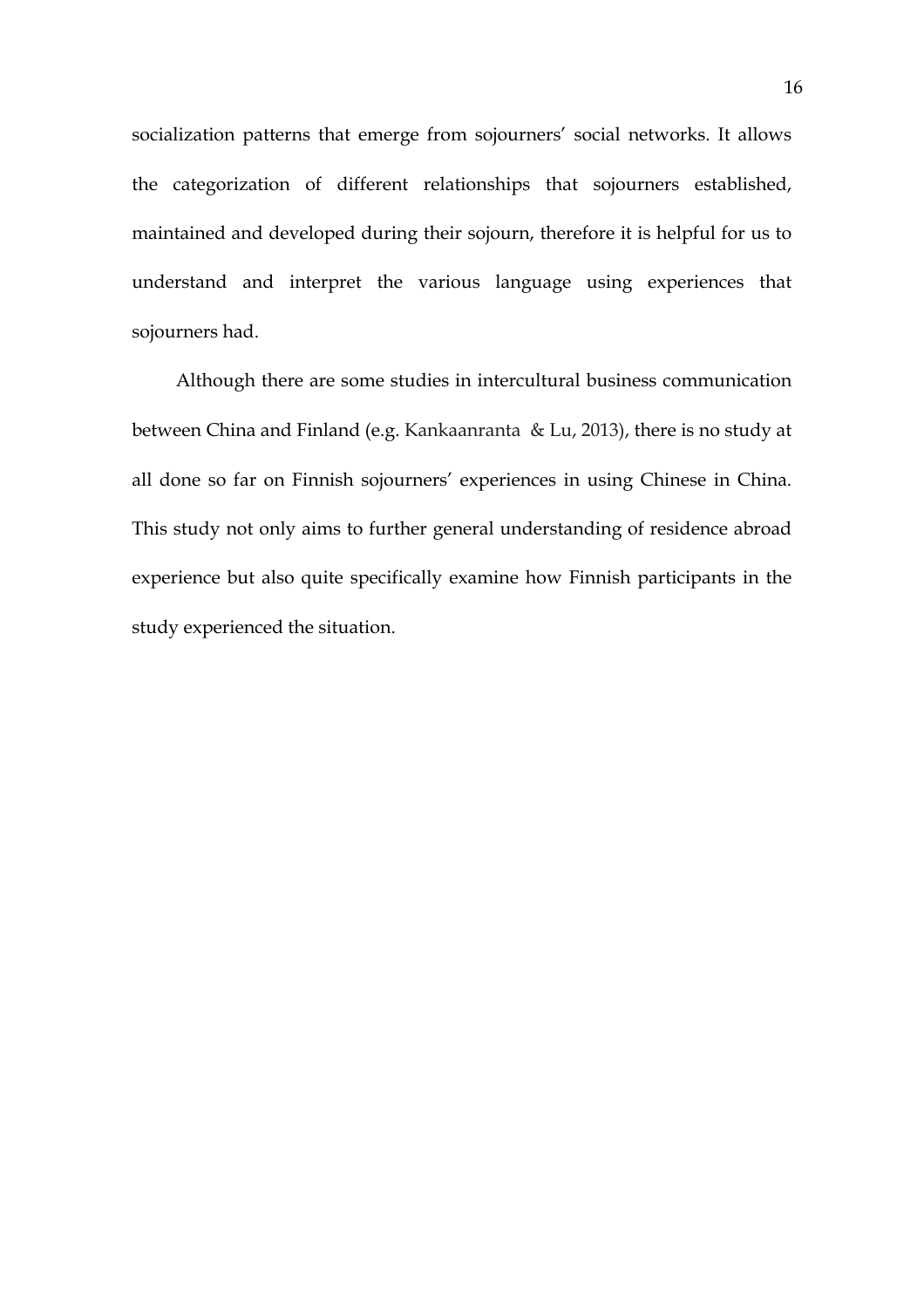## **3 IMPLEMENTION OF THE STUDY**

## **3.1 Research Questions**

This study addresses following questions:

1. How do contextual factors, host community as well as the relationships between sojourners and host community affect sojourners' language using choices and experiences?

2. How is sojourners' agency practiced in the language using experiences?

## **3.2 The Participants**

Three Finnish sojourners participated in this study: Aino, Niko and Hanna (pseudonyms). They all studied Chinese in China from 2011 to 2012 as classmates in city A and went to China again for different reasons in 2015. For this time, Aino (female) and Niko (male) went to city B for working, and Hanna (female) went to city C because of her husband's work, yet she got a work later during the conduction of this study. The sojourns of Aino and Niko lasted around 6 months while Hanna has been living in China since the start of the study. Between these two time points, Hanna had not been in China; Aino returned as a tourist for 5 days in 2014; and Niko had lived in China for five months for working in city B and one year later for Master studying in city C.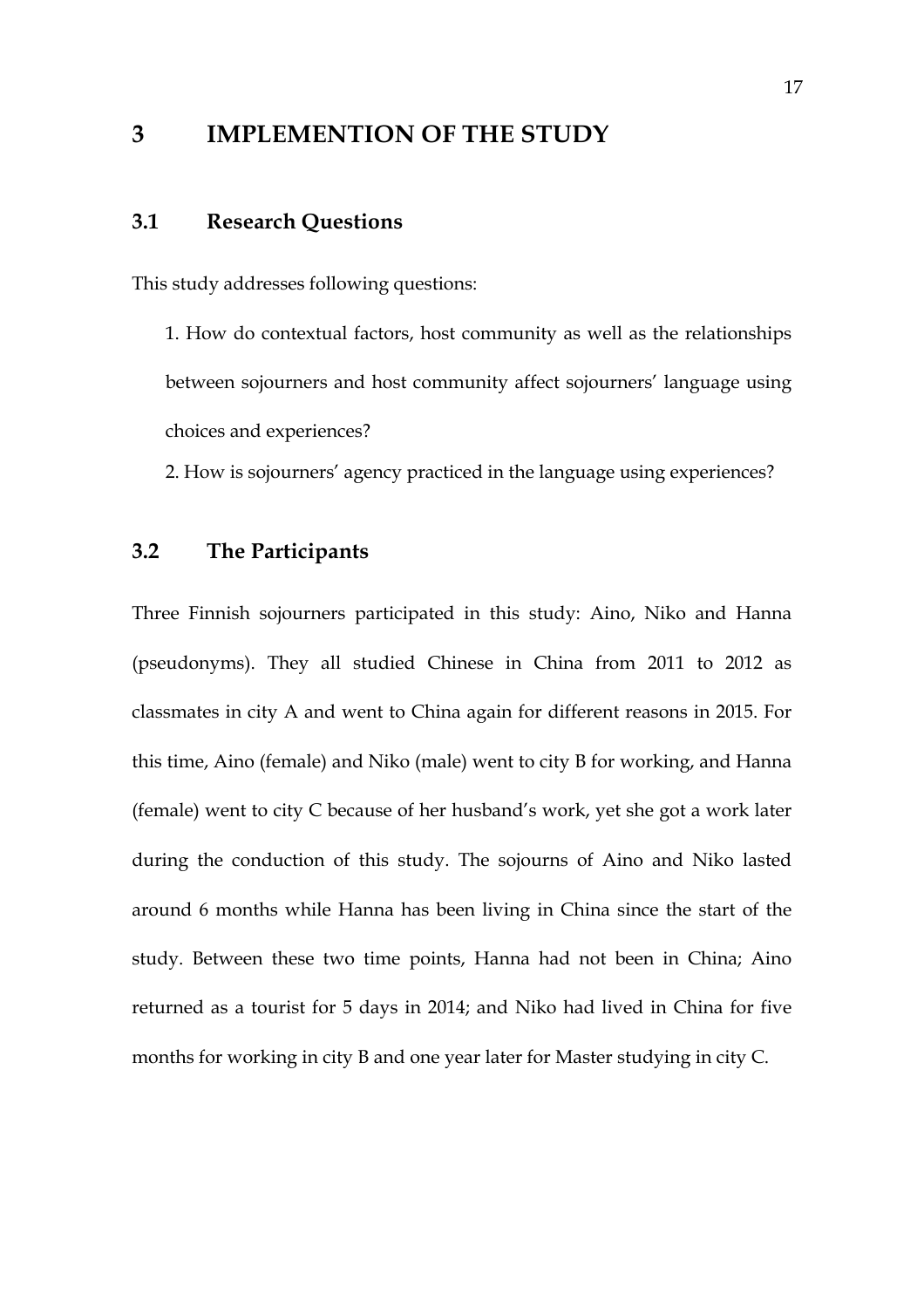### **3.3 Research Methods**

I was one of the tutors of these Finnish exchange students in my home university from 2011 to 2012. The good relations between participants and me enabled me to have better access to the participants and a better chance to understand what they were telling me.

Each participant was asked to write his/her previous Chinese learning experiences in city A in the beginning. Participants wrote their experiences by answering 7 guidance questions (see appendix 1) and sent to me by email. Interviews (by Skype or face to face) were conducted during the participants' stay in China (except the last interview of Niko was conducted when he came back to Finland). Each participant was interviewed on average 5 times over 6 months, each interview lasting around 10 to 25 minutes.

The first interviews of each participant were based on the participants' Chinese learning experiences in city A and more attention was paid for participants' plans and feelings in the adapting stage. Follow up interviews were intended to track participants' engagement with the host community, including activities they had with local people, and pleasant and unpleasant experiences when they used Chinese. Different examples of using Chinese language were asked in each interview and the motile agency of participants was elicited from those significant experiences.

There were two data sets in this study: the participants' Chinese learning experiences and the series of interviews with them. Both data sets were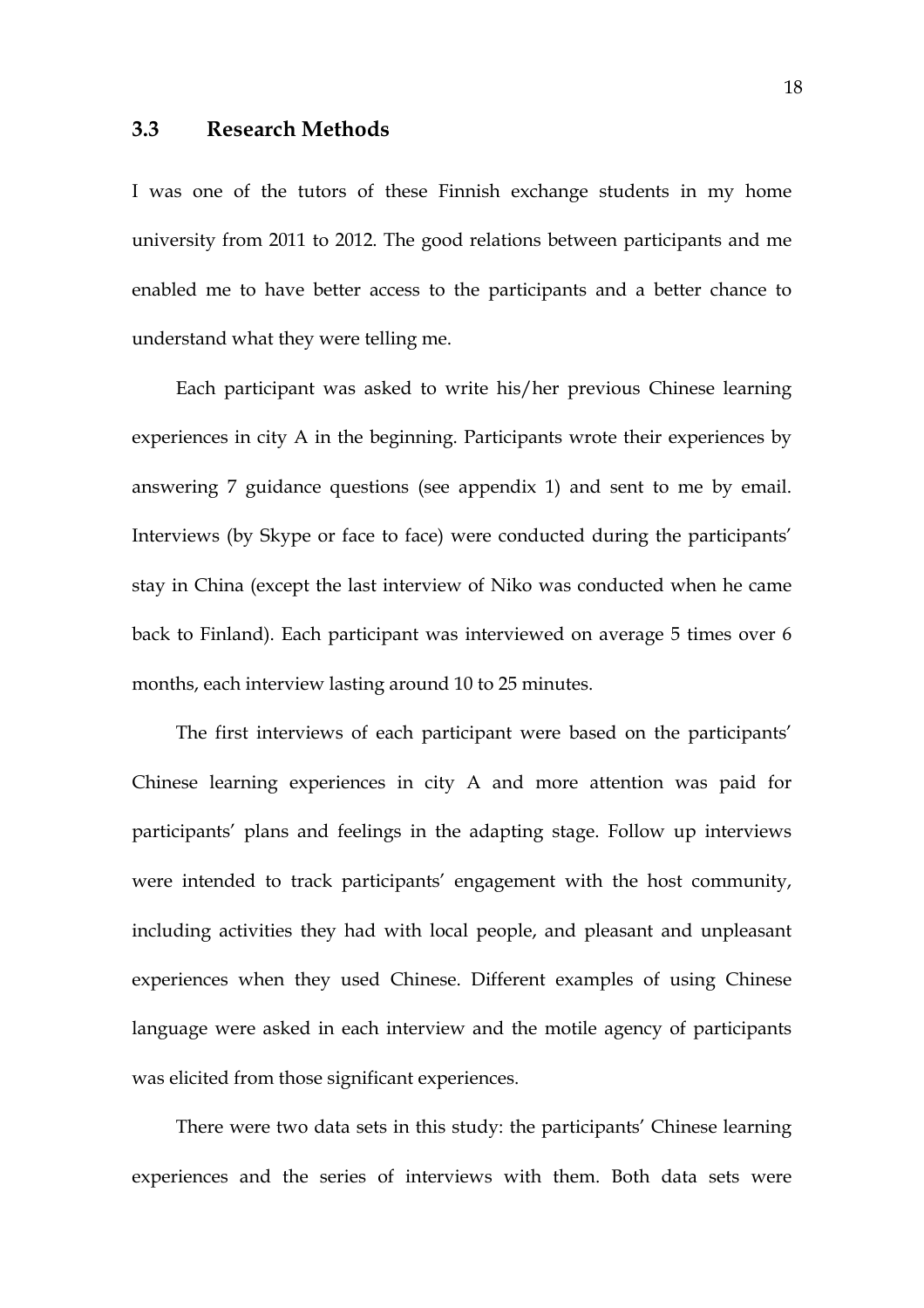analyzed by applying qualitative content analysis method, "a research method for the subjective interpretation of the content of text data through the systematic classification process of coding and identifying themes or patterns" (Hsieh & Shannon, 2005, p. 1278). The analysis was partly theory driven by Coleman's concentric circles model and SCT, and was also partly data driven in order to complement the analysis.

## **3.4 Ethical Solutions**

Participants were contacted personally to attend this study. They were also told that they were able to withdraw during the conduct of study. All names of participants are pseudonyms, as well as the names of cities. Interviews were voice recorded by my personal mobile phone and then transferred and stored in my personal computer. The time of interviews was decided according to participants' schedule. All the interviews were conducted in English and the recordings were transcribed following the conventions of standard English structure.

### **3.5 Trustworthiness**

By applying two different methods in data collection: interviewing and collecting narratives, the trustworthiness of the study was increased. According to Pavlenko (2001), L2 learning stories are "unique and rich sources of information about the relationship between language and identity in second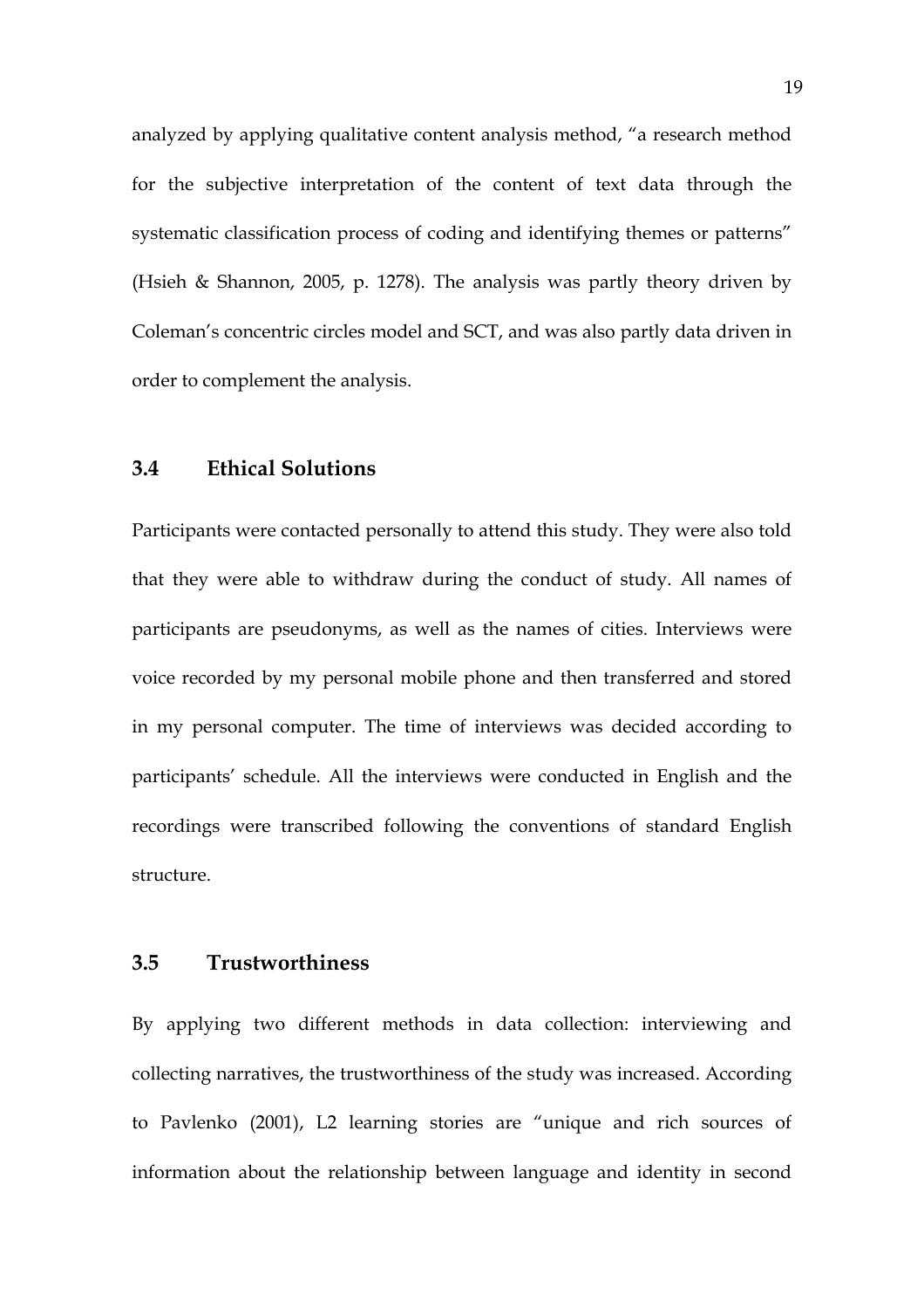language learning and socialization" (p. 167), which demonstrates the suitability of collecting narratives for the purpose of this study. Continuous interviews concerning the same areas with the same participants increased the consistency during the data collection (Graneheim & Lundman, 2004) and ensured the trustworthiness of the study as well, since chances to clarify and reflect were given. Credibility of the study was also established by collecting rich interview data. The transcribed interview data and narrative data were read through several times to obtain a sense of the whole, and were initially coded according to the content of the data. The categorization of this study was partly theory driven by Coleman's concentric circles model and SCT, and was also partly data driven so that more suitable categories were created in order to better answer the research questions of interest. Both narrative data and interview data were extracted in relation to the specific research questions with clarification of data resources. Suitable "meaning units" (Graneheim & Lundman, 2004) were selected from data in order to better illustrate the phenomena. Participants' voices were accurately reflected by means of presenting representative quotations from narratives and transcribed texts, which increased the conformability of findings (Polit & Beck, 2012). Along with the direct quotations, varying degrees of interpretations were included, which are considered as an essential part by Graneheim & Lundman (2004) when discussing the trustworthiness of results. At the same time, the clarifications between participants' voices and author's interpretations allowed readers to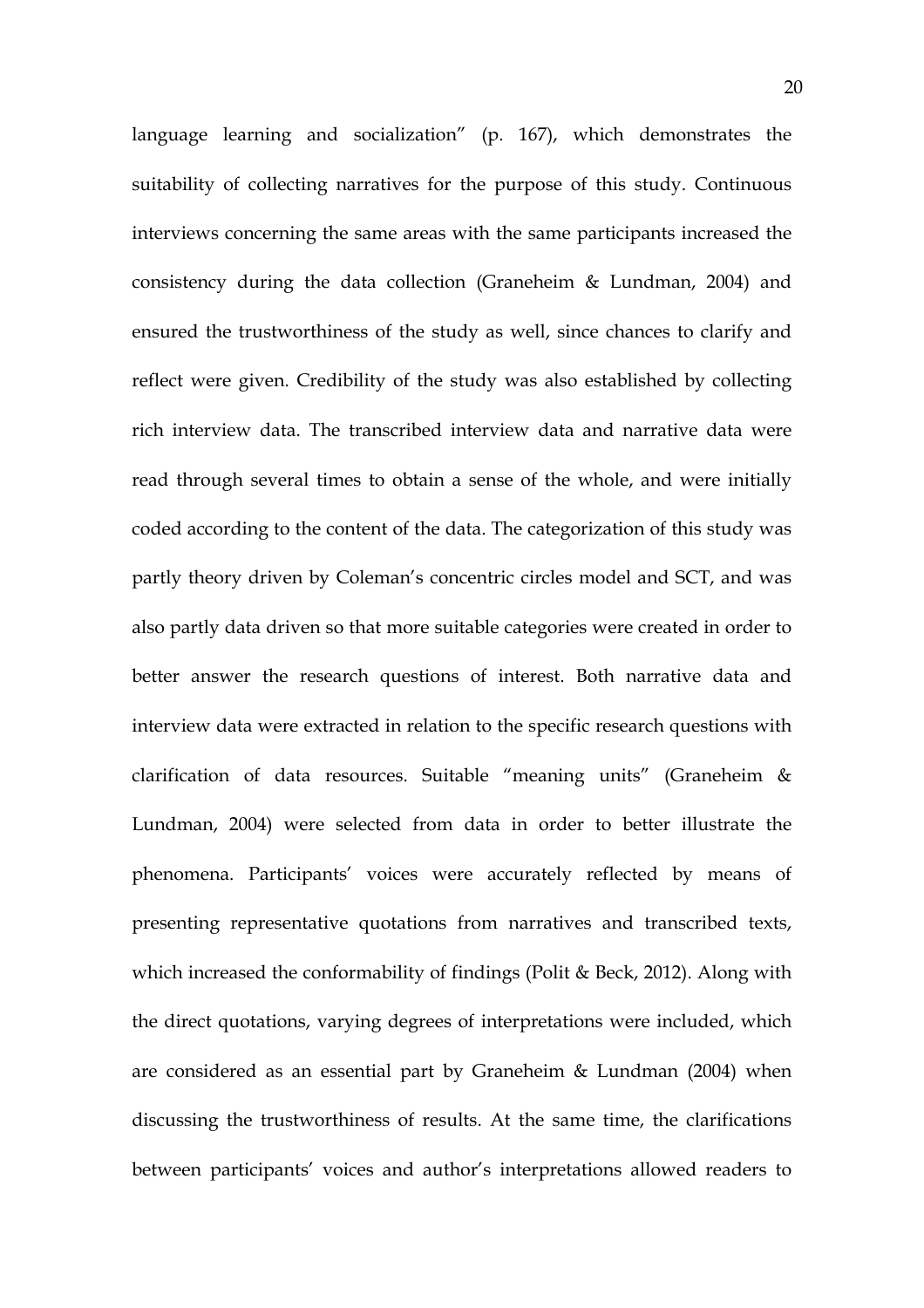look for alternative interpretations, which also increased the trustworthiness of results (Graneheim & Lundman, 2004). The credibility of the analysis was confirmed by checking for the representativeness of the data as a whole. And the credibility of results of this study was improved by means of checking interpretations against raw data (Zhang & Wildemuth, 2009). Even though the present study specifically addresses three Finnish participants' experiences of using Chinese in China, findings can be transferred to other settings such as residence abroad, SA and SLA. Precise descriptions about contexts and participants' experiences also improved the transferability of the study (Elo et al., 2014).

The limitations of this study are obvious, not least because it is the first attempt to investigate Finnish sojourners' experiences of using Chinese in China and there are little closely related literature that could be drawn on. The number of participants was small although it provided better chances to understand each participant's experiences, affections and agency, which is consistent with the aim of the study. The friendship between participants and me enabled me to have more reliable and valid information for this study, albeit it may affect the data analysis as well because of the possible bias from me. Gender differences may be should also be taken into consideration, as in the findings; two female sojourners appeared to be more sensitive about locals' reaction and attitude whereas the male sojourner did not consider those as important factors.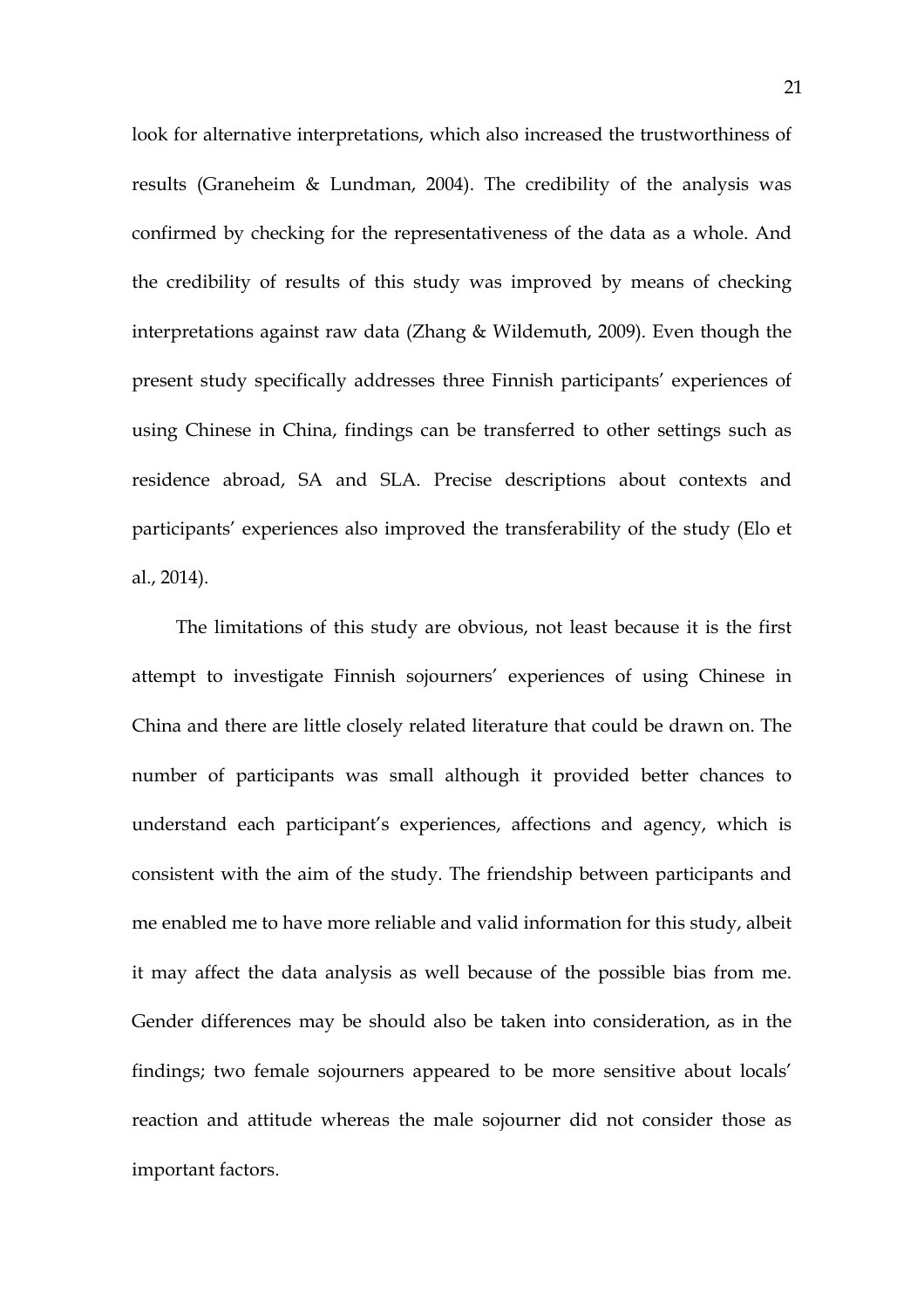## **4 RESULTS**

The presentation of the themes in this chapter is partly based on Coleman's concentric circles model and partly on the themes that emerged from the data (e.g. interlocutor scaffolding, legitimate peripheral participation, cultural differences).

## **4.1 Languages of Concentric Circles**

By adopting Coleman's (2010) concentric circles model, this chapter is started with illustrating three sojourners' language using experiences, choices as well as reasons during their this time of stay.

#### **4.1.1 Inner Circle**

According to Coleman (2010), inner circle refers to compatriots or people who shares the same mother tongue with sojourners. In this study, inner circle encompasses Finnish people in sojourners' social networks. In the inner circle, Finnish language was mostly used when sojourners communicated with compatriots. There were also exceptions; for instance, Aino spoke English as a polite gesture when there were people from other nationalities who did not know Finnish. Hanna taught her husband some Chinese words by using children's picture cards, yet only in a short period of time. It was mentioned in Hanna's previous Chinese learning experiences that she also practiced Chinese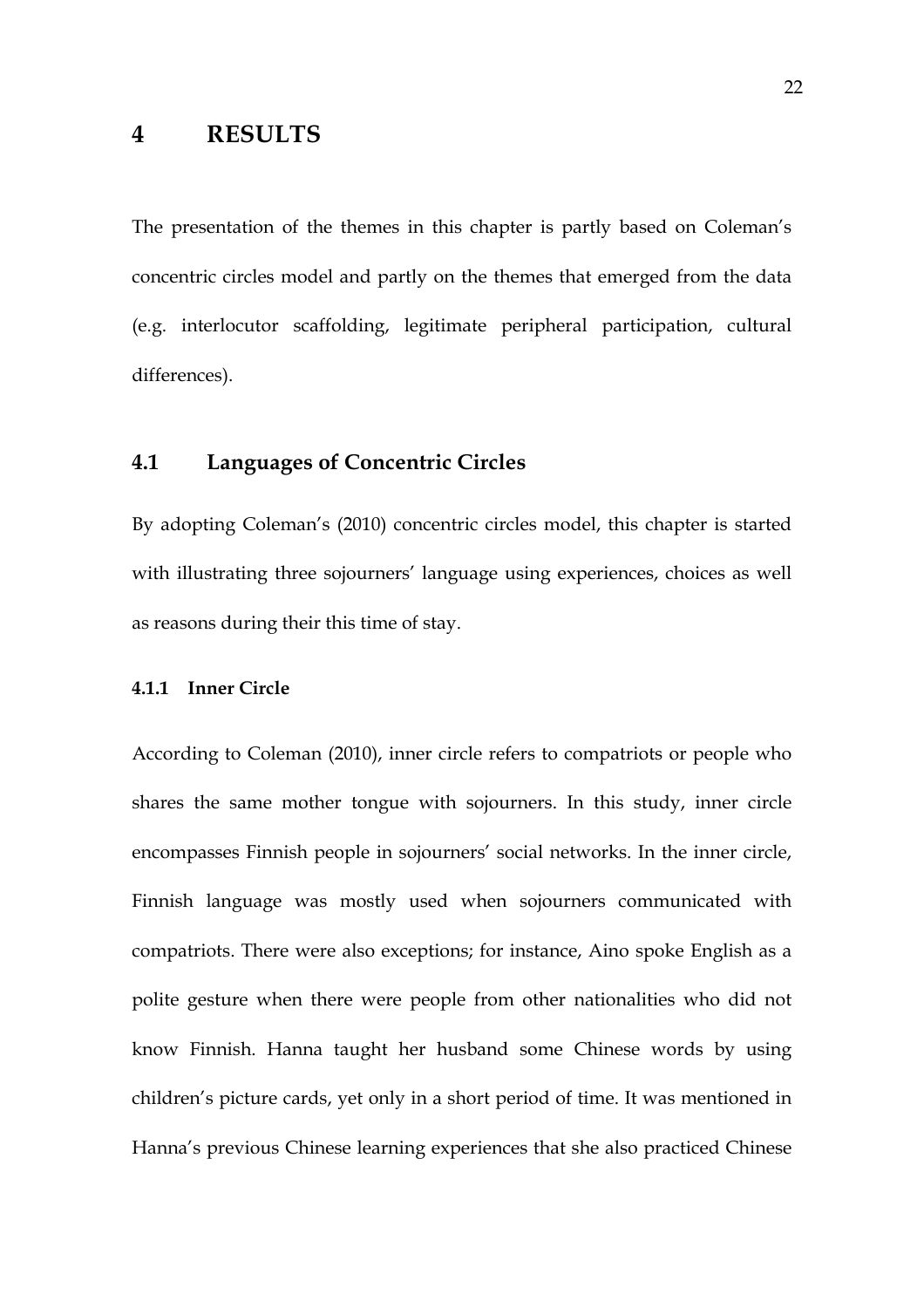with her Finnish classmates.

Both Aino and Niko had comparatively more Finnish colleagues than Hanna did. Some of their colleagues could speak very good Chinese, which was encouraging for Aino and Niko in terms of language learning.

I really look up to them and I…I think it's encouraging to see some Finns can actually master the language. Of course…uh… they all, who speak Chinese, they have been in the country for several years. So I know that if I want to have my Chinese in the same level, I need to spend more time in China. (Aino, 1st interview)

Niko also said, "at work it would be nice to be as good as some old colleagues". Meanwhile, he held the same point of view with Aino that, " I think my level is ok compare to the amount I have studied, it's okay. I don't worry about it." Thus it can be told that Finnish colleagues who could speak good Chinese had positive influence on Aino and Niko in terms of Chinese learning.

As Coleman (2013) argued, part of the function of the inner circle is to relieve the stress and effort from target language use. It is therefore natural and understandable that sojourners tend to spend more time with their compatriots and use their first language especially when their contacts with local people are not satisfactory (Block, 2007) or their ideal self-image cannot be maintained and protected (Aveni, 2005).

### **4.1.2 Middle Circle**

In Coleman's (2010) account for middle circle, it represents out-group members (often foreign students) in the SA context. When it is applied in this study,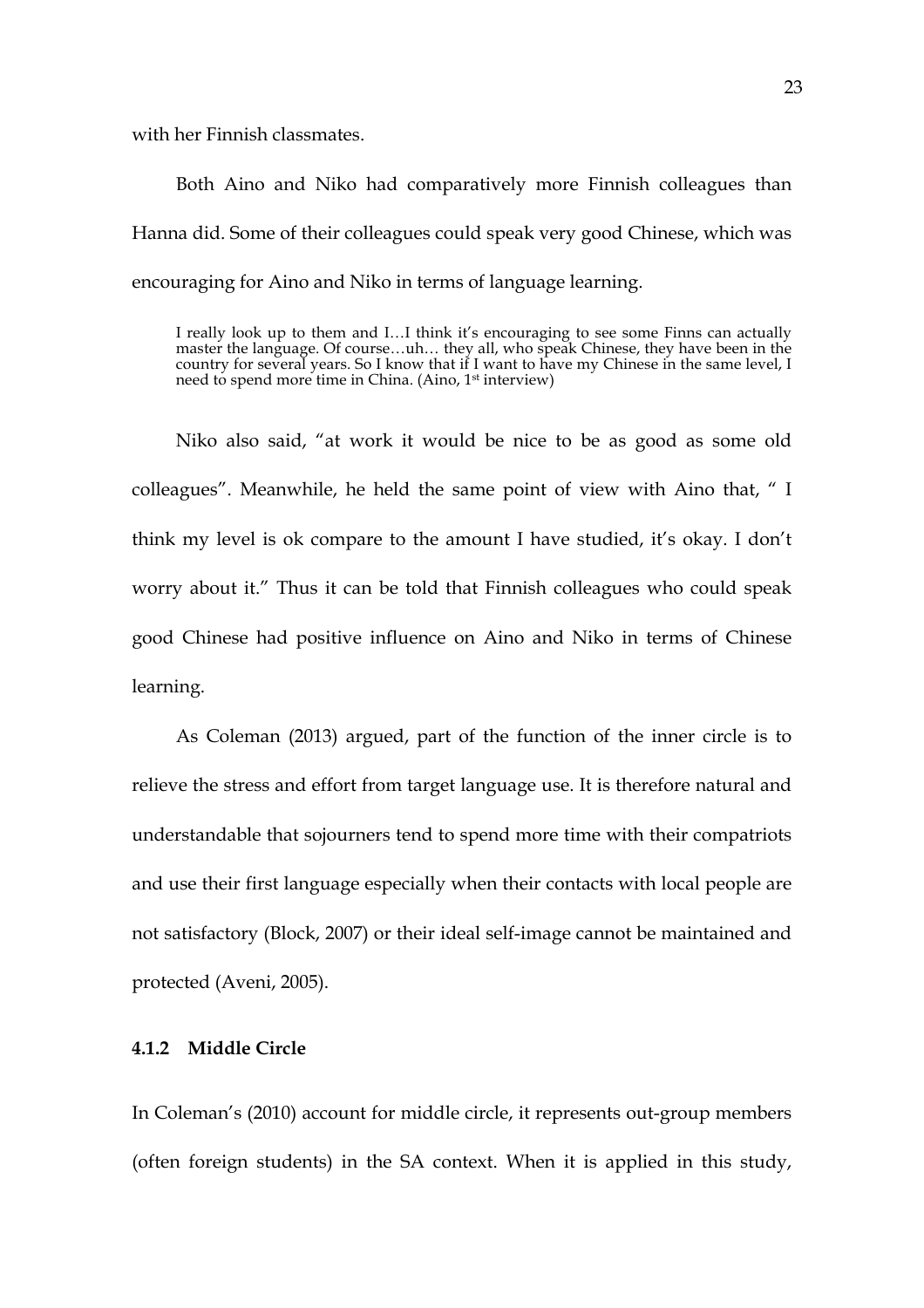middle circle refers to international friends (not Chinese or Finnish) sojourners had during their sojourn. It was found that, not surprisingly, English was the dominant language in the middle circle interactions. Due to the fact that all the sojourners had good command of English, and the experience of working, studying and living abroad enabled sojourners to use English naturally. Speaking Chinese with someone who could speak fluent English or Finnish was not the first option of Niko.

I guess there isn't really point to speak Chinese, unless I want, I have the purpose of learning. If the person is, for example, fluent in English or Finnish, so I, it's…then besides that, maybe it's not so…like, I don't know...weird to speak Chinese then maybe. (Niko, 5th interview)

Niko's explanation could also account for other sojourners' language

choices in the middle circle to some degree. Hanna's Chinese studying group

with a Dutch girl was an exception, in this case, an agreement was in force to

use Chinese at least partly when they studied together.

And we decided to study together, so we make some assignments together and meet about once a week, and yeah... But now she suggested that we should get a Chinese teacher, because it would be nice to study with someone. Because obviously we have a lot of questions that need to be answered and we can't, we can't answer them ourselves. (Hanna, 2nd interview)

Hanna found the study group was helpful for her Chinese learning, even

though she had only had one meeting with the Dutch girl by that time.

It hasn't really started very well yet, because it was only one time. So we are only kind of trying to see what we can do. But it's only helping, you know, because we are making assignments for each other, so I have to study for that meeting. And also she knows some stuff I don't and I know some stuff that she doesn't. It's, I think it's very helpful. It like, it motivates me to learn more. (Hanna, 2nd interview)

It obviously had positive effect on Hanna's Chinese learning to have this

study group, engaging herself in the study activity motivated Hanna to study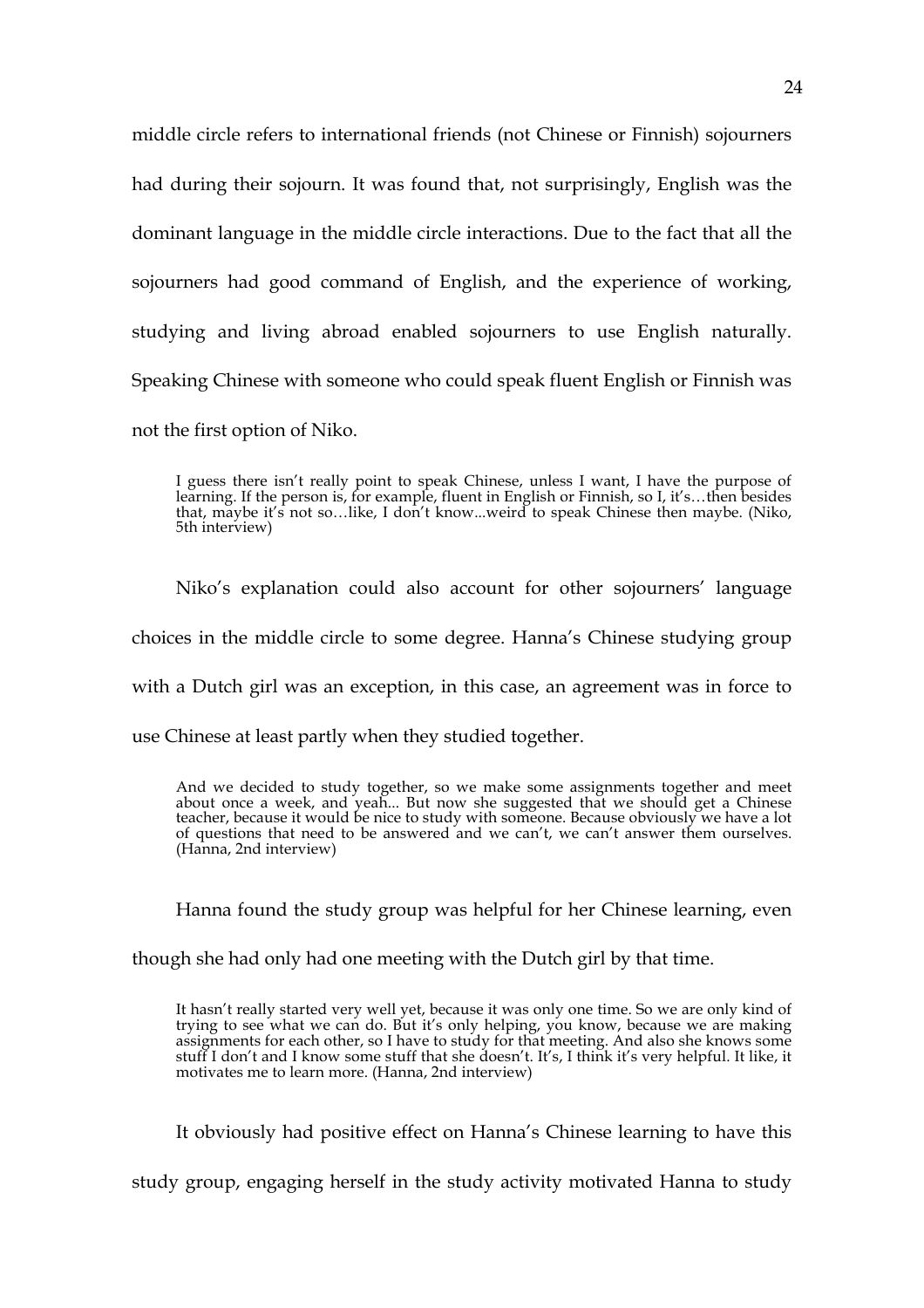more Chinese. Although the study group had unfortunately lasted until Hanna started her work because of her limited time and energy.

## **4.1.3 Outer Circle**

Outer circle, according to Coleman (2010), refers to the L2-speaking local community in sojourners' social networks. In this study, local community including Chinese friends, colleagues and random people formed the middle circle of sojourners'. Variety of chances to use L2 are furnished in residence abroad context, whereas it was found out that sojourners' opportunities of speaking Chinese were significantly decreased when they were identified as able speakers of English, vise versa, sojourners tended to use English when interlocutors were recognized as fluent English speakers. According to sojourners' descriptions, many of their Chinese friends were internationally minded. For example, Aino said:

English was mostly used when Niko was bonding with his Chinese friends because they were used to do so, and additionally they were all good English speakers so it was easier to use English when they communicate. Niko also added that because he did not meet those Chinese friends so often, so they were just hanging out when they spent time together, rather than practicing Chinese.

But I feel like all my Chinese friends, uh, they are all like very, interested in international things as well. So they kind of like, have this international mind. And I think they are not like ordinary Chinese people. They are a bit like, they want to go abroad or they hang out with foreigners. I think partly they want to hang out with me also because I am a foreigner. So sometimes just stuff like that. (Aino, 2nd interview)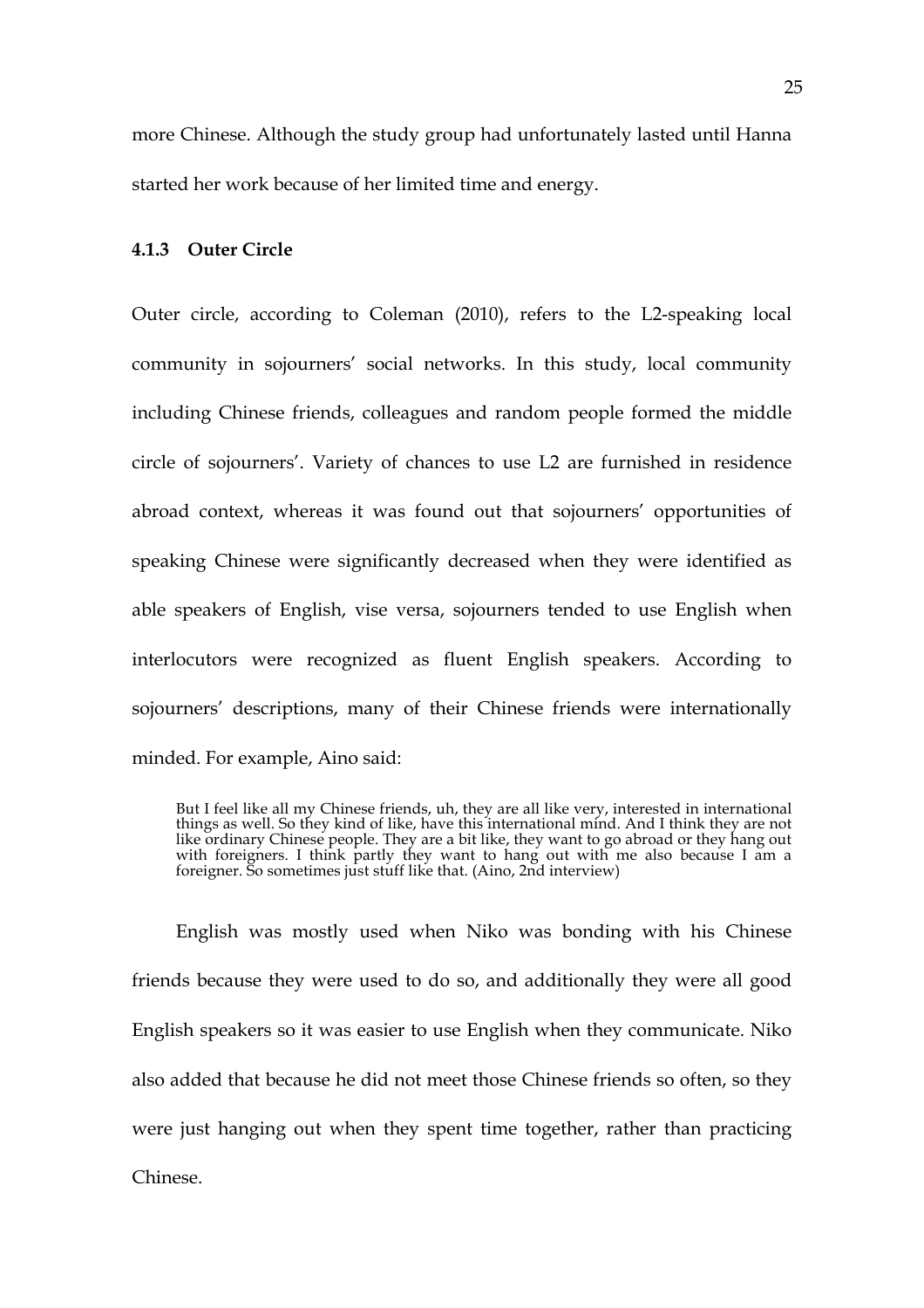Unfortunately, Hanna did not make any Chinese friends during this sojourn, yet she was deeply immersed in the Chinese social environment. She had Chinese cleaning ladies who could only spoke Chinese, her colleagues were mostly Chinese, she went to gym regularly where she took yoga classes that were instructed in Chinese, which was helpful for her Chinese listening as Hanna said. It seemed that Hanna would have plenty of chances to use Chinese, however, her work required her to use English and the communication with cleaning ladies was conducted only in Chinese, which turned out to be stressful for Hanna. Even though she admitted it would be a good opportunity to learn or to develop her Chinese when she communicated with cleaning ladies, Hanna was avoiding one cleaning lady since the cleaning lady talked a lot of things that she could not understand. And also when Hanna just wanted to sit quietly at home, the cleaning lady kept talking in Chinese, which was disturbing for Hanna. She was not comfortable at all when she was speaking Chinese to the cleaning lady.

That just shows that when I have to talk completely Chinese, it would be a good opportunity to learn or to develop myself. But then it's so stressful that I tried, tried to avoid it. I'm such a weep. (Hanna, 5th interview)

This kind of experience has apparently affected Hanna's willingness to use Chinese in a negative way. This negative affection, at the same time, has caused the reducing opportunities of using Chinese not only with the cleaning lady, but also with other Chinese who could become possible interlocutors with her.

Different from other sojourners, Niko has a family member who is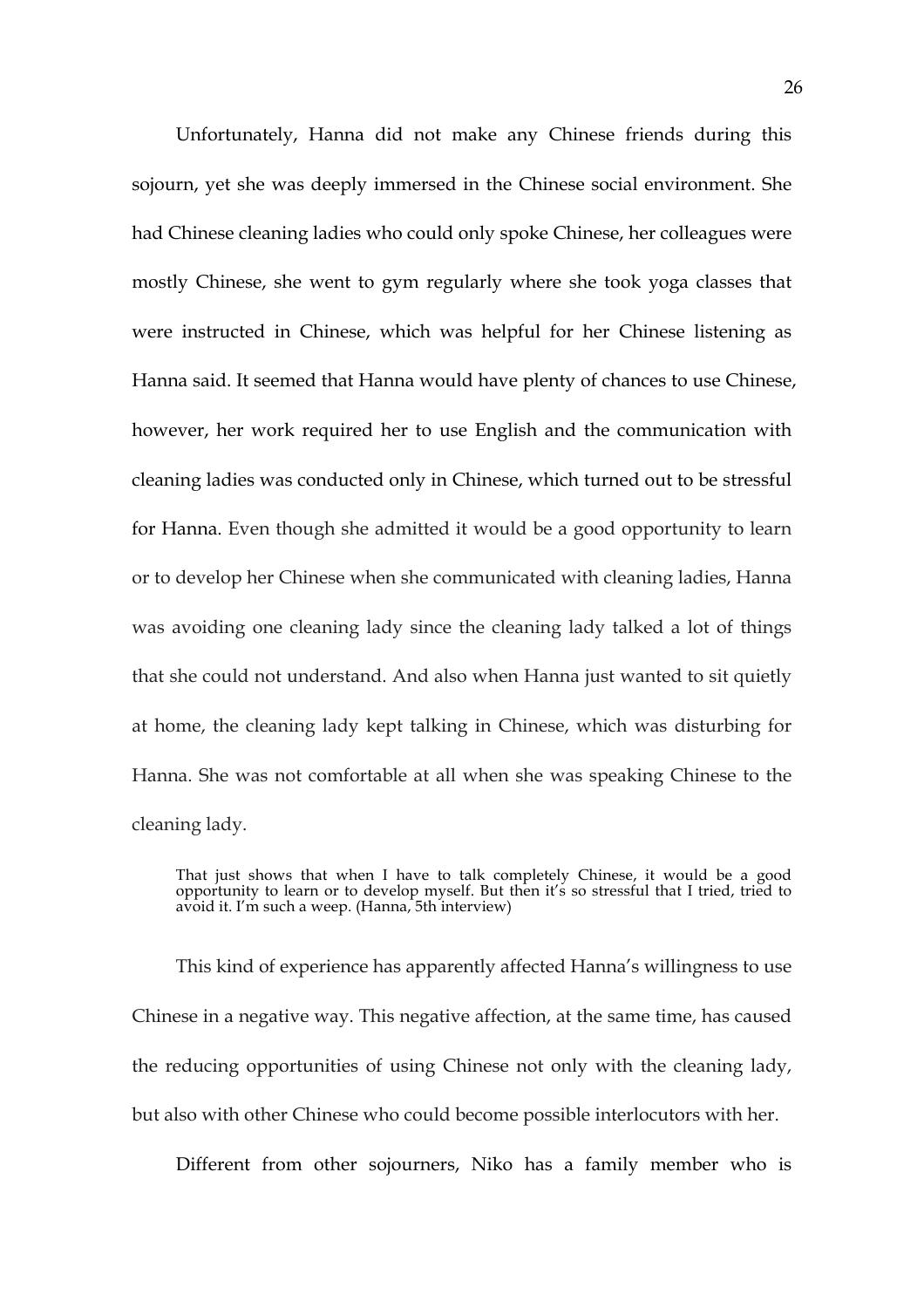Chinese. It may be an advantage for language use and learning in many people's opinions, however, in the fact, English was mostly used when they communicated with each other. Speaking Chinese at home means, "stepping out of the comfort zone at home and few people would want that actually", Niko said. When he was asked whether he was given enough chance to speak Chinese at home, Niko answered, "it's not about chance, it's just choice" and he said it was always possible to speak Chinese at home if he choose to do so. Even though Chinese was not the dominant language between them, the family member had positive influence on Niko's Chinese L2 use and learning overall. For instance, Chinese input was available for Niko when she spoke with others, her standard mandarin gave good examples for Niko to catch and she taught Niko a lot of words as well.

It appeared important to have Chinese friends or colleagues who could only speak Chinese or who were willing to use Chinese with sojourners. By drawing on Hanna's previous Chinese learning experiences and Niko's experiences of using Chinese with a colleague, it was proved to be a good practice to interact with this kind of Chinese people. In the end of the last interview, Aino said she should find Chinese friends who could only speak Chinese to her as she experienced in her exchange year. It is also worth noticing that when Aino was asked if she is more confident to speak Chinese with random people or with Chinese friends, she answered without hesitation that, "with random people, because I don't want to lose my face in front of my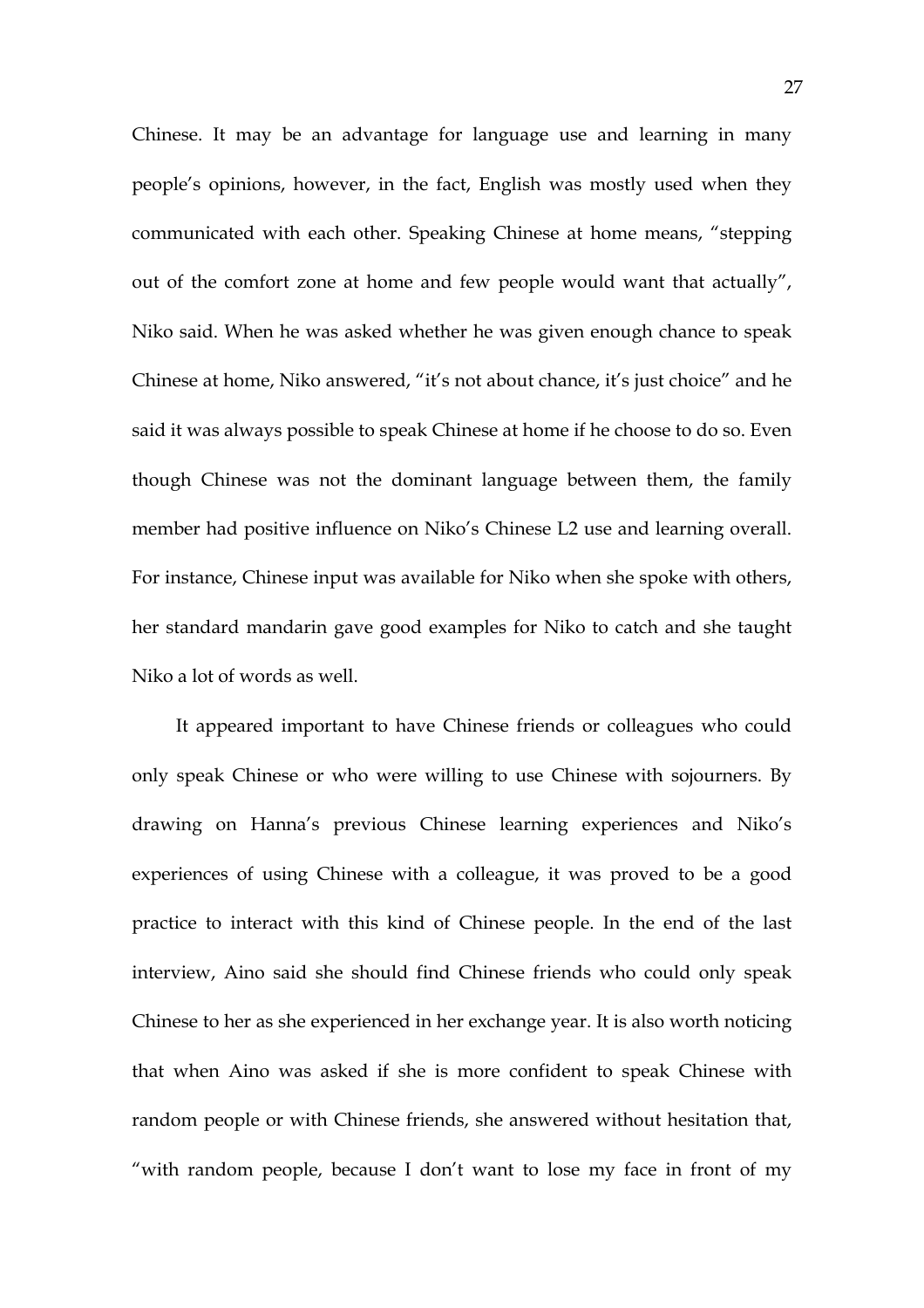friends," from which we could tell speaking Chinese with Chinese friends is not as easy as it may looks. It requires sojourners not being afraid of being a fool and to take the risk of making mistakes, which may probably happen during the interaction between native speakers (NS) and NNSs. Additionally, not all the Chinese people can be a good interlocutor when they communicate with NNSs. The following chapter is going to present the important capacity – interlocutor scaffolding, which, however, has not been paid much attention.

## **4.2 Interlocutor Scaffolding**

When Aino was asked how comfortable and confident for her to speak Chinese in different cities, she said:

I don't think that makes difference with my confidence like the city, no. More it's like just the person who happens to be there, listen to me. So… because sometimes I have people, they want to understand more and they are like, helping me when I'm like stumbling like on some words. But then sometimes people are just like "nah, the 外国人 (foreigner) like", can't stand. So it doesn't, it doesn't depend on the city, it depends on the people. But as I said like in [city A], I had the experience that there was a lot of like very friendly people, and they were really like interested in us. (Aino, 5th interview)

Her answer indicated the different attitudes and responses from people to her Chinese and how these differences affected Aino's willingness to speak Chinese. Tolerance to NNS's Chinese varies from one person to another and even people from different cities, which will be discussed in the last chapter.

Besides the stressful Chinese speaking experiences with the cleaning lady,

Hanna also had good experiences of using Chinese with a driver who drove her

from one office to train station. They talked the whole ride only in Chinese

about different kind of topics.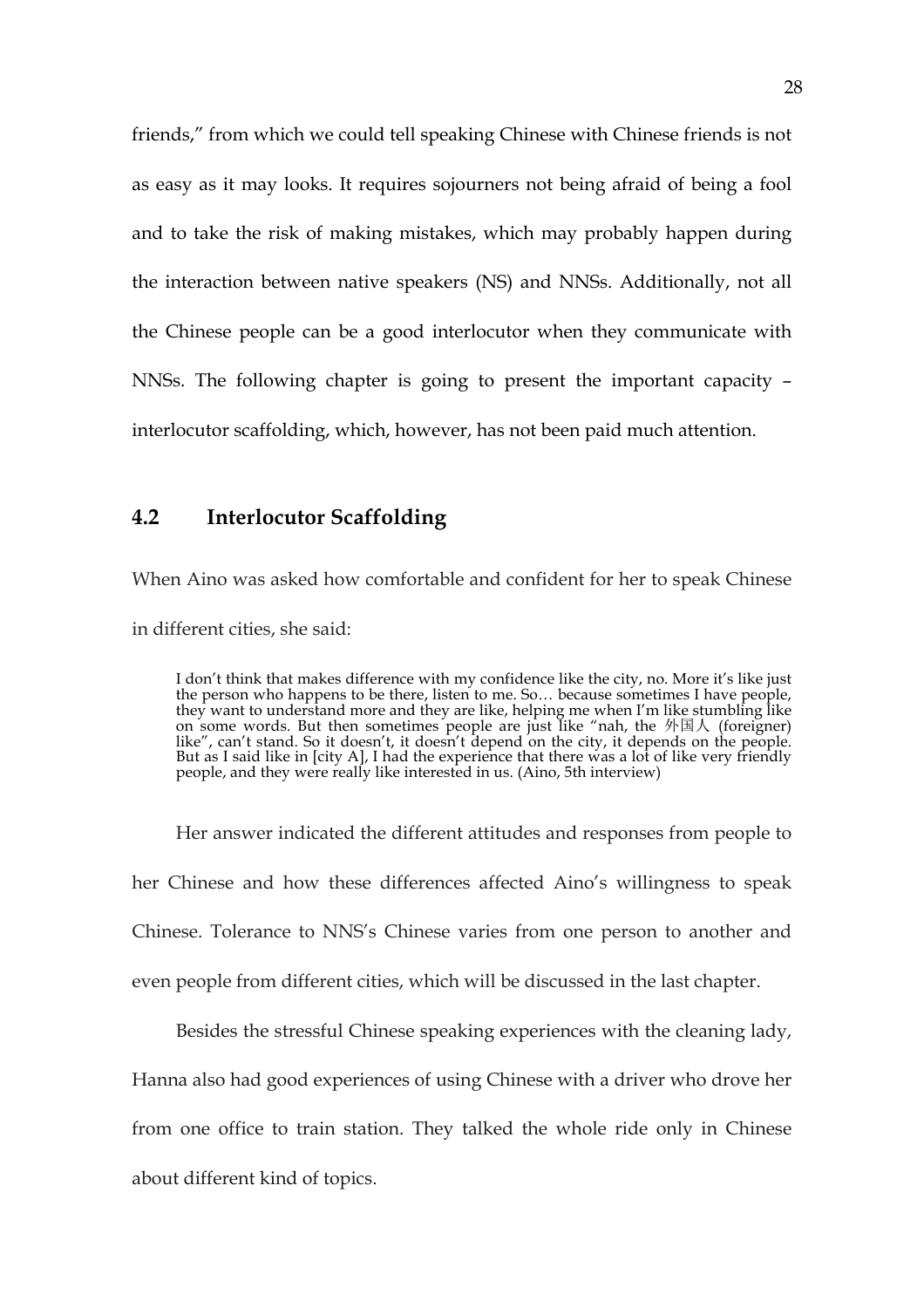I think it was really good conversation. And, I was happy that we did that. And, it was easy to talk with him because, well…I think it's just some people know it and some people don't. But he had a good, uh…good, natural talent, to realize when I didn't understand what he said. Because at some point, um…if I talk to Chinese people, and they say a lot of things that I don't understand, then I start to like, nod and start to say like "um, um" when I really don't know what's going on. But he, he knew still that I did not understand him, so he, try something else. (Hanna, 4th interview)

Despite of the limitation of Hanna's Chinese, the driver carried on the conversation by scaffolding her with changed expressions that Hanna could understand. He was actively listening to Hanna, was sensitive to the moments when Hanna needed help and was able to support her by using appropriate expressions and ways of speaking Chinese so that Hanna could still continue the conversation. Hanna's willingness of speaking Chinese was maintained and even enhanced. Even though both the driver and the cleaning lady could only speak Chinese, Hanna felt comfortable, confident and pleasant while talking with the former one, whereas felt totally conversely with the later one. These two totally different experiences of using Chinese of Hanna indicated how important role interlocutors play in NNS's language using experiences.

Language teachers are supposed to take the role of scaffolding to help students to learn the target language, as what the driver did in order to continually engage Hanna to the topic. However, Niko's Chinese teacher did not meet his expectation in this respect. He would have liked to have the class that could be more comprehensive, to be specific, he would have liked the teacher explain things also in English so that he could engage to the topic better and would have liked to have more interaction with the teacher, rather than stick to the text. Beside the Chinese teacher, Niko also experienced talking with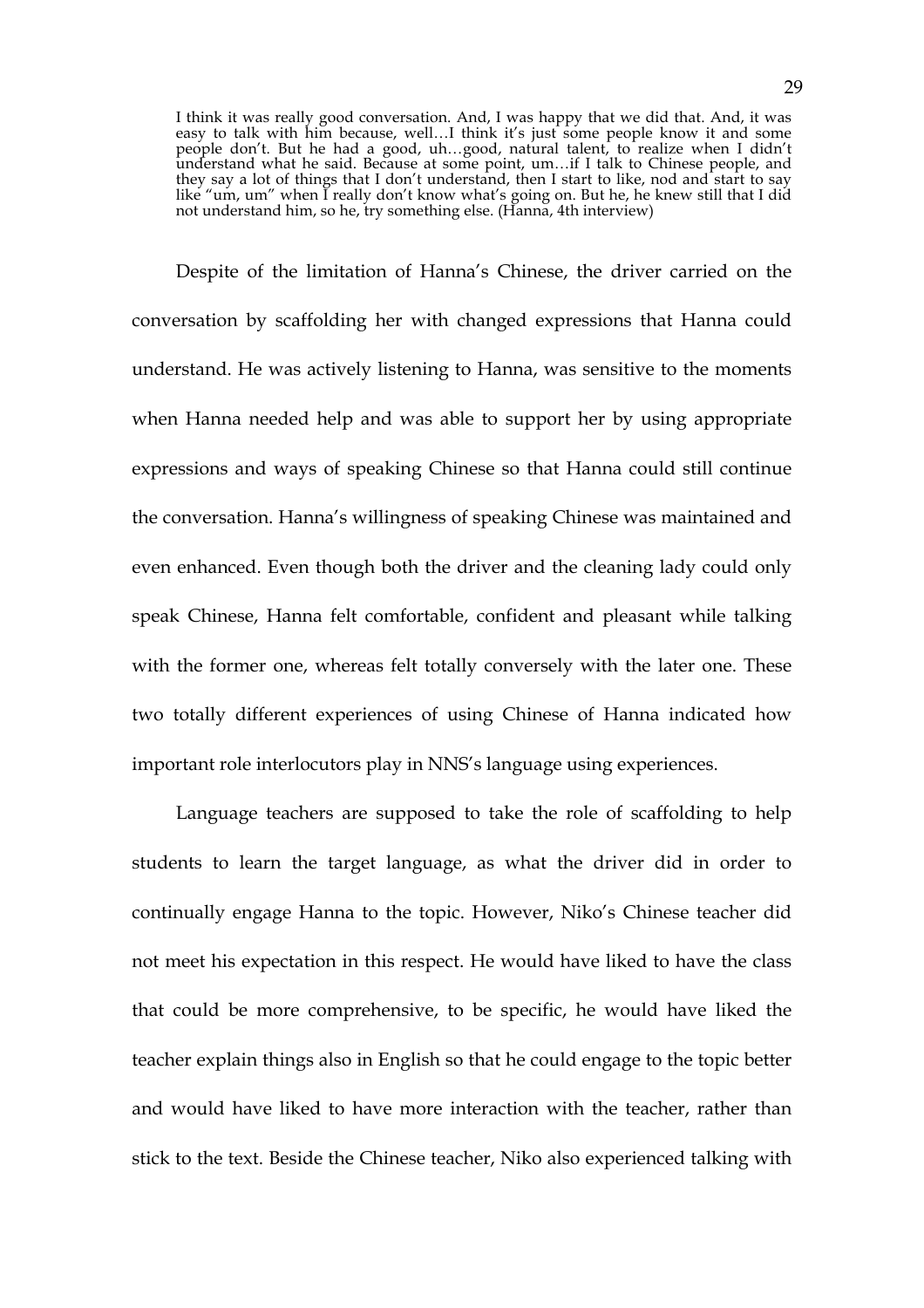other people who has the ability "to speak in a way that foreigners easily understand". He had dinner together with a friend and spoke almost only Chinese about all kinds of things. Different from chatting with shopkeepers who spoke with accent and used strange expressions, Niko felt it was easier to communicate with this friend. He attributed this to the more standard mandarin of the friend and her better understanding of his Chinese, he also thought it helped when the friend could understand some English if he could not say all in Chinese. As Aveni (2005) mentioned, sojourners as well as learners can only present ideal self by using their native language due to their limited proficiency of target language. Even though English was not participants' mother tongue in this study, speaking English was natural for them and they were better at articulate their opinions by using English than only use Chinese, which indicated the importance of speaking at least some English would make NNS feel more relaxed and accordingly could interact with NS with more ideal self. Consistent with this, Hanna also thought speaking some Chinese language is a good way to make Chinese people feel relaxed, especially for the ones who are not confident with their English. Although it was argued that second language acquisition (SLA) researchers consider NS and NNS as inherently problematic encounters (Firth & Wagner, 1997), being acquainted with the ability of interlocutor scaffolding was showed to be beneficial not only for the language teachers, but also for tutors and others who would like to have more interaction with foreign sojourners in the target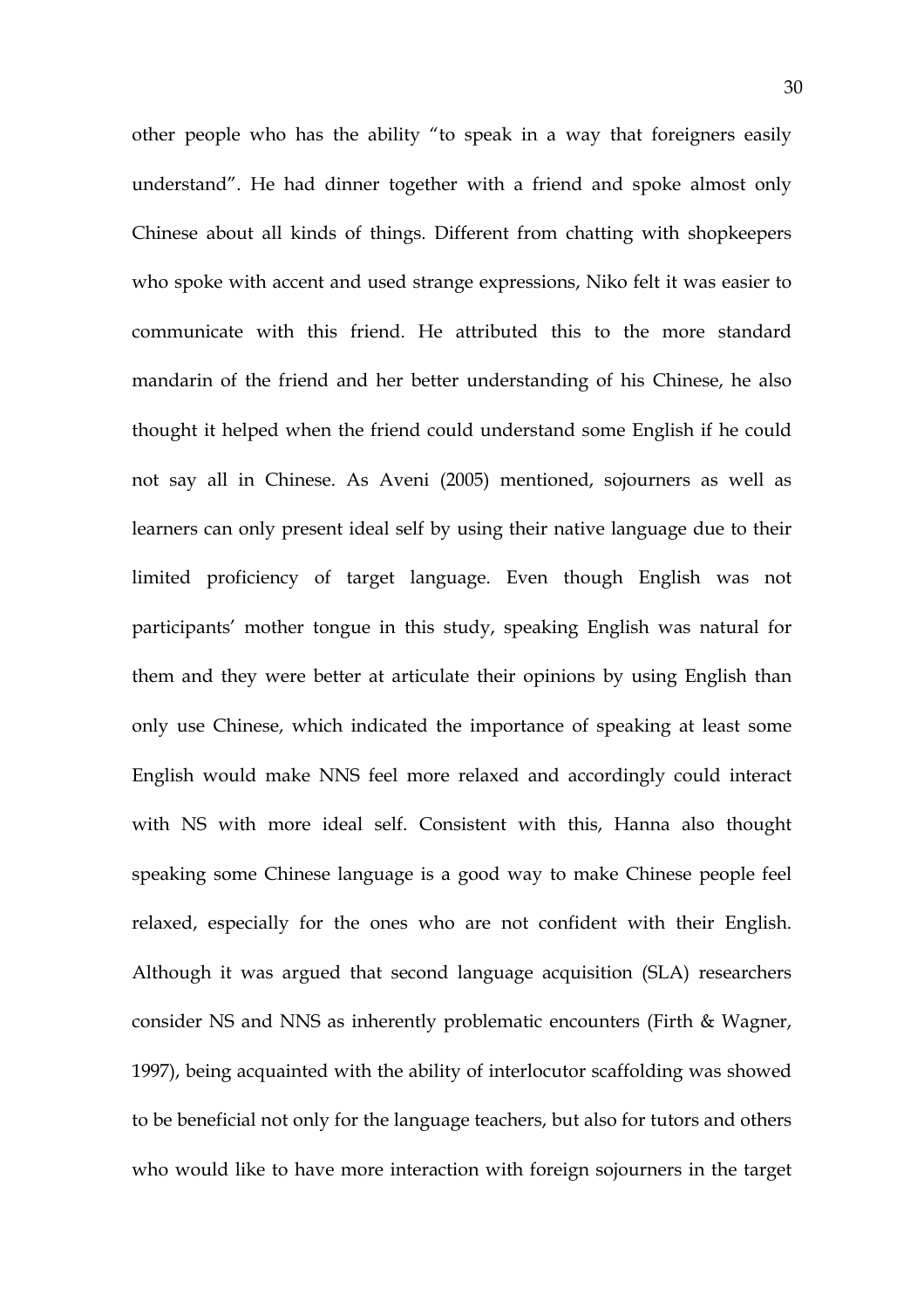language.

Speaking the language with a simpler structure and vocabulary so that NNS could understand more comprehensively, Yule (2010) argues this type of talking may be beneficial not only for the immediate communication success, but also for providing beginner language learners with clearer and more comprehensive L2 input. Language teachers, without doubt, are expected to have this capability in order to help students in their foreign language learning process. In this study, however, a language teacher was not being able to talk with the learner in the way that is better for him to understand. On the contrary, other interlocutors like a driver and a Chinese friend were seem to be good at scaffolding sojourners, which provided a friendly environment for sojourners to use Chinese language. It has been discussed by MacIntyre et al. (1998) that L2 confidence is directly related to the learners' willingness to communicate and more contact with the host community. In this study, sojourners' "willingness to communicate" (MacIntyre et al., 1998, 2003) was enhanced while chatting with the interlocutors who know how to talk with L2 learners, and consequently, sojourners' L2 confidence was boosted and they were more satisfied with the language using experiences. Through those meaningful interactions with NSs, space was created for sojourners' negotiated language input and comprehensive language output; their L2 skills were used and practiced, which therefore led to their development of L2. In addition, due to the limited knowledge of L2, sojourners inevitably encounter the situation that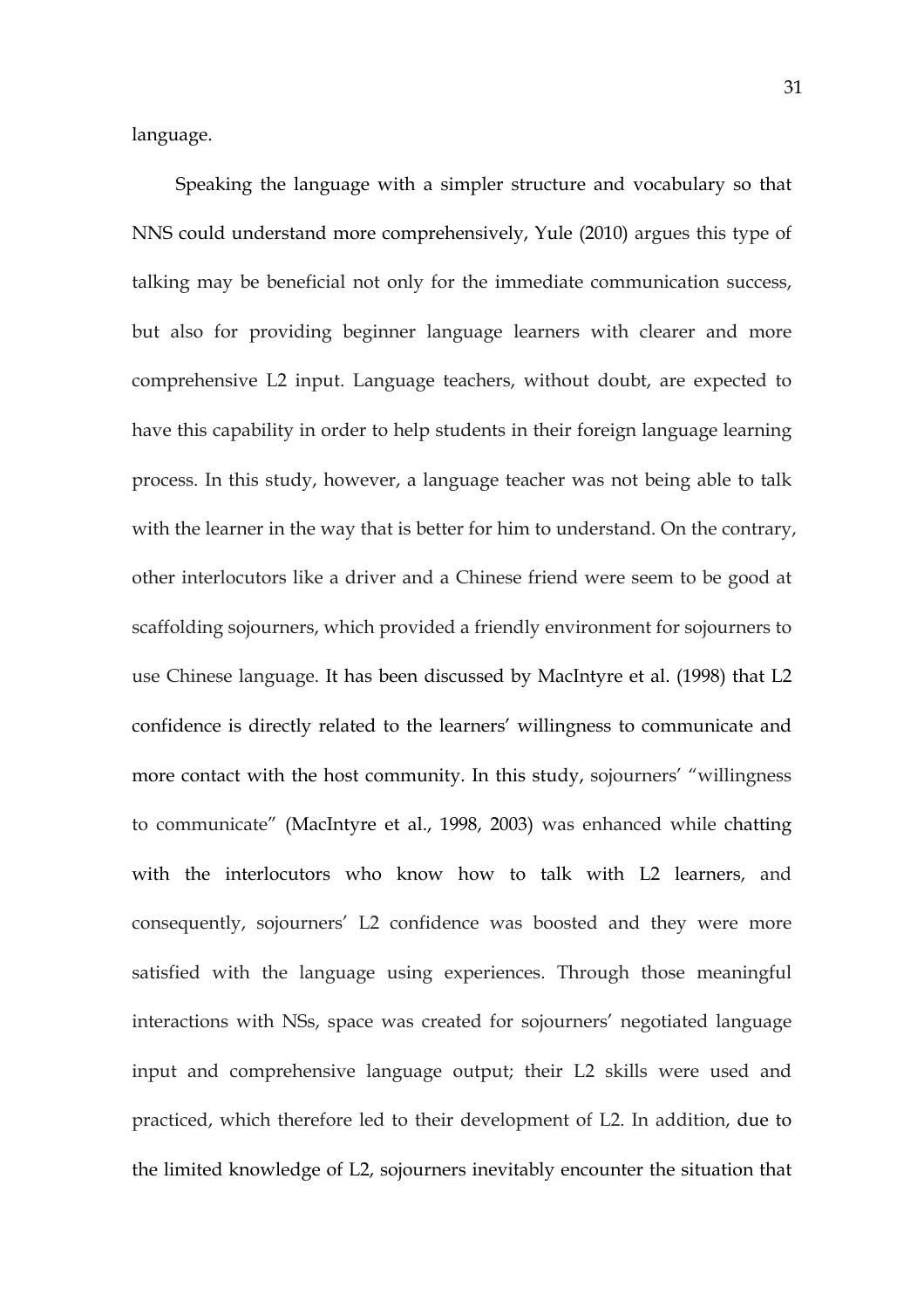they cannot express themselves well so that interlocutors could understand their intents. Accordingly, strategic competence is required and important when sojourners communicate with the host community. As Yule (2010) argued, strategic competence is the ability to overcome possible communication problems in interaction and flexibility of L2 use is essential in communicative success.

This study thus concluded several features that brought up by participants, which may account for the NS's good scaffolding ability. For instance, have the willingness to understand foreigners' Chinese, talk with suitable speed, do not use too complicated expressions and change the expression when the NNS seems not to understand, speak quite standard mandarin, instead of talking alone, involve NNS in the conversation and pay active attention to what is said.

## **4.3 Legitimate Peripheral Participation**

#### **4.3.1 Actual Conversation**

It was mentioned by all the participants that they have had and would like to have again the "actual conversation" with local Chinese people, by which indicated the wish of them to be full participation of host community. For example, during the exchange year, Niko felt he had succeed in studying Chinese since he could have actual conversations in Chinese friends' home and Hanna felt "really great" to have actual conversations with a taxi driver. When Aino was asked about her Chinese learning goals for her sojourn in China this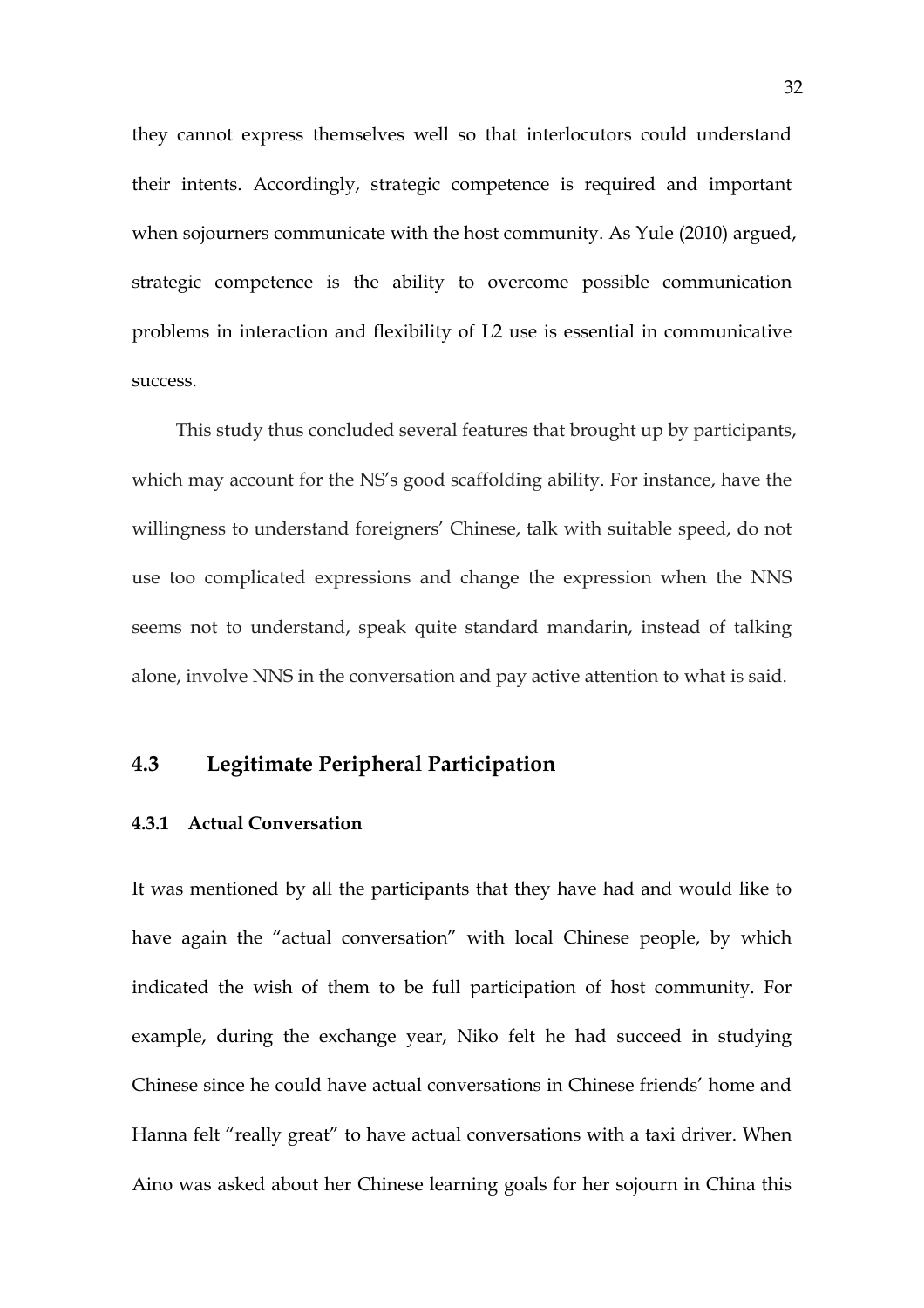time, she said she would like to have actual conversation like she used to have in the exchange year. In the previous learning experience, Hanna also provided an example about the Chinese using experience with her tutor.

Also, I had a volunteer (tutor) at my school. She was really nice and helpful, but we never spent that much time together because I didn't speak Chinese and she was (I think) a bit shy to use English. But in our last meeting before I returned to Finland we talked more than an hour, just using Chinese. That was the first time I felt a real connection with her, and it felt great (although it made me hope that we should've had dinner together sooner). (Hanna, previous Chinese learning experiences)

According to Lave and Wenger's (1991) concept of "legitimate peripheral participation", newcomers (sojourners) inevitably participate in the community of old-timers (host community) that requires knowledge and skills in order to move toward full participation in the sociocultural practice of community. In terms of language learning, NNSs learn from NSs through interactions with them, as NSs are certainly more advanced users of the target language. By having those actual conversations with the host community, all the participants' intentions to learn were engaged and the meaning of learning was configured. As Yule (2010) discussed, producing comprehensive output through meaningful interaction is an important element for learner's L2 development, yet it is one of the most difficult things to provide in the classes. Sharing the same point of view, Aino thought practicing outside the classroom was an essential part of learning to speak Chinese when she talked about the previous Chinese learning experiences.

Besides the language learning aspect, sojourners used language as a vehicle to communicate with the host community in social practices. Their roles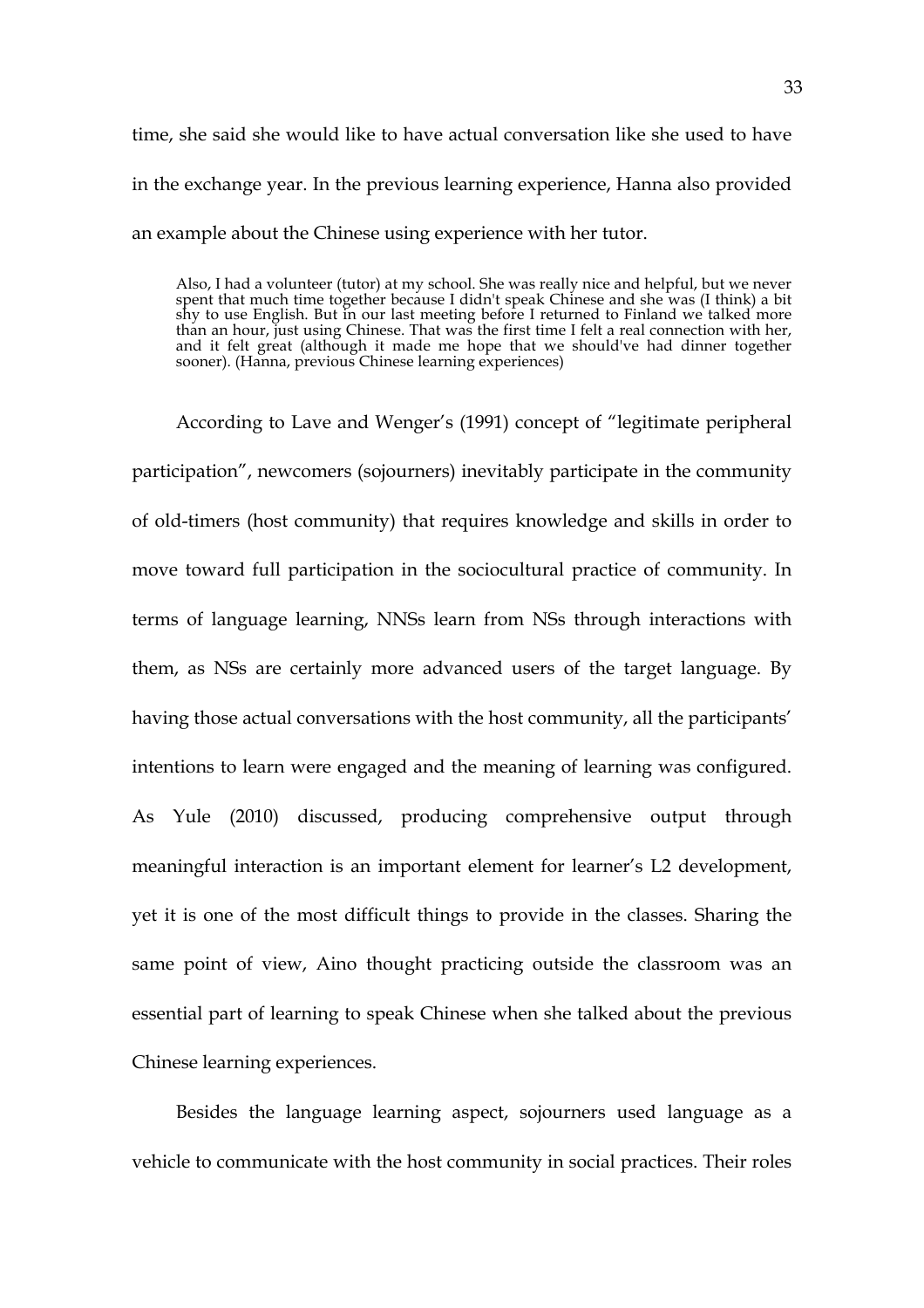of social agents were becoming more active, and the roles of L2 learners were getting weaker during the process of moving towards full participation in the local community.

#### **4.3.2 Contribute to Community**

Contributing to others by using Chinese language seemed to be another theme in this study. By means of speaking Chinese, all the sojourners have helped both NSs and NNSs of Chinese language in different situations, from which their self value was realized not only as a language user but also as a newcomer who would like to participate in the host community.

When Hanna was asked for a pleasant experience of using Chinese, she depicted a trip with friends who were also NSs of Chinese.

Taking the role of "trip manager" when others were less fluent speakers of Chinese, Hanna was happy when she could deal with things with her Chinese and helped friends. In the similar situation, when Niko was with colleagues who could not speak Chinese very well, or whose pronunciation was not as good as his, he helped them to tell waitress what they would like to have in a restaurant. Being a more experienced Chinese speaker among friends and colleagues naturally took Hanna and Niko to the position of "manager" to

I think my best experience was when we went on the trip to Huangshan. And I was the only one of us, four girls who spoke Chinese. Well, some of them only spoke a few words. But I was able to communicate with all those… hotel people, and when we went to have dinner, then I would order. And I would translate, because we travelled a lot, we took a lot of buses and trains, usually it was very confusing about where we should go. And I was happy that I was able to understand directions, and you know, they called me the manager, trip manager. Because I was the only one who knew what was going on. So it was the happy experience. (Hanna, 2nd interview)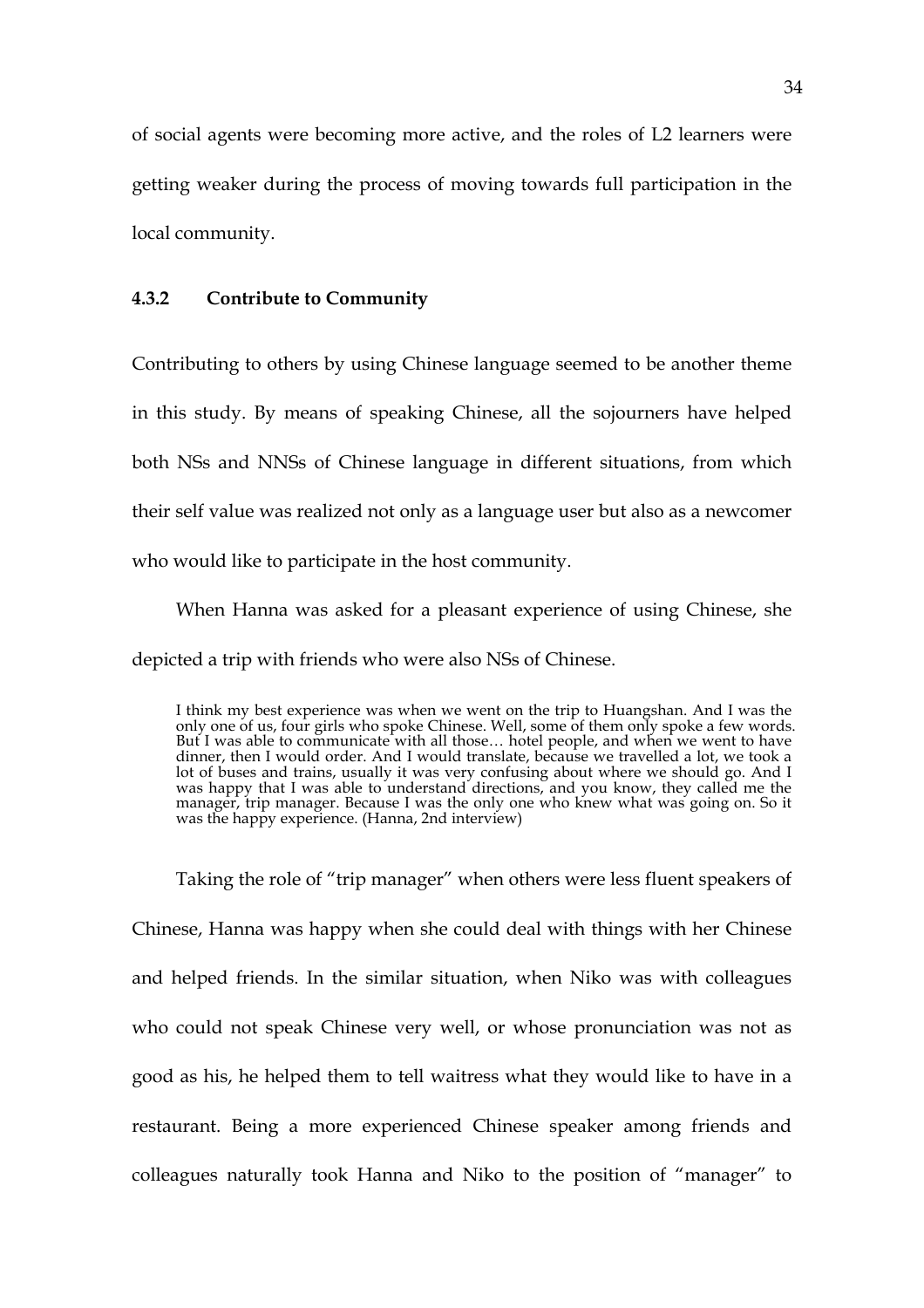deliver messages and cope with problems. At the same time, Hanna and Niko also played the role of "bridge" to connect newcomers and old-timers who were not able to communicate successfully with their limited language skills. With respect to their friends and colleagues, both Hanna and Niko were relative old-timers since they mastered the language better than others who were in the community, they were aware of the fact of this and used and developed their language skills through the social practices. It is also the process of becoming a more skilled language user and becoming part of host community of practice that "legitimate peripheral participation" concerns (Lave and Wenger, 1991). The successful experiences also enhanced sojourners' confidence and satisfaction of using Chinese, through which sojourners' identities were reconstructed.

Hanna shared also another experience of using Chinese, which could well illustrate the function of bridging that she played between newcomers and old-timers. Hanna went on a trip with her husband and other two international friends, together with the husband's driver, who was Chinese. When they needed to say something to the driver, it was always Hanna who did it since she was the one who had the best Chinese language skills. By doing this, Hanna got positive feedback from both sides.

They, just my friends said that… [Husband] also said that, it's really nice to have me along, so we can actually communicate with the driver and the driver said the same thing. He said that "oh, we usually just try to, like they have some apps on the phone like translate, translator app, and that's how they communicate and he told me how nice it is to actually be able to talk. (Hanna, 4th interview)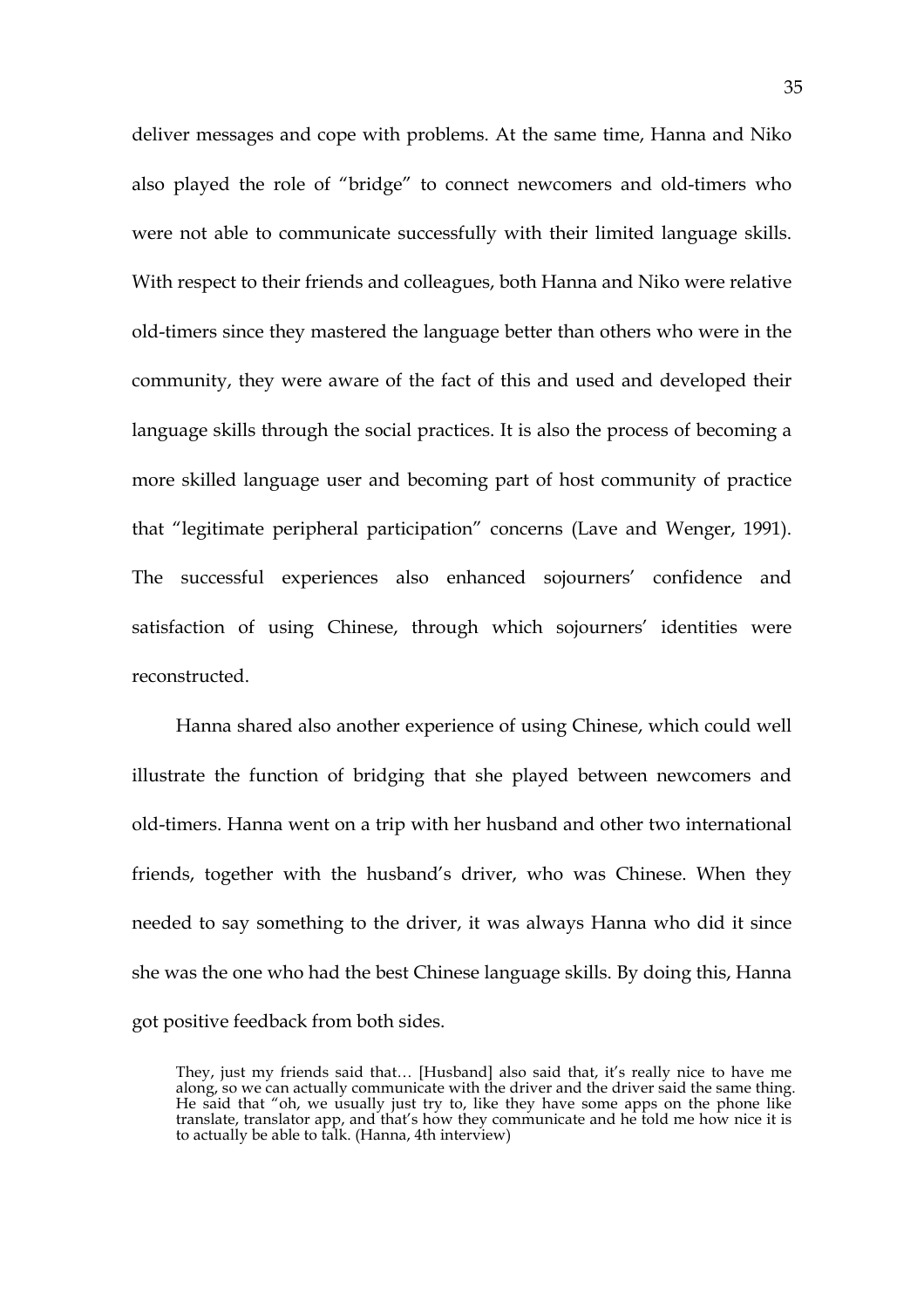In addition to assist NNSs of Chinese, Aino used Chinese to help Chinese people out of China when she was traveling. Aino saw a group of Chinese who did not know where they were supposed to go or did not know what to do in the airport, so she told them in Chinese what should they do. She was happy as she said, "I helped them, it felt nice". Instrumental function of language was carried out and language skills that Aino obtained became useful and important in this situation. Her self-value was realized not only as a language user, but also as a member of the community, the community that she would like to move toward full participation in.

#### **4.3.3 Being Taken Seriously**

Many study abroad participants have experienced not being taken seriously as speakers of the target language (Block, 2007). It is indeed difficult for sojourners to overcome this kind of social obstacles and constantly engage themselves in the language acquisition activities like Alice did as Kinginger (2004) argued. They may feel upset, annoyed or even lose the confidence and patience to maintain the language learning and using activities. It was hurtful for Hanna when she tried hard to use Chinese and felt like was not taken seriously, as she wrote in her previous Chinese learning experiences:

Sometimes it was frustrating that some (well-meaning) Chinese people spoke English to me even though I spoke Chinese to them. When I tried to use Chinese with them they kind of just shrugged it off, or – even worse – snickered. It made me feel like I was really bad and it affected my confidence in speaking Chinese. (Hanna, previous Chinese learning experiences)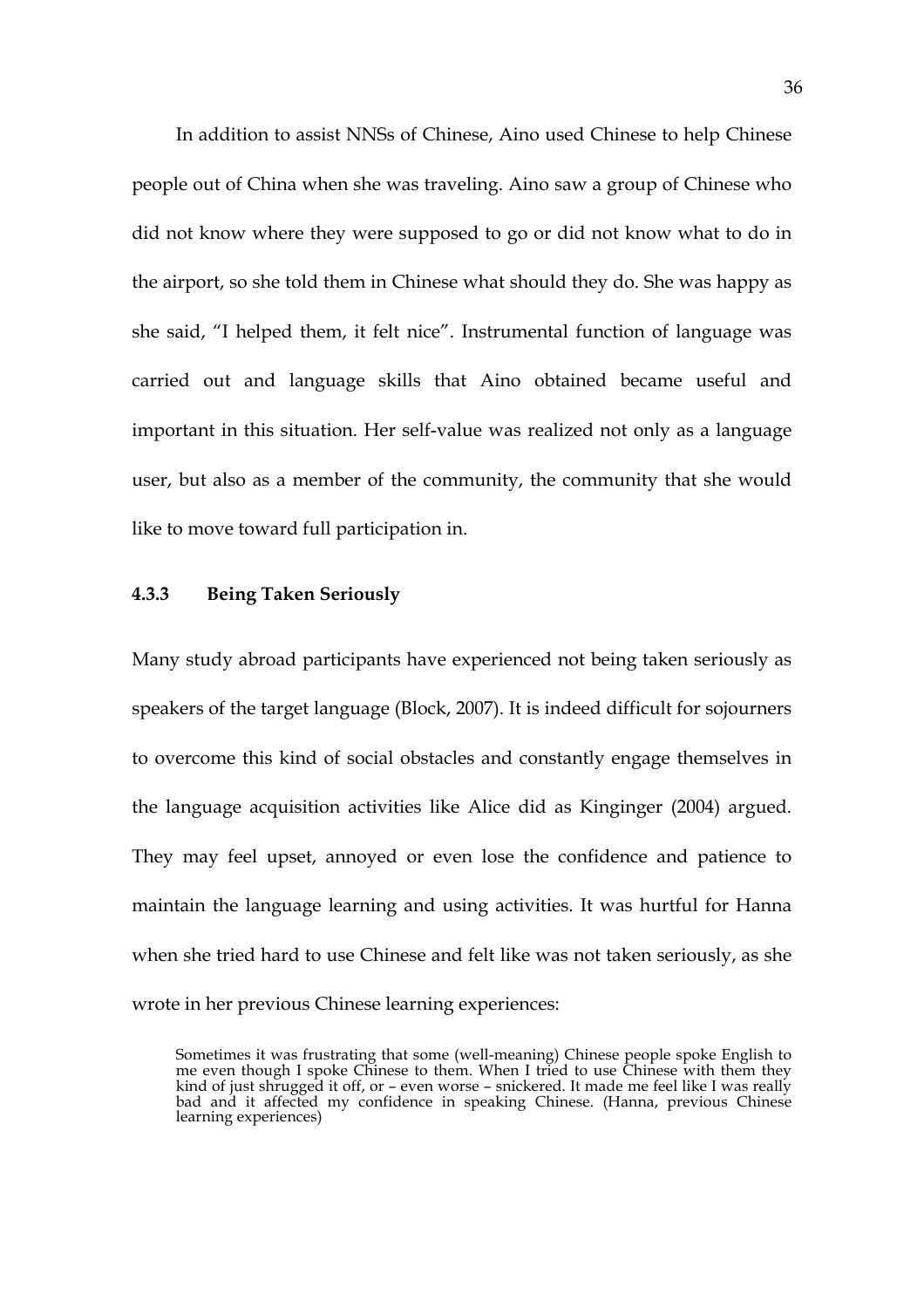For other two participants, Niko felt a bit annoyed when he got responses in English even though he spoke Chinese to the waitress in a café. Aino experienced the same thing when she was talking with a hostel reception staff, she guessed it was because the staff wanted to practice English with her.

Besides English responses, sometimes sojourners were not even listened when they spoke Chinese to the interlocutors. When Niko was speaking Chinese to a waitress in a restaurant, the waitress was very slow at understanding him.

She didn't want to understand my Chinese, so I had to wake her up a little. Like "hey, I'm speaking Chinese here, you can understand". So she understood after that. (Niko, 2nd interview)

Other than the slow reaction from waitress, Hanna faced a saleswoman who had a panic when she asked for help in a bakery, although she was speaking Chinese.

She didn't really listen to what I was saying. She was like, "I don't speak English". Also, I am trying to speak Chinese. She just asked some other Chinese person who was there that, "Uh, I don't understand her, can you translate?" And then I spoke the same thing as I spoke to the, to the cashier. I told the other Chinese and she understood me, but yeah. Maybe just, some of them are not used to the accent, I guess. (Hanna, 1st interview)

Hanna further realized speaking at least a little Chinese is a good way to make people feel relaxed. Since not all of the Chinese people are equipped with good English skills, and among the ones who can speak English, part of them are not confident and comfortable to use the skills they have to actually communicate with foreigners. Niko, for example, once called a customer to talk about complicated issues in English since he needed to be accurate. It should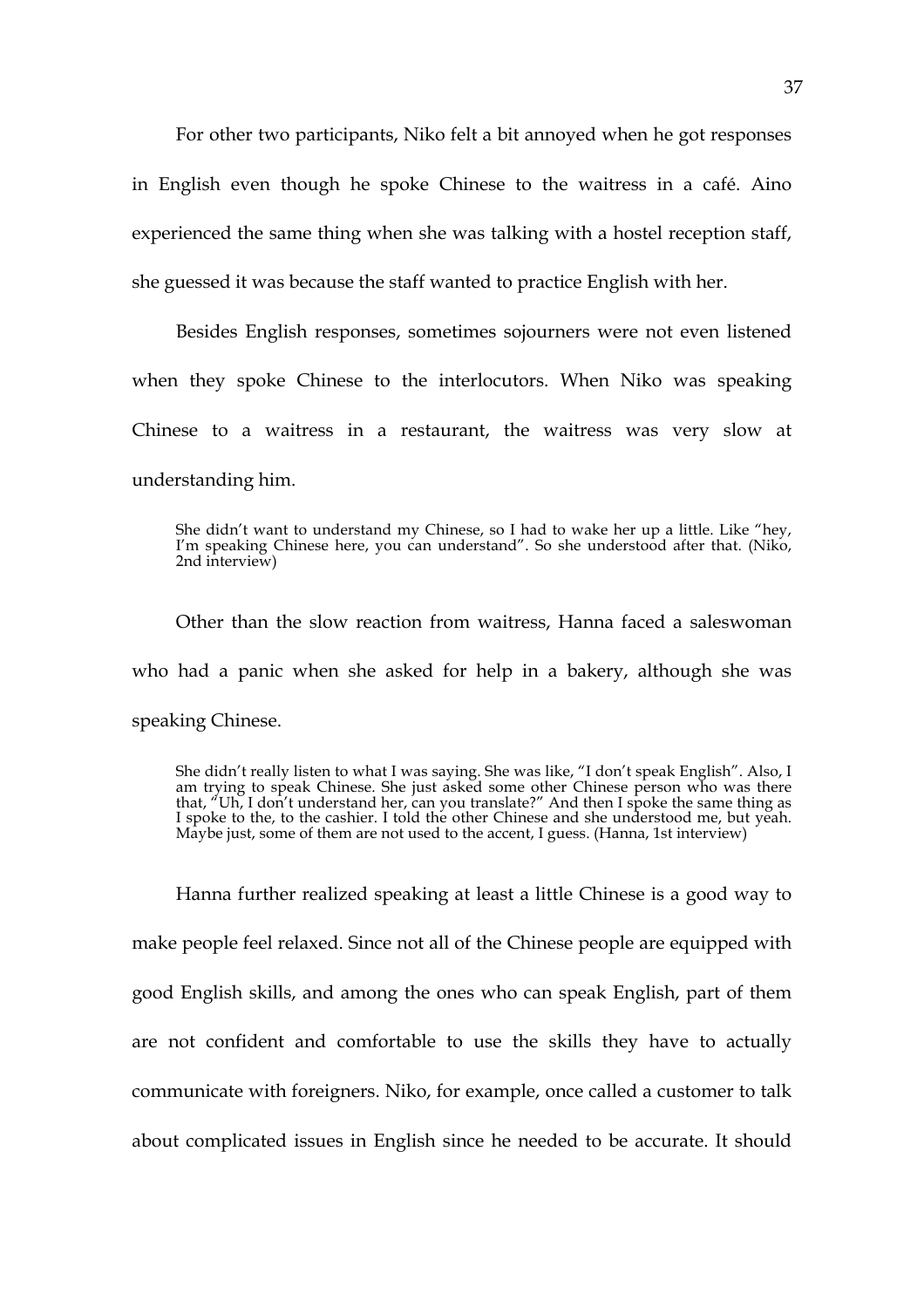not be a problem to communicate in English as the customer was from a big international company; however, the customer got panic and could not answer his questions properly and the conversation became frustrating in the end. This case also manifested another good side to speak Chinese with Chinese people, that is, to make them feel more relaxed, as Hanna said. Not merely from the respect of language learning and use, but also for the reason of real interactions with the host community, friendly and relaxing environment must be more helpful than the one with low tolerance of mistakes.

#### **4.4 Cultural Differences**

## **4.4.1 Working Culture**

In a company that was mostly constituted of Chinese people, Hanna expected her new colleagues to be interested in her, come to talk to her or invite her to have lunch, as it would happen in the Finnish context. But people did not approach her at all in the new office, surprisingly. She was not certain but she attributed this to different working culture.

As a newcomer in the community, Hanna would like to strike up relationships with her new colleagues, whereas the different working culture

Uh…well…well, partly I think that maybe the work culture is just different, that people don't talk that much or something, I don't know. But maybe it's because I am different. Like, I'm a foreigner so I'm…they don't know how to communicate with me, or something. And I feel kind of, kind of the same, because…they are foreign, so I don't really know the appropriate way to communicate with them. So I feel kind of…[sigh] I should take more initiative probably. Like, I should start conversation more. I'm just, [sigh] yeah… I'm maybe open too much that because, this is their country, that they would talk to me more. I don't know. (Hanna, 5th interview)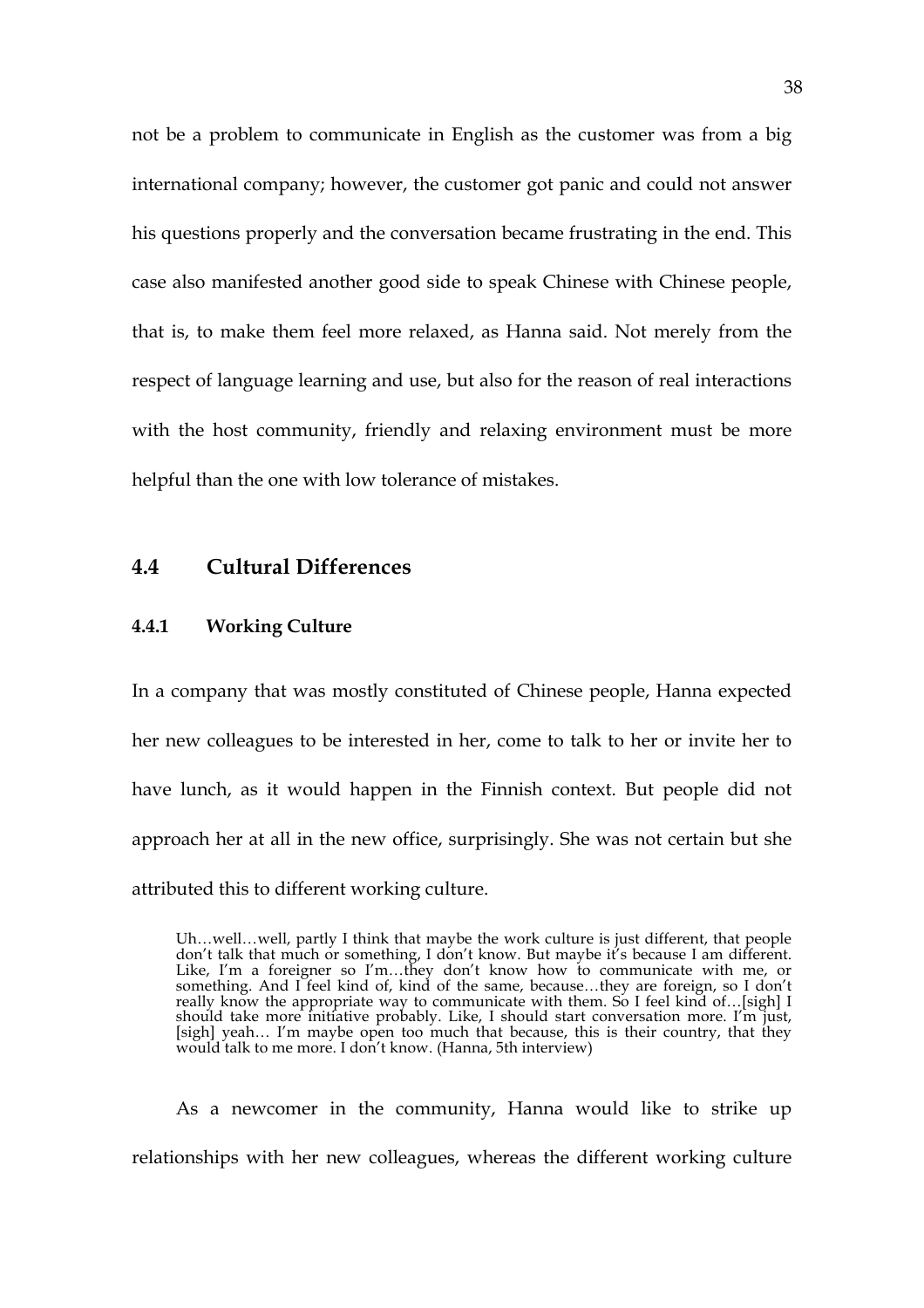became the obstacle on the way. As time went by, the attribution of independent work that Hanna always had made it less necessary to communicate with her Chinese colleagues. In addition to the requirement to use English at work, this work culture difference did not appear to be a big problem in the following interviews. It was showed that intercultural communication knowledge in the working place was lacked from Hanna and her Chinese colleagues. Nevertheless, different working culture should be familiarized to both sojourners and Chinese colleagues, as it may improve the satisfactory of communication from both sides, which is essential in working life.

Unlike Hanna, both Aino and Niko worked with Finnish colleagues as well as Chinese colleagues, who were conversant with Finnish working culture. In the study of examining directness of the communication style of Chinese professionals who work for Finnish companies in China, it was suggested that Chinese and Finnish communication may be converging when they use English as a lingua franca in the business field: Chinese are becoming more direct and Finnish are becoming less direct (Kankaanranta & Lu, 2013). With the consensus that clarity and directness contribute to the effectiveness of the communication in the workplace, Finnish and Chinese make adjustment in order to work more efficiently together. In this kind of working climate, Aino and Niko did not encounter the different working culture as strongly as Hanna did, or at least they had more compatriots who they could share experiences,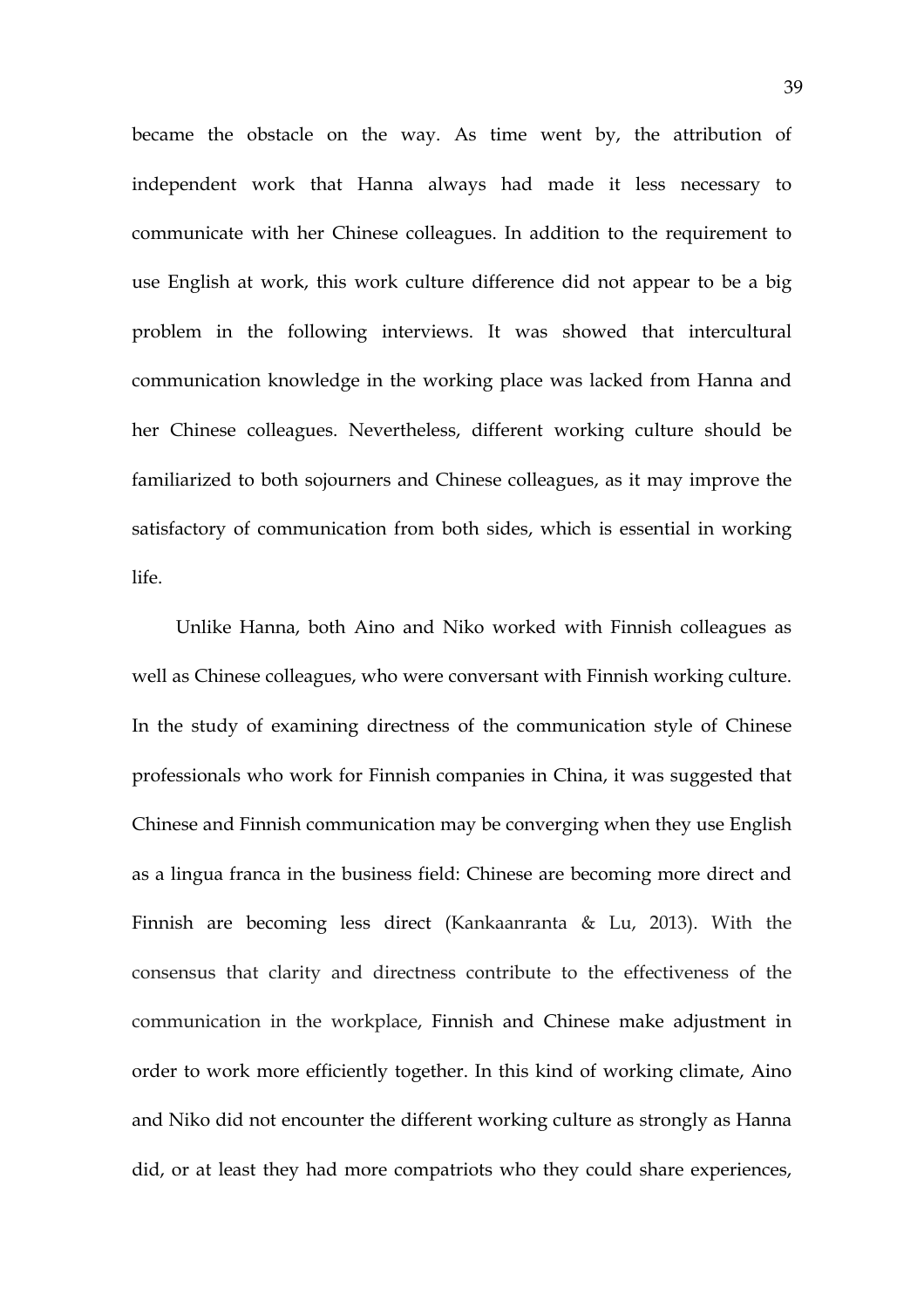discuss about these confusions and seek out solutions.

## **4.4.2 Style of Communication**

To answer why she did not feel comfortable at all with the cleaning ladies, Hanna partly attributed to Chinese style of communication, which is very different from what she used to in Finland. She encountered this kind of challenge when she tried to communicate with cleaning ladies, customers and colleagues. Especially with cleaning ladies since they could only speak Chinese, which made it more difficult for Hanna to present an ideal self and state her wants.

When you negotiate something, um…the, I think in Finland, what you do is that you…uh…that if would speak to my 阿姨(cleaning lady), I would, uh, state what I want and then the 阿姨 (cleaning lady) would say, because she works for me, she would say "okay". But, there is this and this problem, and I would say, "Uh, okay, I will try to fix this". But in China it goes like this that, um…I say what I want, and then the 阿姨 (cleaning lady) say, says that it cannot be done, that there is this and this problem. (Hanna, 5th interview)

Instead of seeking solutions, Hanna always got the direct rejection from the cleaning lady that things couldn't be done, which made Hanna feel stressful and frustrated. She felt like, "I try to achieve something, which the other one does not want me to achieve". As a customer, Hanna felt very uncomfortable when she needed to negotiate with the host community.

If there is a situation that I'm the customer and there is a problem, that's, that's always a very uncomfortable situation. Because again I feel that I don't get to say what I want to say. (Hanna, 5th interview)

It is partly because of the limited language skill of Hanna, that she could

not express herself in Chinese as a customer. On the other hand, it is also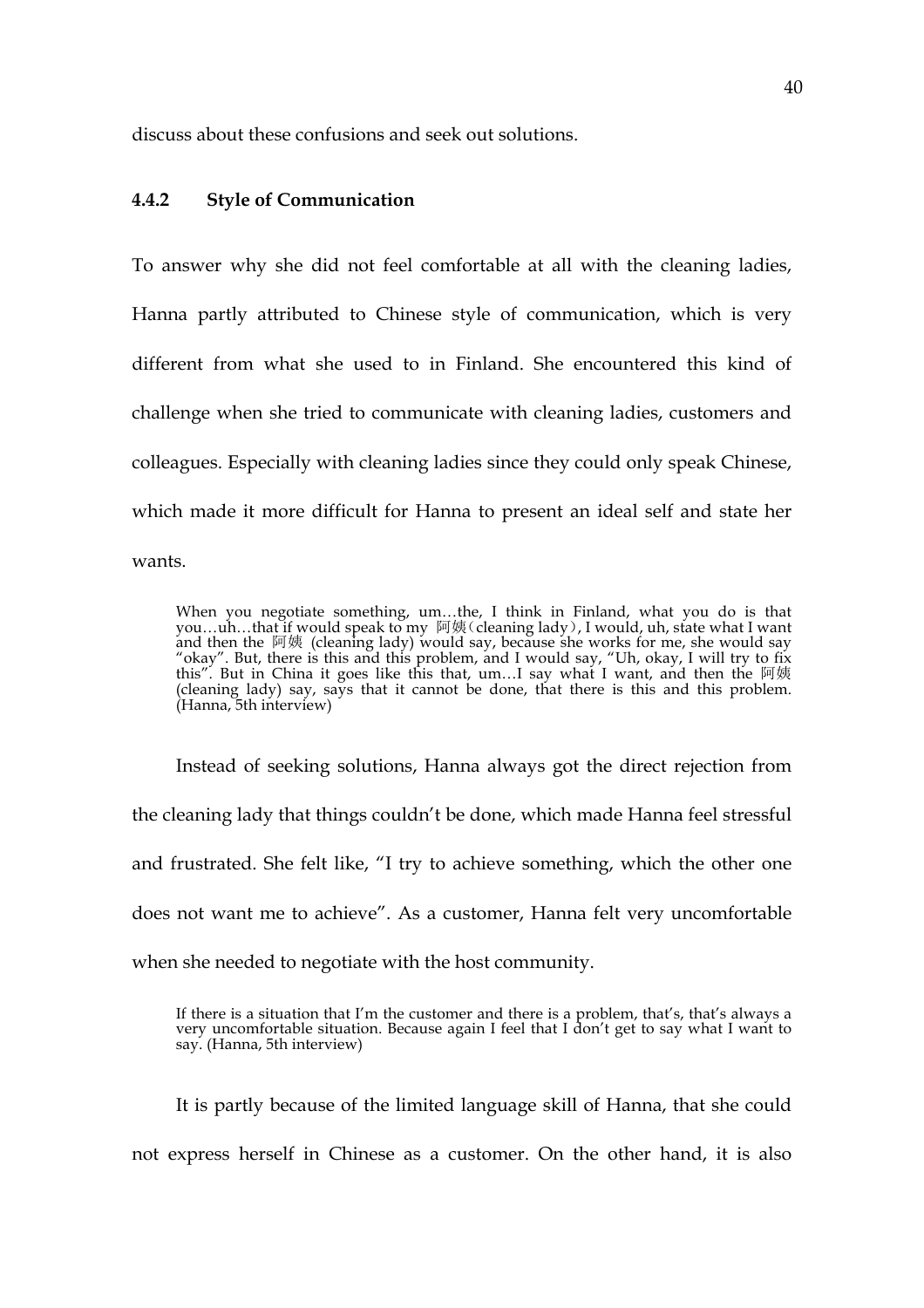because the cleaning ladies and other Chinese interlocutors could not speak good English, which made it not possible for Hanna to negotiate in English, the language that she mastered better and therefore could better state her wants. Considering that interlocutors were not willing to negotiate, Hanna changed from an active position to a very passive place in the communication process. If the same situation happened in Finland, Hanna thought, she, as a customer, would get better response from interlocutors, rather than a direct rejection. Consequently Hanna tried to avoid communicating with the cleaning ladies, by which her willingness to use and develop Chinese was undermined. When spoke Chinese with Chinese colleagues, Hanna also did not feel comfortable as she always felt she does not get her point to cross. Communication went smoother when it was daily conversation without negotiation included.

#### **4.4.3 Culture of Praise**

All the sojourners got compliments from host community about their Chinese, not matter in the exchange year or during this time of stay. Sometimes their Chinese was highly praised even though they just said few words or sentences in Chinese so they quit taking those compliments seriously after a while. It also depends on how wide the interlocutor was exposed to the NNS, as in cities that are more international, people may be more used to NNS speaking Chinese and accordingly have higher exception from NNS's Chinese level and feel less surprised when they hear NNS speak good Chinese.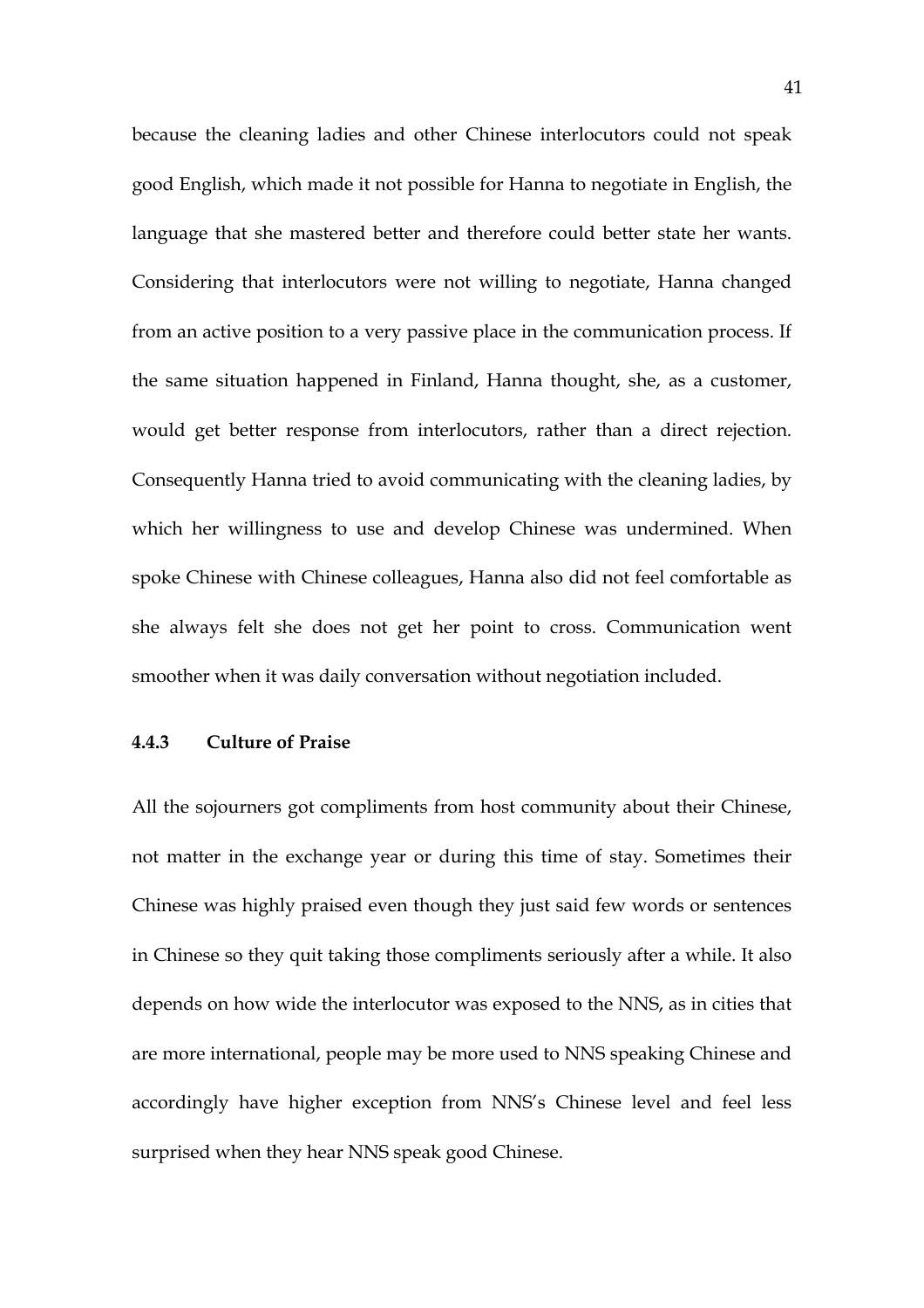Compared with the praise in Finnish culture, Chinese people may highly comment on sojourners' Chinese as a compliment, rather than a truthful assessment of sojourners' abilities. It could boost sojourners' confidence of speak Chinese anyway, as it did to Hanna according to her previous Chinese learning experiences. Any kind of positive feedback was always welcome for her except perhaps the following kind:

One or two times I was with a Finnish classmate and someone might say that my Chinese was better than his/hers. Even though it is technically a compliment towards me, it is not really part of Finnish culture to single out one person at the expense of others, so it just made me feel really uncomfortable and embarrassed. (Hanna, previous Chinese learning experiences)

Albeit it was a compliment to her, apparently the culture difference of praising between China and Finland caused the negative affection on Hanna, and possibly on her classmate as well, which may in turn affect the classmate's willingness to speak and study Chinese.

## **4.5 Balance Between Working and Learning**

Unlike SA participants, sojourners in this study lived abroad with the focus on work rather than studying language. Accordingly challenges occur when sojourners want to learn Chinese while working at the same time. When Hanna was asked about how work has affected her Chinese learning, she answered:

She was the one who struggled the most among three participants with

I think it has affected quite a lot. Just, as I, as I said before. Um…that I don't need to use Chinese that much in my work and I'm not expected to use it. So, uh…I don't have time to study on my own. So…Chinese, Chinese learning has, has unfortunately become less of a priority nowadays. Even though I don't want it to happen, but that's what has happened. (Hanna, 5th interview)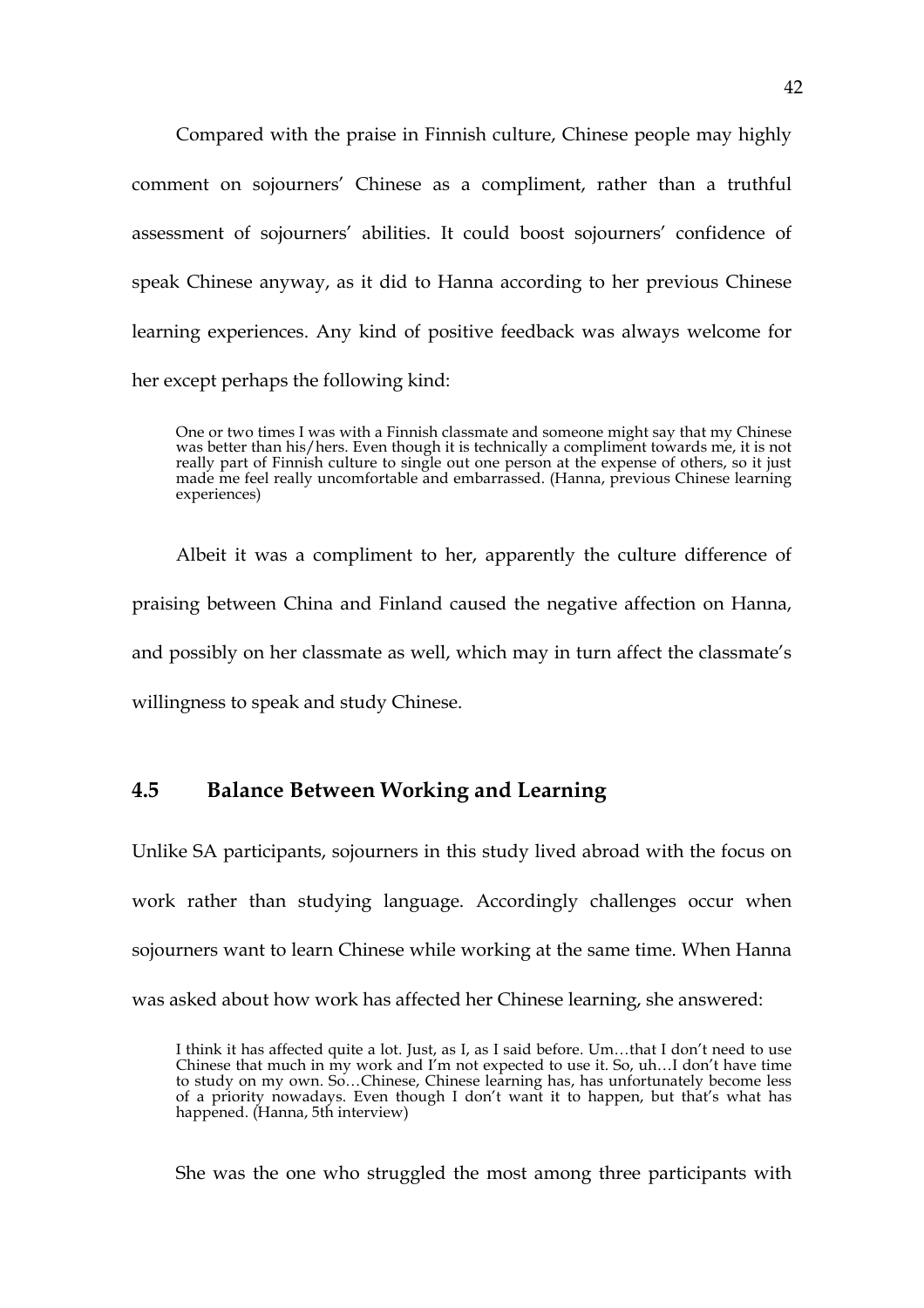identity as a worker and a language learner. In the beginning of her sojourn, Hanna was highly motivated to study Chinese; this passion lasted until she got work. She tried to use various learning strategies to keep the Chinese studying continue, for instance, she bought a Chinese book and used phone application to learn some characters. Hanna even had a study group with a Dutch girl; they made assignments for each other so that they could learn from making and completing those assignments. But it also appeared to them that they needed a Chinese teacher who could answer their questions that they could not answer themselves. This study group was an active step taken by Hanna, whereas it broke up since she got a job and had no energy for that. Hanna tried to study Chinese, as she truly understood it is a good chance to study Chinese when she is in China, albeit work became the priority of her.

But I just said to husband this week that, that…I really…um…if I don't study Chinese now, when I have good chance, then I will regret it when I go back to Finland. So I think I should try to study more, and make it more like a priority. (25th, June) It has not been a priority but I think I'm starting to get the motivation to do something. (Hanna, 4th interview)

Hanna's desire of learning Chinese clashed with her work, not only because work occupied a lot of time and energy of her, but also because her work required her to speak English and it would not be a good idea to speak Chinese in the workplace. From these perspectives, Hanna's motivation of learning and using Chinese was undermined albeit she endeavored to do so. It was apparently daunting for Hanna since she could not meet the expectation for herself. She depicted herself as a "lousy student" when she hadn't touched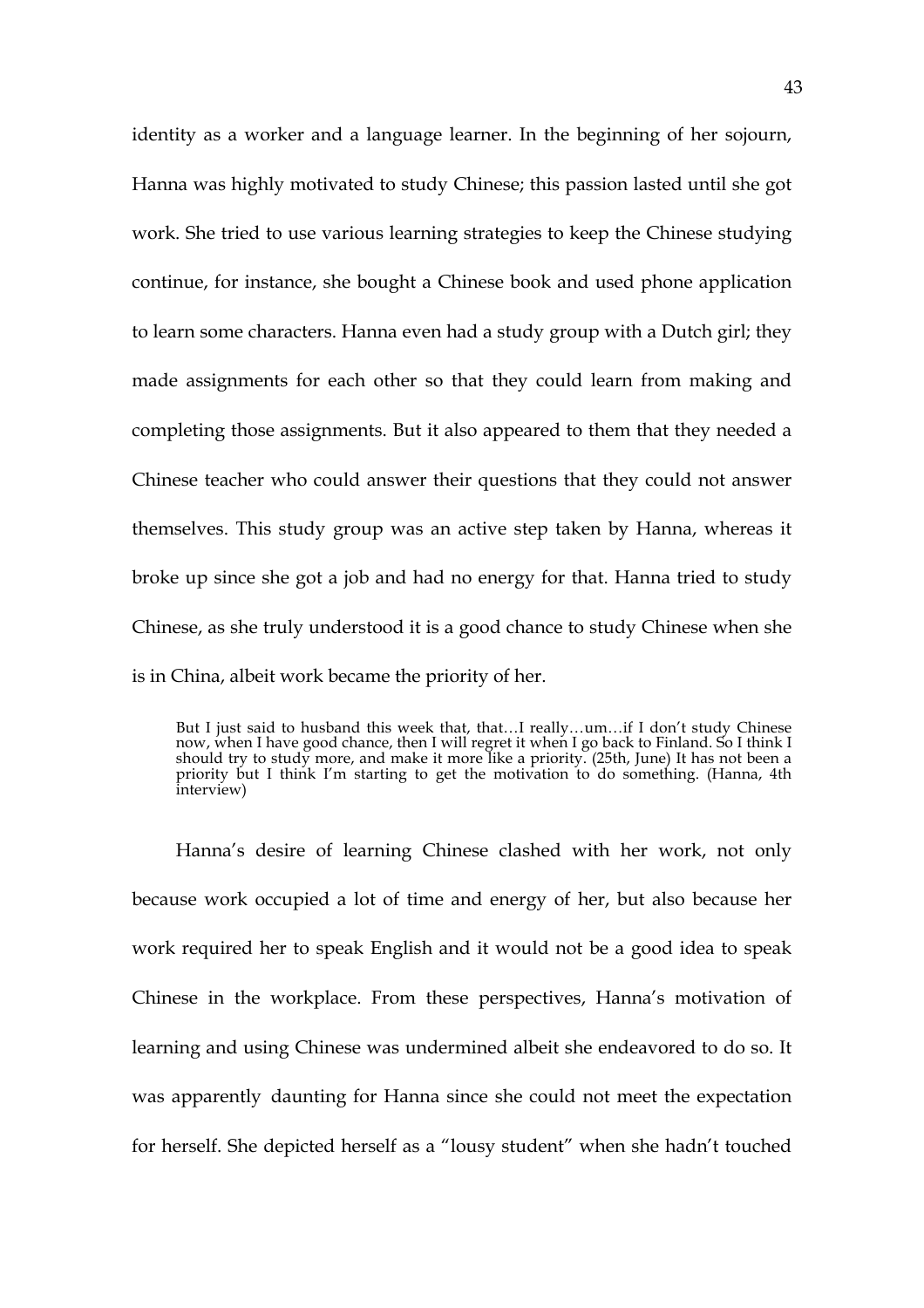the book for studying Chinese purpose in two months. This unsatisfactory for learning and stress from work directly led to less interaction with host community and at the same time, more communication with compatriots and international people, as Hanna described, she was falling into "expat bubble".

I don't have, after work I don't have energy to try to figure out some amazing plan that how I'm gonna to meet Chinese people. It's just easier to meet the friends that I have and just relax or something. And I'm starting to…think that I'm kind of falling into this expat. (Hanna, 5th interview)

She further explained:

That I'm start to falling into the place that I live in China but I don't really know any Chinese people. And, yeah...and I don't speak Chinese anything. But I never thought that would happen but…I don't really…yeah…I'm too busy. (Hanna, 5th interview)

Other than Hanna's struggle between work and learning Chinese, Aino and Niko came to China for work reason this time and took work as priority during the whole sojourn. Both of them used the word "hobby" when they described learning Chinese for this time of stay. By taking this disposition, Aino and Niko did not encounter the challenge to study Chinese and work to the same extent as Hanna did. In addition, Chinese classes were offered and supported by Aino and Niko's workplace whereas Hanna's work required her to speak and use English and Chinese class was therefore not supported by her workplace. This difference inevitably caused sojourners' different experiences of using Chinese at work.

In the case of Niko, workplace played important role in his using and learning Chinese. He used Chinese not only with Chinese colleagues, but also with clients, which provided a lot of opportunities for his Chinese practicing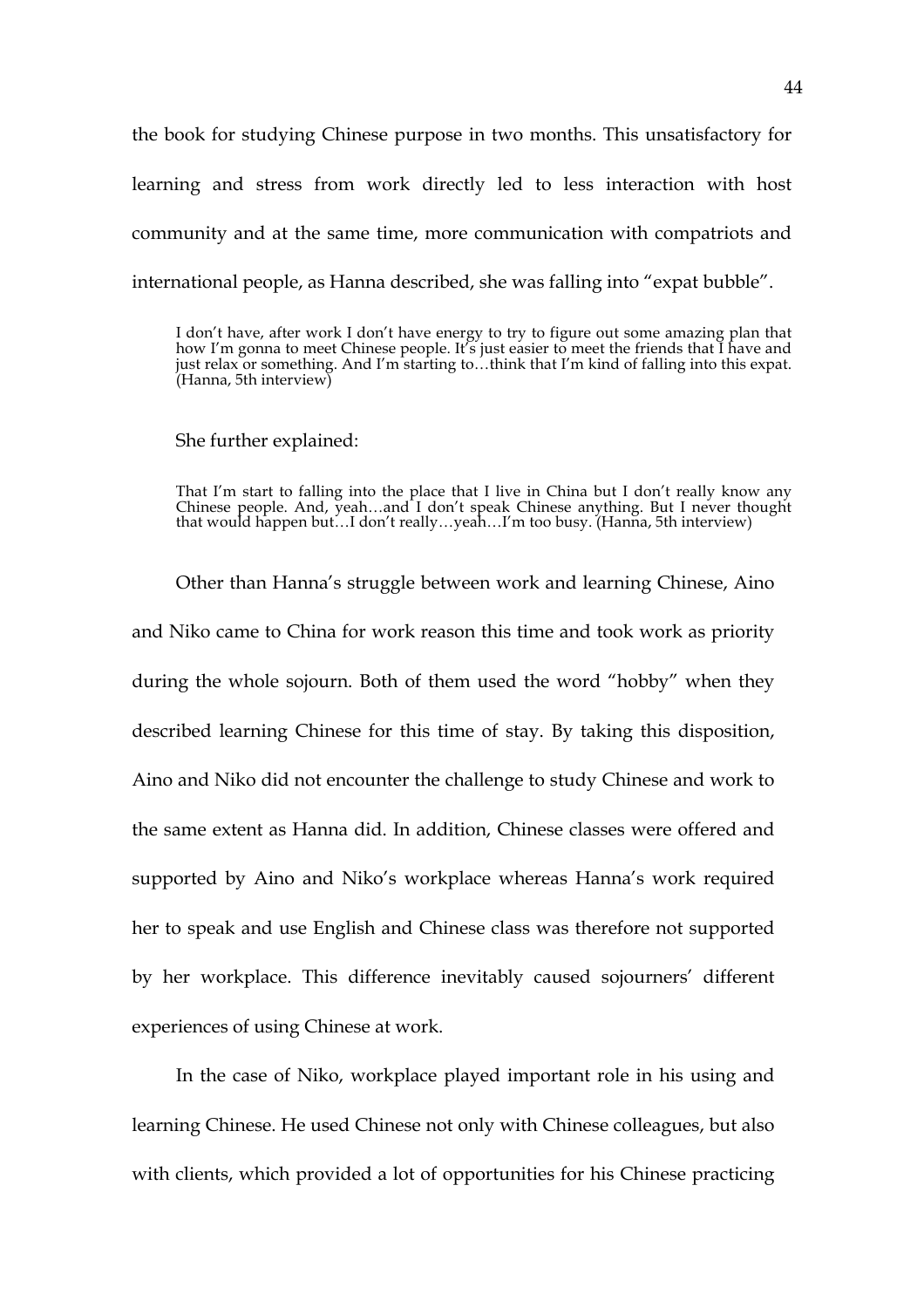and developing. By checking dictionary and asking other Chinese colleagues, Niko learnt new words that he encountered at work. Having many colleagues who only spoke Chinese to Niko, he thought, "I will learn, like even without thinking." There was one colleague who always spoke Chinese to Niko even though she was able to speak fluent English. As Niko said himself, it was a good thing because his listening could be developed. He also affirmed the value of using Chinese at work for Chinese learning purpose. Chinese classes were not very useful for Niko this time as he thought the teacher's teaching style did not fit his studying well. However, using Chinese daily at work and outside work was helpful for more fluent and accurate language skills in his point of view. Niko said he has big motivation to study Chinese, for work wise as well, although he did not have specific plan for it.

Many learners have an instrumental motivation. Niko considered it is an advantage for his future work to know Chinese language whereas in Aino's working field, knowing how to speak Chinese is not really a crucial skill. Therefore she wondered:

Conceiving learning Chinese as a hobby, Aino enjoyed the group Chinese classes with her colleagues and took relaxed attitude for Chinese acquisition outside classroom. For example, she noticed her spoken Chinese was getting better (2nd interview) and her Chinese reading competence had improved as

Am I just wasting my time try to learn Chinese. But I guess it's never waste. And… I don't know. It feels good to like, learn more. And…yeah, it's kind of like a hobby. (Aino, 3rd interview)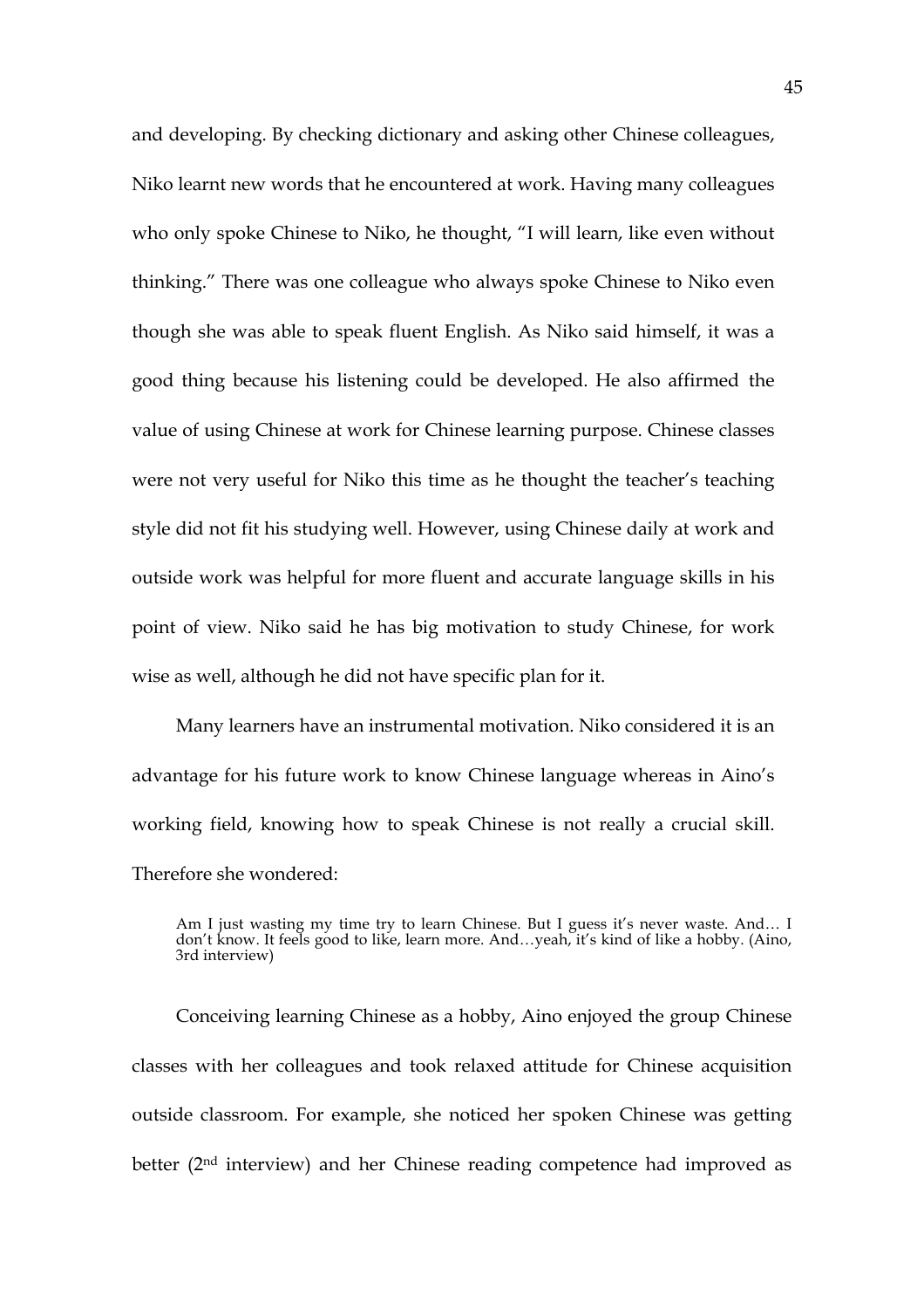well (4th interview). Based on her previous Chinese leaning experiences and experience from this sojourn period, Aino also added, "It always gets easier to speak Chinese when you are here for longer time"(5<sup>th</sup> interview). After several months in China, Aino felt more comfortable to speak Chinese and easier to understand Chinese again. She felt "really good" when she read Chinese without trying on the street and she was happy about her Chinese level, as she felt "refreshed" about her Chinese skills. When talked about learning Chinese in China, Aino had some personal opinions.

And…I know. If I would spend more time in China, it would improve a lot. But it's not about what I'm learning at the classroom, I think it's more about like, what I should learn, like using the language outside the classroom, like in the real life situations. And of course studying by myself at home, like trying to remember the new words. (Aino, 4th interview)

Even though Aino also had Chinese colleagues, they usually spoke English with each other. Hence the workplace did not become important for her Chinese use and developing except Chinese classes that supported by the workplace. Compared with private classes, Aino enjoyed more in the group classes since there were more conversations. Took private classes in the last month of her stay in China, Aino was not very satisfied with the teacher as she tended to stick to the topic, yet Aino was also not very active in the classes. However, trying to take all the Chinese classes that she could take showed Aino's motivation to learn more Chinese. She was overall satisfied with her Chinese learning during this sojourn with keep it in mind that work was her priority.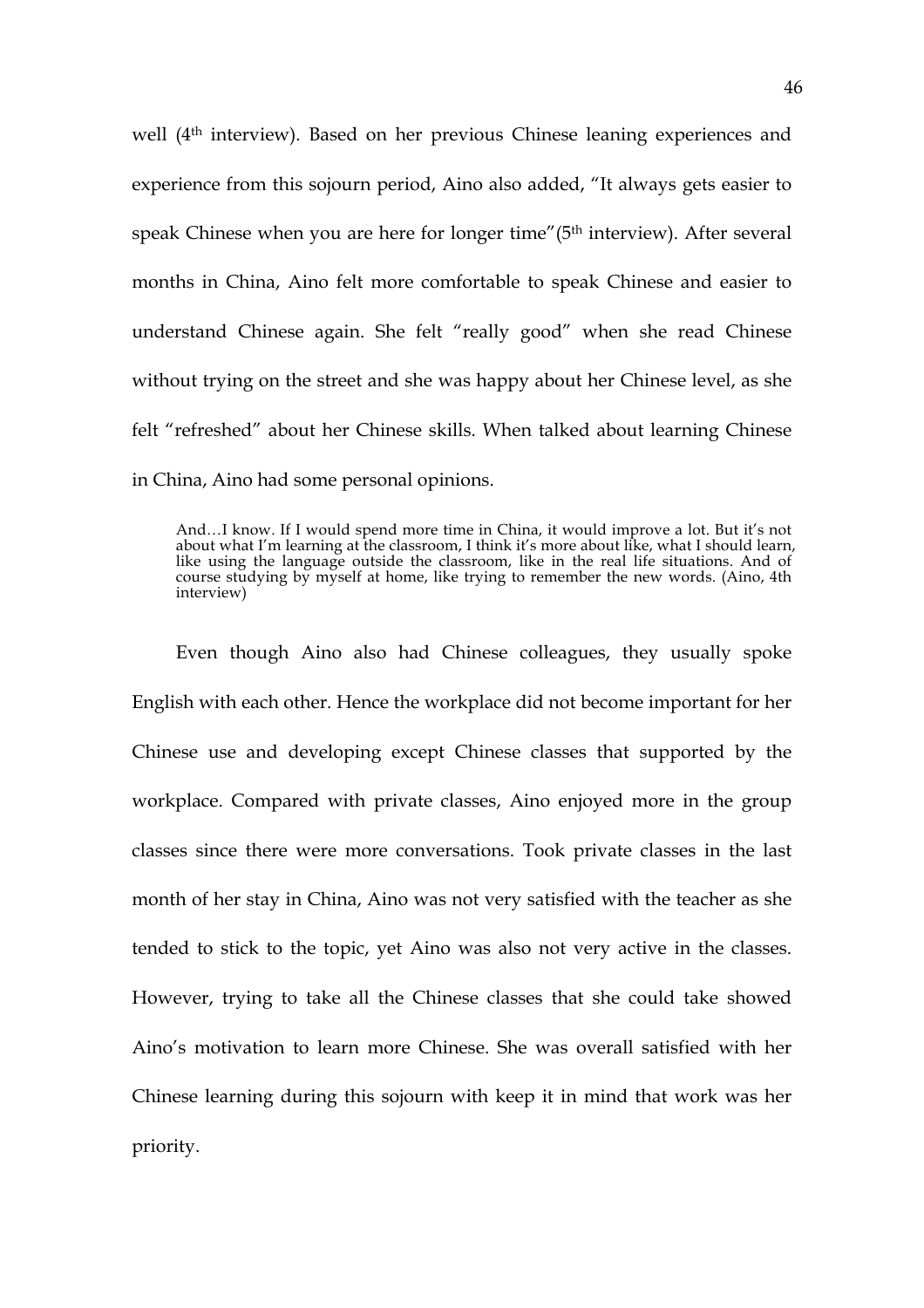The Chinese using experience of Hanna's husband was also related here, albeit he was not part of the study. As mentioned before, Hanna used children's picture cards to teach her husband Chinese, which he practiced at work. Even though he did not have energy to actually learn more Chinese, he used his limited language skills to try to connect with the Chinese workers. By using workers' native language, Hanna's husband showed his willingness to participant in the local community and put effort on it, althought only a limited amount of energy and time could be use to study the language because of the work.

The situation of the sojourners in this study was very similar. Work was the priority, which was very different from their exchange year as students. This fact had affected all sojourners' Chinese learning a lot, as it was energy and time consuming to work as full-time workers, especially for Hanna, who lived far from her workplace. According to sojourners' previous learning experiences that refer to their experiences of studying Chinese as exchange students, they were fully into studying Chinese, had intensive Chinese classes everyday, which helped them to learn and they improved a lot from knowing nothing about Chinese. Sharing experiences about studying and life with other Finnish classmates also had positive influences on sojourners.

### **4.6 Differences Between Cities**

Three cities were involved in this study among which city A was smaller and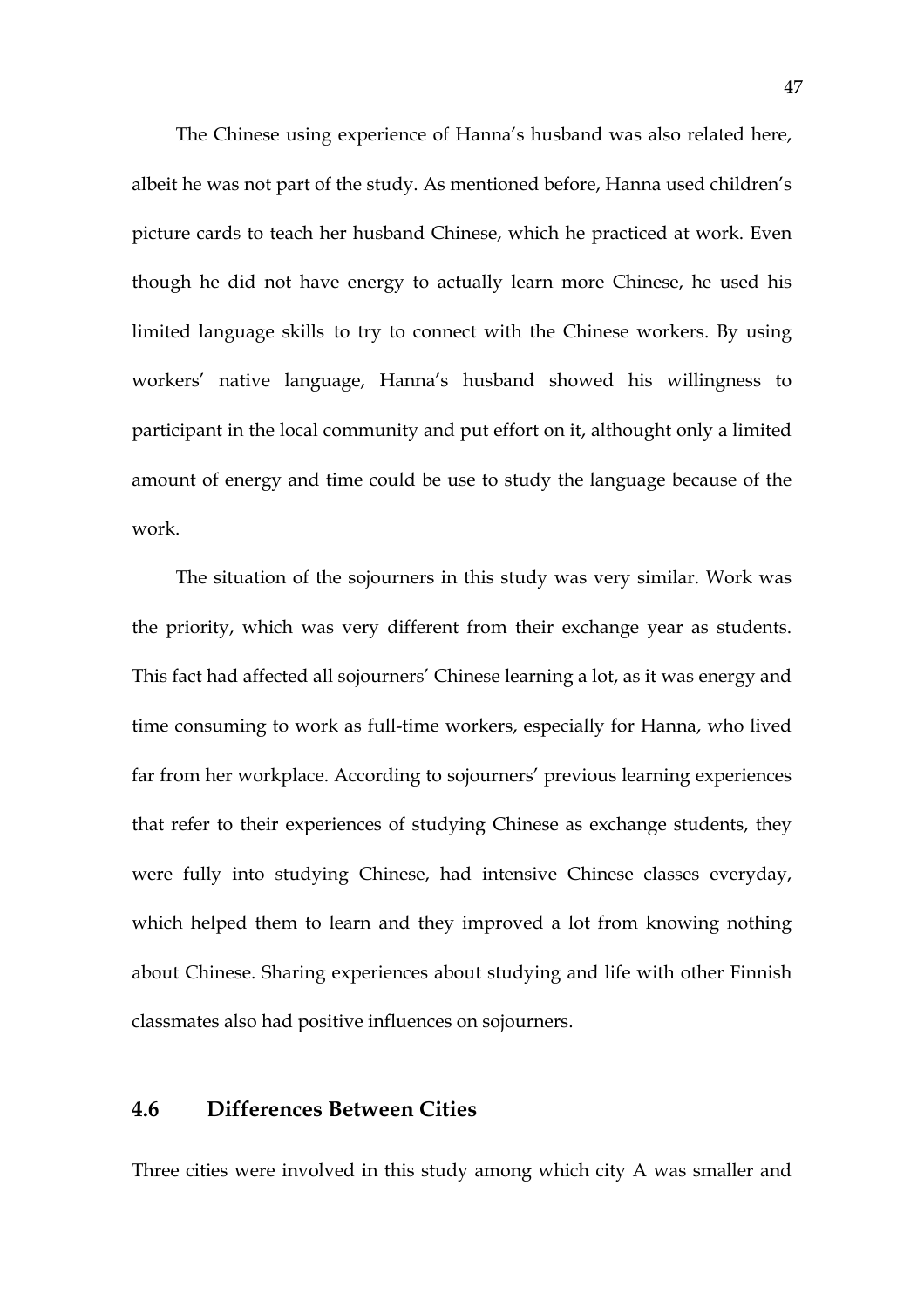less internationalized compared with city B and city C.

## **4.6.1 Experiences in Using Chinese in City A**

Starting from knowing almost nothing about Chinese language, sojourners were in the same level in the beginning of their exchange year. Their Chinese had been improved a lot along with the intensive classes as well as longer time in China. As mentioned earlier, Aino thought the longer sojourners stay in the country, the easier for them to speak the target language. It was especially apparent in the second semester of her exchange year, since she used a lot of Chinese outside classes, communicated successfully by only speaking Chinese and had good conversations with local people. To compare with city B and city C, Aino said she felt lucky that she went to city A for exchange because she actually needed to use a lot of Chinese while in other two bigger cities, the locals speak more English.

Kung-fu hobby was beneficial for Hanna's Chinese practicing and use outside the classroom since it made her to communicate with local people more. She considered it was a very good practice to meet people who could not speak English and tried to communicate with her in Chinese in different occasions. In Hanna's opinion, "just communicating with a foreign language as much as possible is the best way to learn it", and city A furnished variety of chances for her to do that and she did. Moreover, Hanna also practiced Chinese with her Finnish classmates and conceived it's a nice thing to have compatriots who she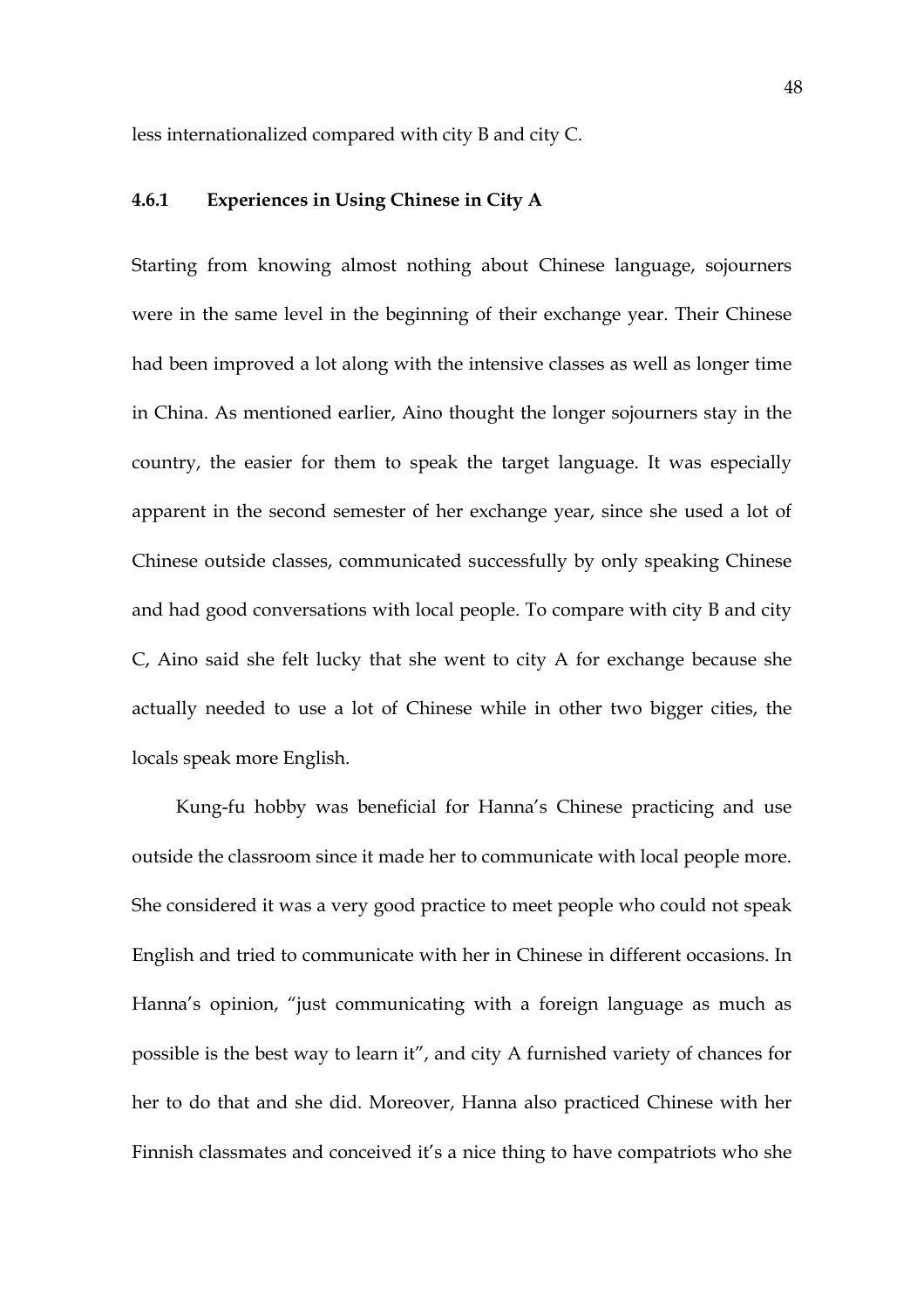could share experiences with.

Both Aino and Hanna thought people from city A were more curious and welcoming and showed interests when they talk, which made them feel nice as they were listened and taken seriously by the host community. Accordingly sojourners were more willing to speak Chinese in this encouraging environment and real connection may be built between them and the host community. Chances to use Chinese also outside the classroom were provided and guaranteed due to the fact that sojourners could not deal things with English, and which in turn facilitated sojourners' Chinese use and improving. On the other hand, not being able to speak English and less interaction with foreigners of locals may lead to their lower ability of understanding sojourners' Chinese, since they might not be used to the accent, as both Aino and Hanna mentioned in the interviews.

#### **4.6.2 Experiences in Using Chinese in City B and City C**

Different from city A, there were more chances to speak English in city B and city C, so it's not optimal environment for studying Chinese in bigger cities, as Niko said. Speaking English tended to become an easier choice when sojourners were in bigger cities, "expat bubble" phenomenon occurred more often consequently. Aino noticed some friends she had who went to city B with the purpose of studying Chinese turned out to have many international friends and speak more English than Chinese with them.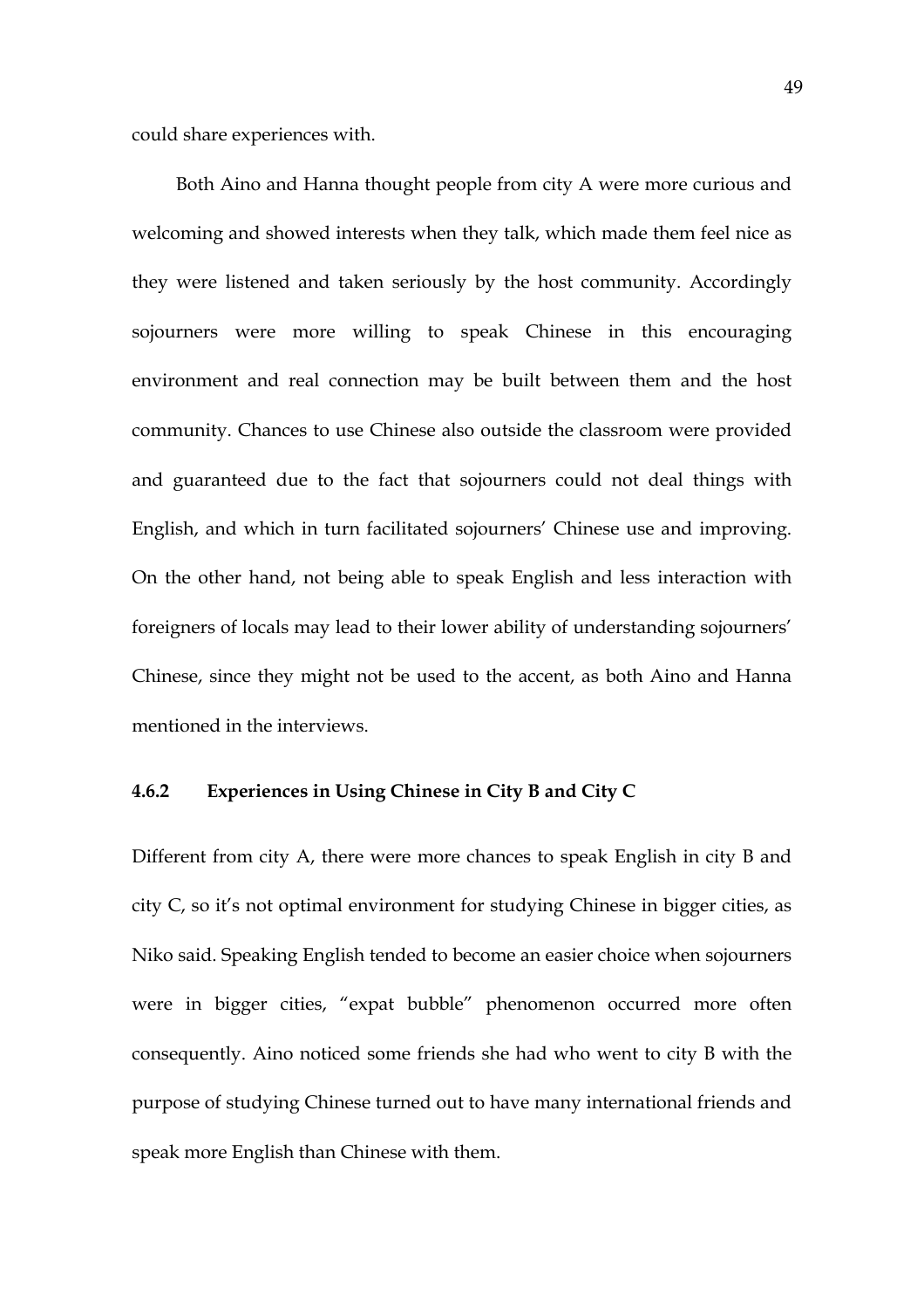With more international people living in these cities, local people were more used to different accents of sojourners who use Chinese as L2, and therefore they could understand better when sojourners tried to communicate in Chinese. Because of the same reason, locals may not be so interested in foreigners compared with the people from city A and accordingly fewer opportunities there were for sojourners to participate in the social practice. Both Aino and Hanna thought locals from bigger cities were busy and mind their own business, which is on the contrary with people from city A, who was nice, friendly, talkative and interested in them.

From the perspective of studying Chinese, as Hanna and Niko mentioned, more chances to take Chinese classes are provided in bigger cities. For instance, there are a lot of companies who can offer various kinds of classes according to sojourners' desire and needs. Niko also paid attention to the teaching resources and quality; he said in bigger cities, there are more experienced teachers and more varieties in courses.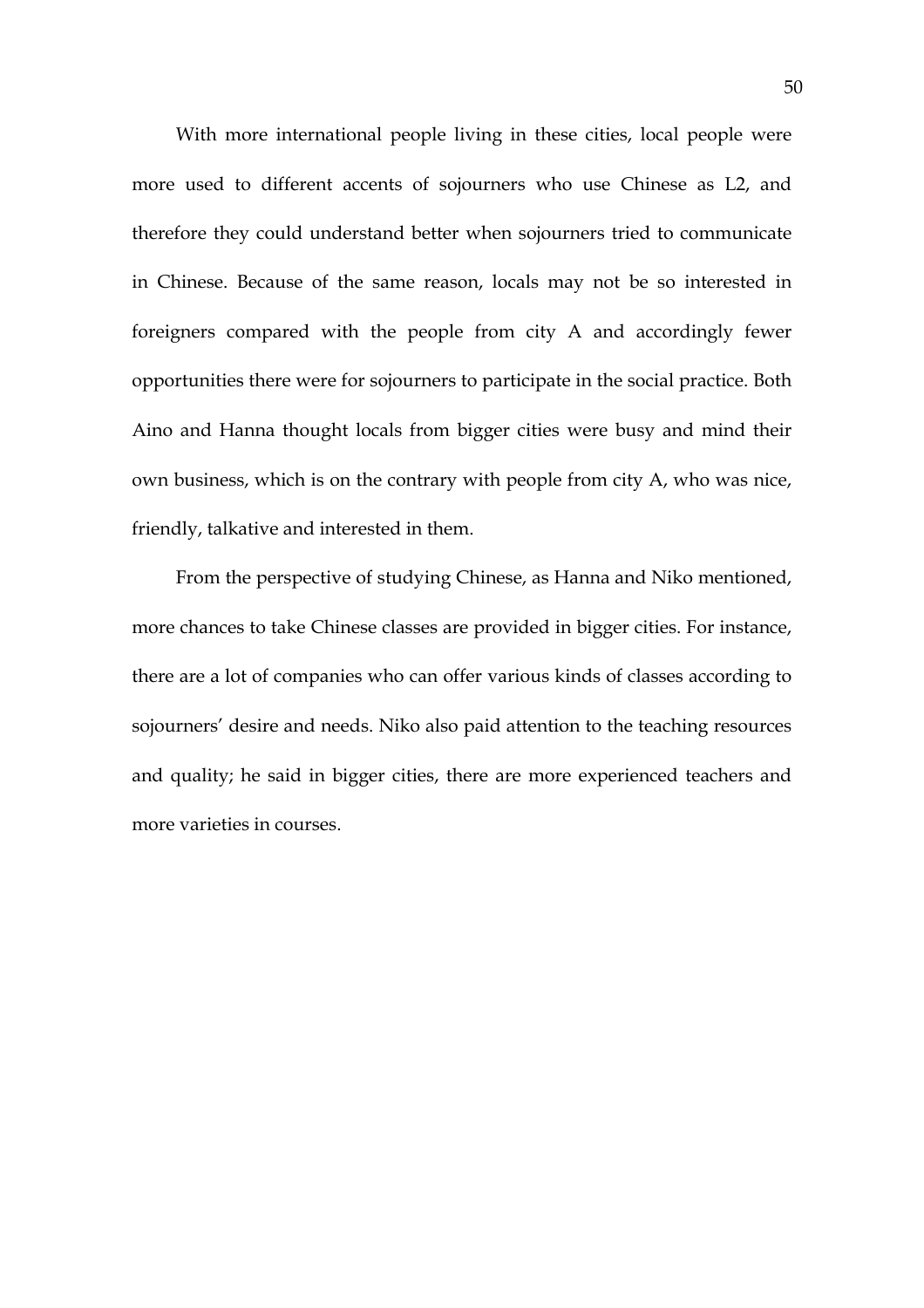## **5 DISCUSSION**

The aim of this study was to find out (1) how contextual factors, host community as well as the relationships between sojourners and host community affect sojourners' language using choices and experiences; and (2) how sojourners' agency was practiced in the language using experiences.

Based on the above, the findings indicated that there are, indeed, challenges as well as opportunities for sojourners when they use Chinese in China. Contextual factors were showed to be important in this respect, as sojourners had only limited time and energy to study Chinese since they took work as priority. It is showed that all the sojourners had different working environment in terms of using and learning Chinese, which in turn mediated their language choices. Hanna was required to speak English at work whereas Aino and Niko were provided with Chinese classes by the workplace. Among the participants, Hanna struggled the most between working and using Chinese, her satisfaction of her Chinese use was getting lower and lower and she felt she was falling into the "expat bubble", in which she did not actively seek opportunities to use Chinese with host community and instead spent time with Finnish and international friends. In addition to speaking Chinese with Chinese colleagues, Niko also took them as learning resources to learn new words while Aino usually used English with her Chinese colleagues, from which the differences choices indicated the active agency exercised by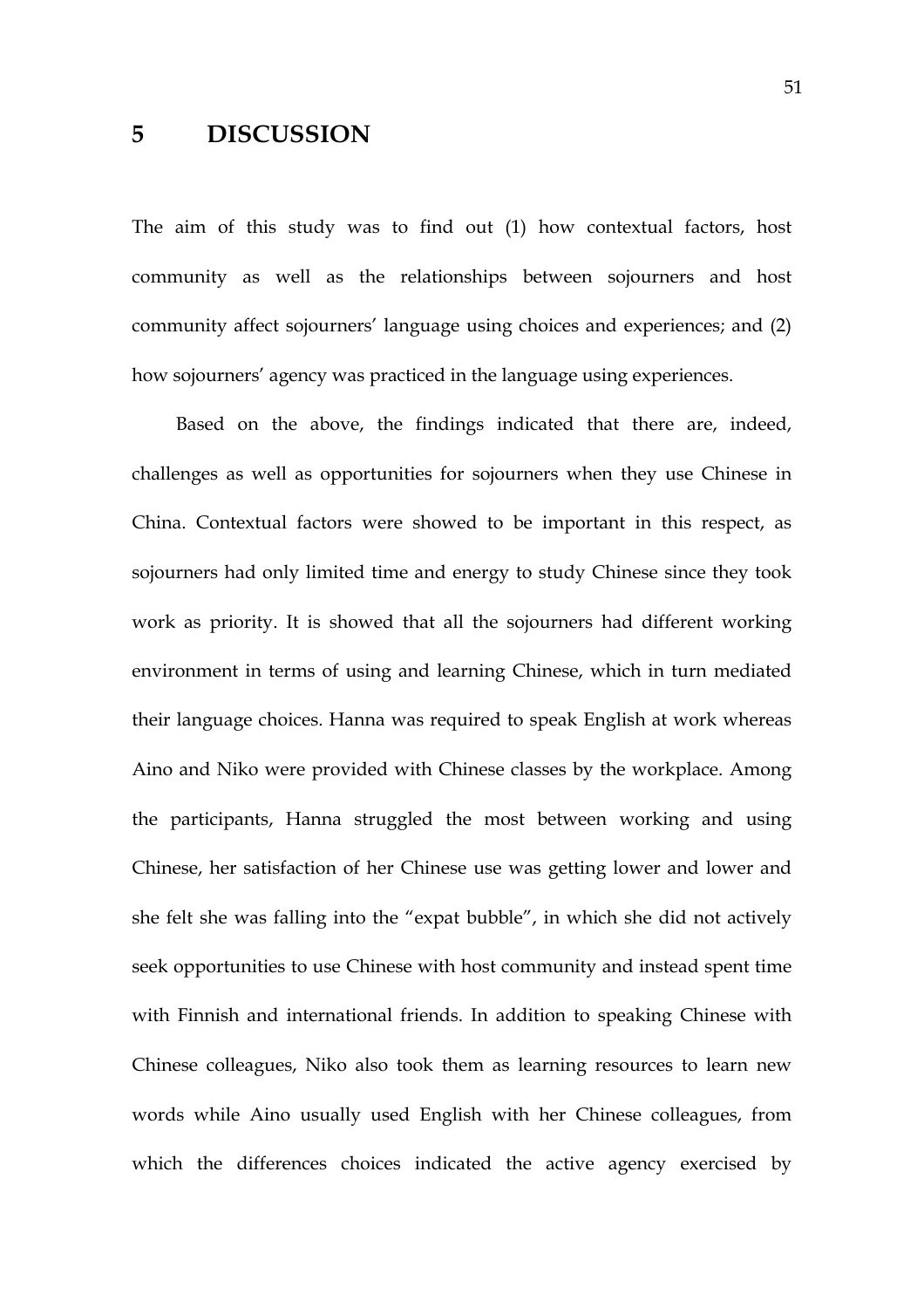sojourners. Moreover, the comparison between sojourners' exchange year and this time of stay and different cities also supported the conclusion that contextual matters, not only for sojourners' perceptions of experiences of using Chinese, but also for their language choices, which is consistent with Gao (2010)'s finding.

In addition, sojourners' intercultural competences appeared to be fundamental elements as well, due to the cultural differences between China and Finland. As Coleman (1998) argued that sojourners' sociocultural and intercultural competences are essential elements of the true linguistic proficiency, present study found out it is important and beneficial for sojourners to be equipped with intercultural competences so that they could build deeper and more meaningful relations with the host community. And accordingly the greater interaction with the host community would contribute to the better target language competence (Clément, Noels & Deneault, 2001) and greater intercultural sensitivity (Isabelli-García, 2006), which would enable sojourners to better engage themselves in the sociocultural practices.

The analysis based on Coleman's (2010) concentric circles model showed us clearly with sojourners' language using choices and interactions with compatriots, international people and host community. Concerning the outer circle, which represents the host community, English was mostly used as a communication tool or a way to practice English skills for some Chinese people. The importance of locals who are willing to speak Chinese to sojourners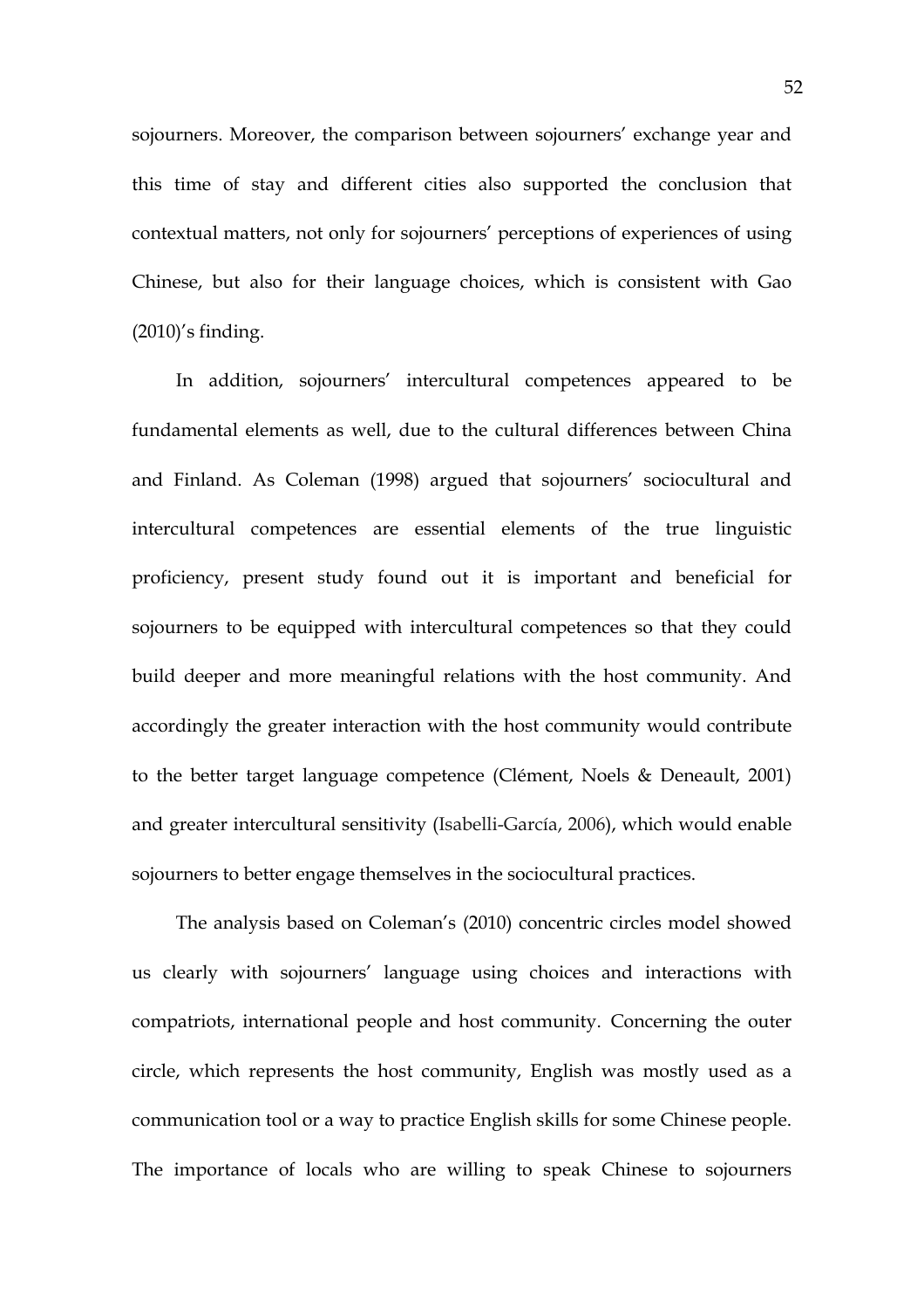appeared, especially the ones with good scaffolding ability, which is consistent with SLS and SCT as Duff (2007) argued. According to the findings, for instance, Hanna's nice talk with the driver and Niko's successful conversations with a Chinese friend showed that sojourners' language using experiences may be affected a lot by the interlocutors, along with sojourners' willingness to communicate in the target language and the level of satisfaction. Namely, the interlocutor with good scaffolding ability may have positive effect on sojourners since they know how to talk in the way that is easier for sojourners to understand and can help sojourners to realize communication success; on the contrary, it may have negative influence on sojourners' language use when they communicate with interlocutor who does not know how to scaffold sojourners when they use L2. Those experiences of using Chinese are also related to sojourners' willingness to communicate with host community, as MacIntyre et al. (1998) discussed.

The finding that interactions and relationships between sojourners and host community are crucial social aspects of sojourners' language use in residence abroad context in this study is consistent with previous researches (Church, 1982; Ward & Kennedy 1993; Van Lier, 1998). Being able to participate in and contribute to the community by using the target language was showed to be rewarding for sojourners, such as Hanna's experience of being a "trip manager" for her international friends, Niko helped colleagues to state wants in the restaurant and Aino assisted Chinese tourists in the airport by using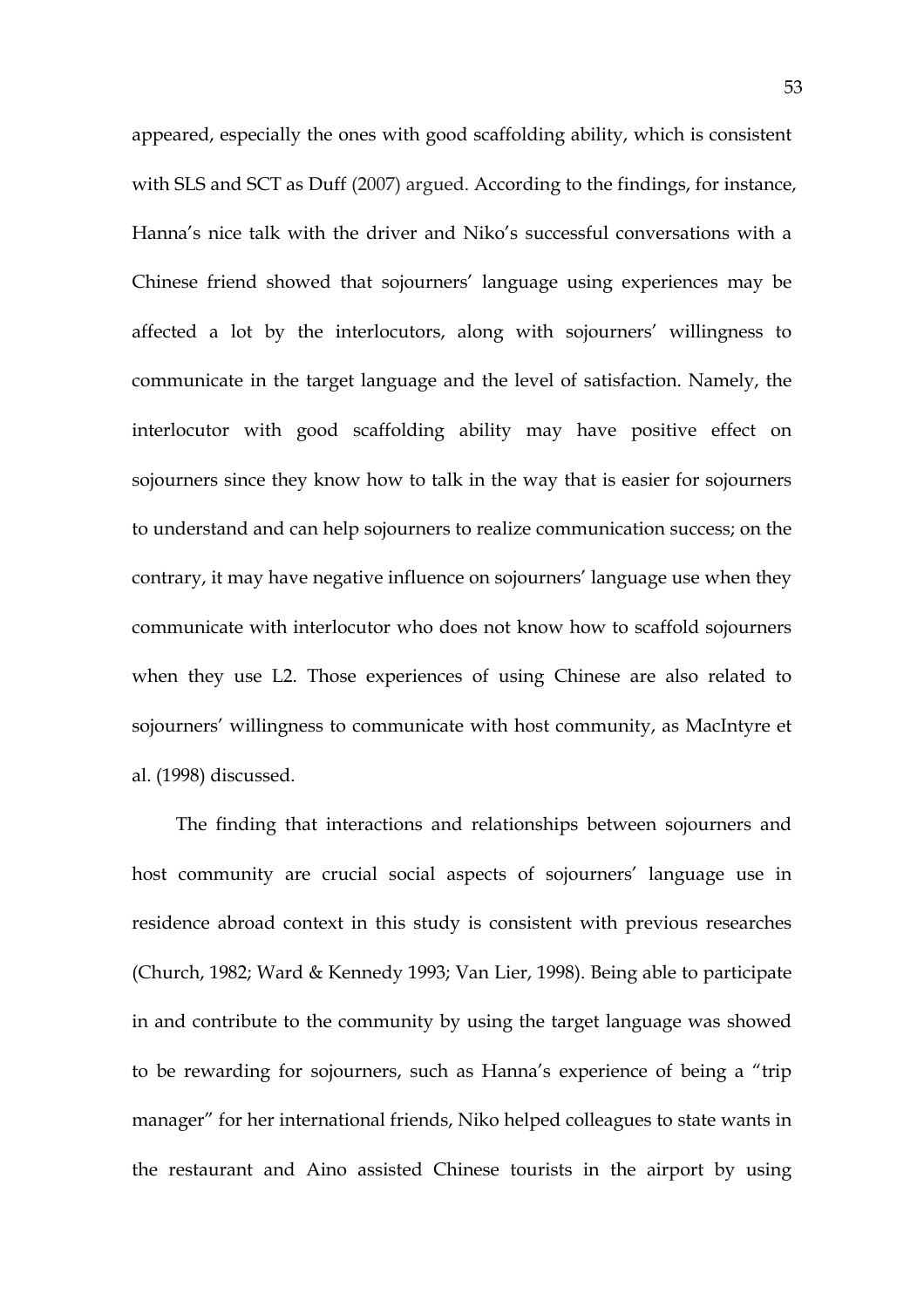Chinese. Sojourners' satisfaction with themselves was enhanced, as a L2 user and a social agent. At the same time, sojourners gained communicative competence, membership as well as legitimacy in the host community by means of social interaction.

To compare with more international cities and the less international one, advantages and deficiencies from the perspectives of sojourners were presented, which can be helpful for people who intend to go to China with the purpose of studying Chinese. As more international cities may have more chances to take Chinese classes with more varied contents, yet it may be easier for sojourners to fall into the "expat bubble", which runs counter to the aim of studying Chinese. In the smaller cities, on the other hand, there are less chances to get along with English and therefore more opportunities to use Chinese, albeit learning resources and teaching qualities might not be as good as in bigger cities, as Niko said. Based on Hanna and Aino's interviews, the language using experiences with local community might be differ from each other as well, since people in the smaller cities were more curious and interested in foreigners and it was contrary situation in the bigger cities, which may affect sojourners' willingness to use language and the perceptions of language using experiences.

There were similarities as well as differences in three sojourners' experiences of using Chinese in China, which suggests the role of agency of each sojourner. The differences among sojourners can be attributed to different aims of stay, life history, beliefs of using language and levels of L2. For instance,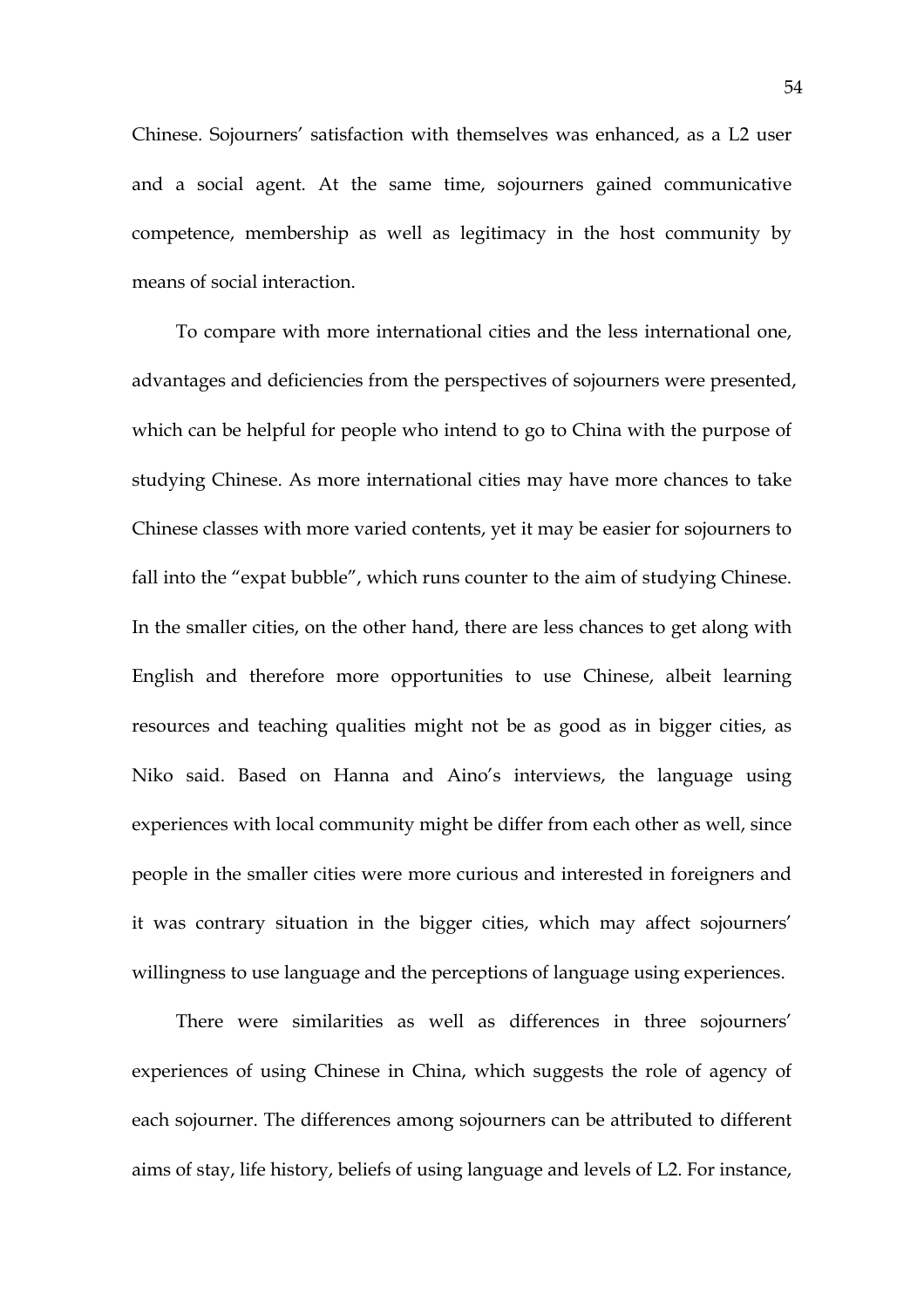Aino and Niko, in comparison with Hanna, took work as priority and perceived studying Chinese as hobby throughout the study while Hanna experienced the clash between work and aim of studying and using Chinese. The fact that Hanna was planning to stay longer in China may account for her desire of studying Chinese in spite of obstacles she had. Among the various activities she had with the aim of studying Chinese, the study group she had with another NS of Chinese was Hanna's most active attempt. One close connection she built with host community was with cleaning ladies, which had almost only negative influence on Hanna's experiences of using Chinese. Although she did not make any Chinese friends during her this time of stay, Hanna had two significant experiences of using Chinese to help her Finnish and international friends. By helping her friends, Hanna gained a new identity – "trip manager", and mediated her agency in order to better engage herself in the sociocultural practices and contributed to the community. These positive experiences boosted her confidence of using Chinese and her willingness to use Chinese was enhanced. After experienced huge cultural differences between Finland and China such as communication style differences and working culture differences, Hanna's willingness of using Chinese was undermined, along with the decreasing motivation to strike up relations with the host community. She clearly articulated her wants of studying Chinese throughout the study until the last interview, she felt she was falling into the "expat bubble", in which situation her willingness of using Chinese was undermined and she spent more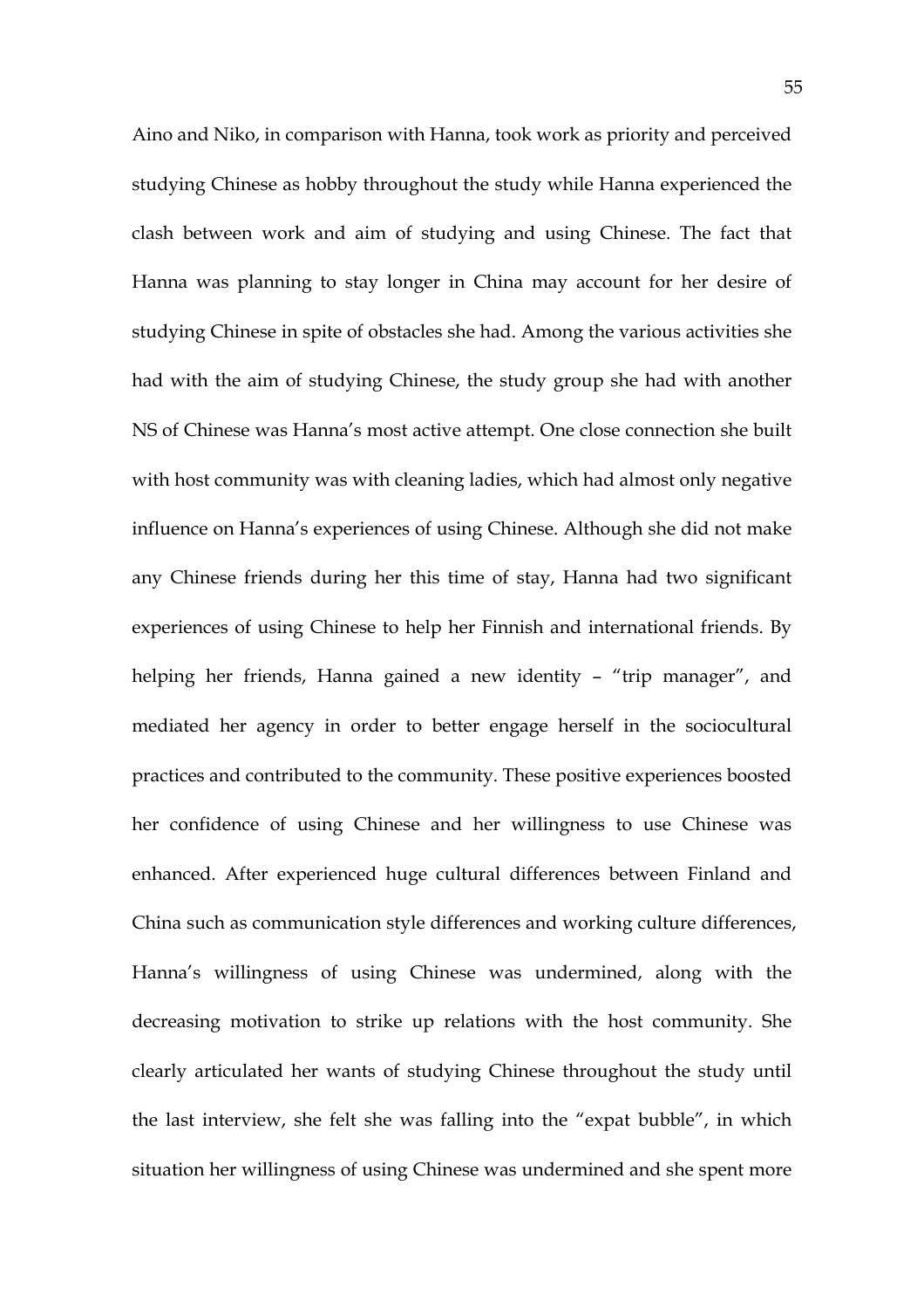time with Finnish and international people, rather than Chinese people.

Niko was the participant who had most experiences of residence in China and using Chinese, which could possibly explain his active utilization of resources to learn Chinese; for example, he learnt new words from colleagues. Also because of his life history, compared with other two participants, Niko maintained more sustainable resources of using Chinese by building connections with the host community such as shopkeepers and colleagues. He seemed to regard using Chinese as a social action since he did not practice Chinese with locals but just used Chinese with them in daily life situations and at work. Benefited from his experiences in relation to China and Chinese family member, Niko was equipped with good intercultural competences and had more resources to refer to when he had problems concerning intercultural communication and sociocultural practices in comparison with Hanna and Aino. In terms of language choices with the family member, Niko showed his initiative as he could always use Chinese if he wants.

Recognizing many of her international friends live in the "expat bubble", Aino indicated her interests in making friends with Chinese people and integrating into the host community. Although English was the dominant language when Aino communicated with her Chinese friends, as all of her Chinese friends were internationally minded and able speakers of English. Besides the purpose of some of her Chinese friends was to practice English with Aino, from the perspective of Aino, she also did not want to lose face in front of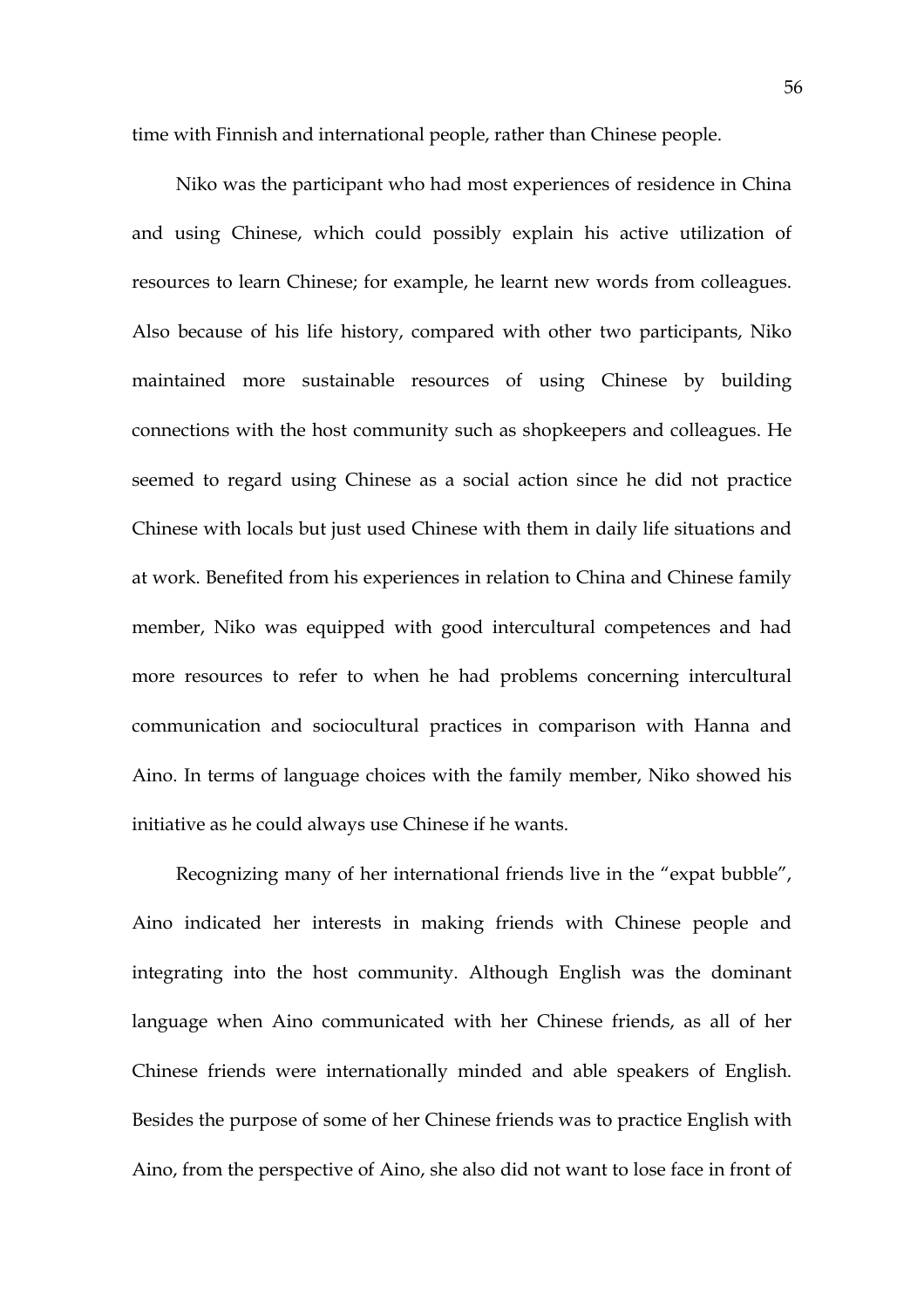her Chinese friends due to the possible mistakes when she speaks Chinese. Without the instrumental motivation of studying Chinese, since Chinese skill is not essential for her work, Aino considered studying Chinese as a hobby and held a more relaxed attitude than Hanna did. Aino's agency was clearly mediated during this sojourn, as she felt more comfortable and confidence to use Chinese after she spent longer time in China and she gradually put more effort on using Chinese such as sending Chinese texts with local friends.

Creating and maintaining access to the use of Chinese language is certainly not easy, even though it was in the host country that was with abundance of chances to do so. Sojourners always had choices to spend time with their compatriots or English speakers, especially in the more international cities in China. Considering the complexity of Chinese L2 use in China, it is important for sojourners to renegotiate identities and mediate their agency in order to better engage themselves into the social practices, which is beneficial not only for linguistic development but also for moving towards the full participation of the host community. Therefore it is challenge, however crucial for sojourners to step out of the comfort zone, seek opportunities to use Chinese, take the risks and not being afraid of making mistakes or losing face.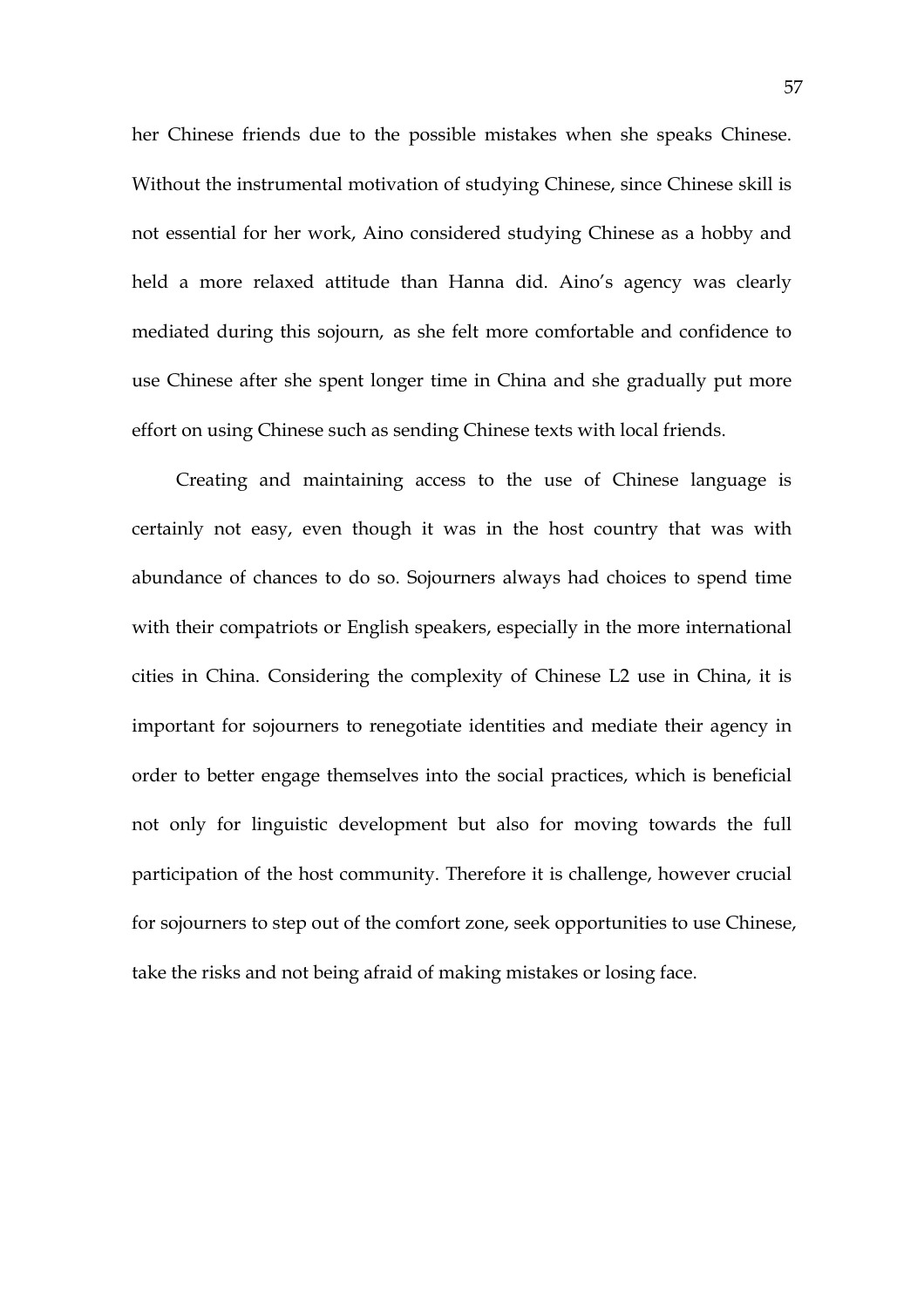## **ACKNOWLEDGEMENTS**

I would like to deeply thank my thesis supervisor, Professor Riikka Alanen, for very valuable comments and suggestions that greatly improved the manuscript. I would also like to thank the participants in this study for their time and valuable experiences. Without their participation, this study would not have been possible.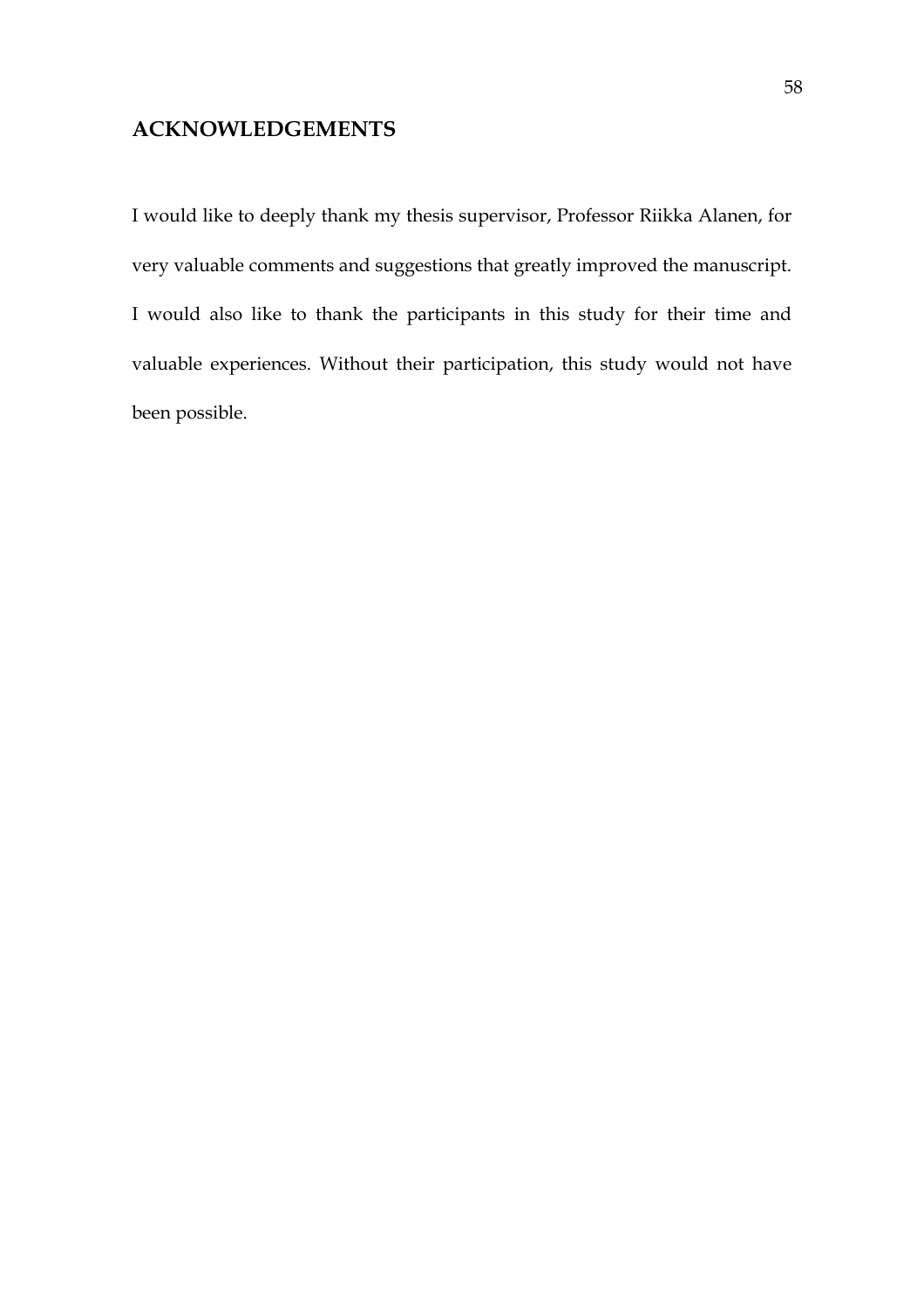## **REFERENCES**

- Ahearn, L. M. (2001). Language and agency. Annual review of anthropology, 109-137.
- Aveni, V. A. P. (2005). *Study abroad and second language use: Constructing the self*. Cambridge University Press.
- Block, D. (2007). The rise of identity in SLA research, post Firth and Wagner (1997). *The Modern Language Journal*, *91*(s1), 863-876.
- Carroll, J. B. (1967). Foreign language proficiency levels attained by language majors near graduation from college. *Foreign Language Annals*, *1*(2), 131-151.
- Church, A. T. (1982). Sojourner adjustment. *Psychological bulletin*, *91*(3), 540.
- Clément, R., Noels, K. A., & Deneault, B. (2001). Interethnic contact, identity, and psychological adjustment: The mediating and moderating roles of communication. *Journal of Social Issues*, *57*(3), 559-577.
- Coleman, J. A. (1997). Residence abroad within language study. *Language Teaching*, *30*(01), 1-20.
- Coleman, J. A. (1998). Language Learning and Study Abroad: The European Perspective. *Frontiers: The interdisciplinary journal of study abroad*, *4*(2), 167-203.
- Coleman, J. (2010). Key-note speech: What is the year abroad for. *Insights and principles to inform assessment. Assessment of the year abroad in modern language degrees. Univerisity of Bath*.
- Coleman, J. A. (2013). Researching whole people and whole lives. *Social and cultural aspects of language learning in study abroad*, *37*, 17-44.
- Du, H. (2013). The development of Chinese fluency during study abroad in China. *The Modern Language Journal, 97*(1), 131-143.
- Duff, P. A. (2007). Second language socialization as sociocultural theory: Insights and issues. *Language teaching*, *40*(04), 309-319.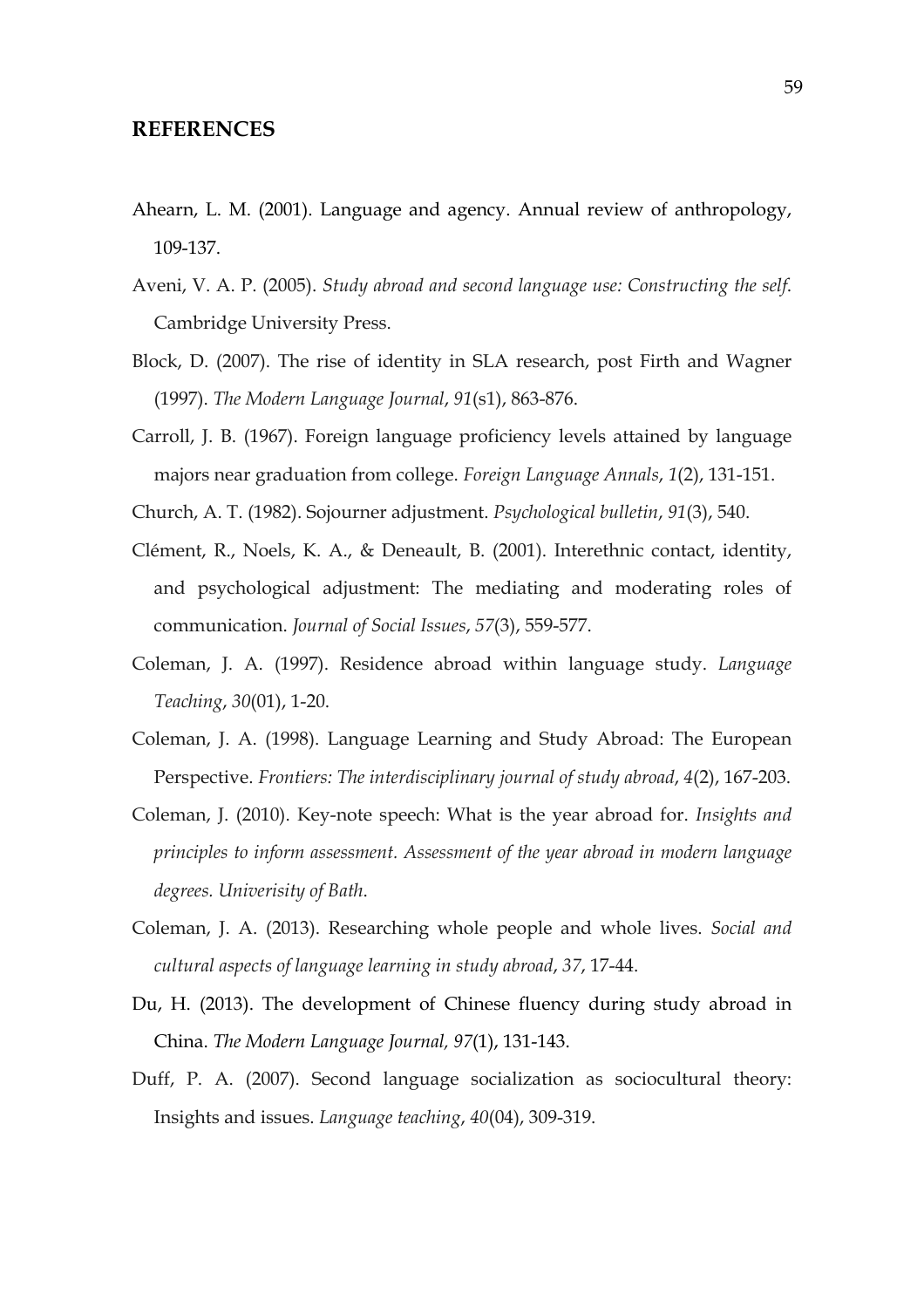- Duff, P. A., & Kobayashi, M. (2010). The intersection of social, cognitive, and cultural processes in language learning: A second language socialization approach. *Sociocognitive perspectives on language use and language learning*, 75-93.
- Elo, S., Kääriäinen, M., Kanste, O., Pölkki, T., Utriainen, K., & Kyngäs, H. (2014). Qualitative content analysis: A focus on trustworthiness, 1–10.
- Freed, B. F. (Ed.). (1995). *Second language acquisition in a study abroad context* (Vol. 9). John Benjamins Publishing.
- Firth, A., & Wagner, J. (1997). On discourse, communication, and (some) fundamental concepts in SLA research. *The modern language journal*, *81*(3), 285-300.
- Gao, X. (2010). *Strategic language learning: The roles of agency and context*. Multilingual Matters.
- Graneheim, U. H., & Lundman, B. (2004). Qualitative content analysis in nursing research: concepts, procedures and measures to achieve trustworthiness. *Nurse education today*, *24*(2), 105-112.
- Hall, J. K. (2002). *Teaching and researching: Language and culture*. Routledge.
- Hsieh, H. F., & Shannon, S. E. (2005). Three approaches to qualitative content analysis. *Qualitative health research*, *15*(9), 1277-1288.
- Institute for International Education. http://www.iie.org/Services/Project-Atlas/China/International-Students-I n-China#.VzAYAIsUDQs
- Isabelli-García, C. (2006). Study abroad social networks, motivation and attitudes: Implications for second language acquisition. *Language learners in study abroad contexts*, *15*, 231-258.
- Kankaanranta, A., & Lu, W. (2013). The Evolution of English as the Business Lingua Franca Signs of Convergence in Chinese and Finnish Professional Communication. *Journal of Business and Technical Communication*, *27*(3), 288-307.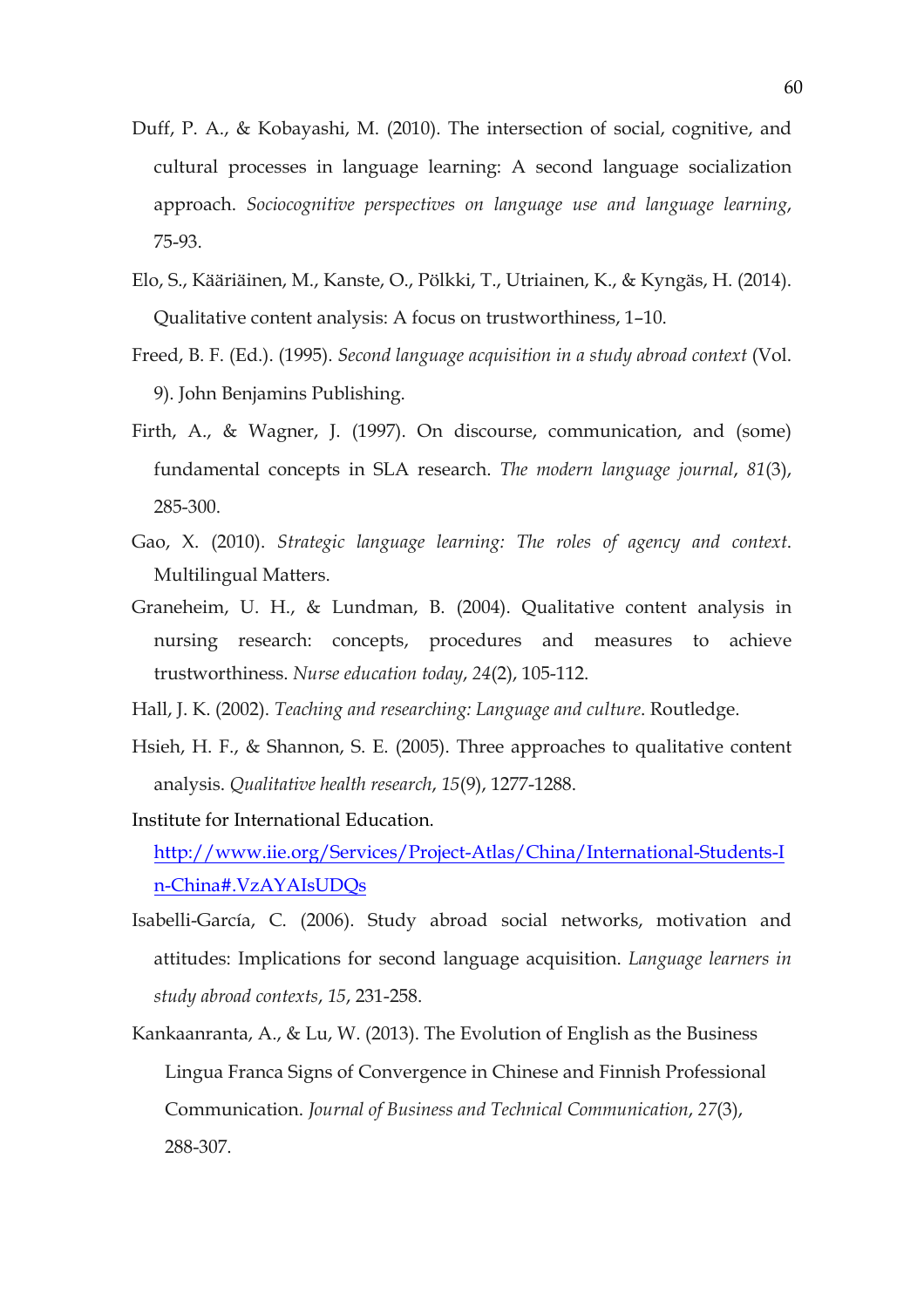- Kinginger, C. (2004). Alice doesn't live here anymore: Foreign language learning and identity reconstruction. *Negotiation of identities in multilingual contexts*, *219*, 242.
- Kinginger, C. (2008). Language learning in study abroad: Case studies of Americans in France. *The Modern Language Journal*, *92*(s1), 1-124.
- Kurata, N. (2010). Opportunities for foreign language learning and use within a learner's informal social networks. *Mind, Culture, and Activity,* 17(4), 382-396.
- Lave, J., & Wenger, E. (1991). *Situated learning: Legitimate peripheral participation*. Cambridge university press.
- Lier, L. V. (1998). The relationship between consciousness, interaction and language learning. *Language awareness*, *7*(2-3), 128-145.
- MacIntyre, P. D., Dörnyei, Z., Clément, R., & Noels, K. A. (1998). Conceptualizing willingness to communicate in a L2: A situational model of L2 confidence and affiliation. *The Modern Language Journal*, *82*(4), 545-562.
- MacIntyre, P., Baker, S., Clément, R., & Donovan, L. (2003). Talking in order to learn: Willingness to communicate and intensive language programs. *Canadian Modern Language Review*, *59*(4), 589-608.
- Meier, G., & Daniels, H. (2013). 'Just not being able to make friends': social interaction during the year abroad in modern foreign language degrees. *Research Papers in Education*, *28*(2), 212-238.
- Palfreyman, D. (2011). Family, friends, and learning beyond the classroom: Social networks and social capital in language learning. *Beyond the language classroom*, 17-34.
- Pavlenko, A. (2001). "How am I to become a woman in an American vein?": Transformations of gender performance in second language learning. In A. Pavlenko, A. Blackledge, I. Piller, & M. Teutsch- Dwyer (Eds.), *Multilingualism, second language, and gender,* 133-174. New York: Mouton de Gruyter.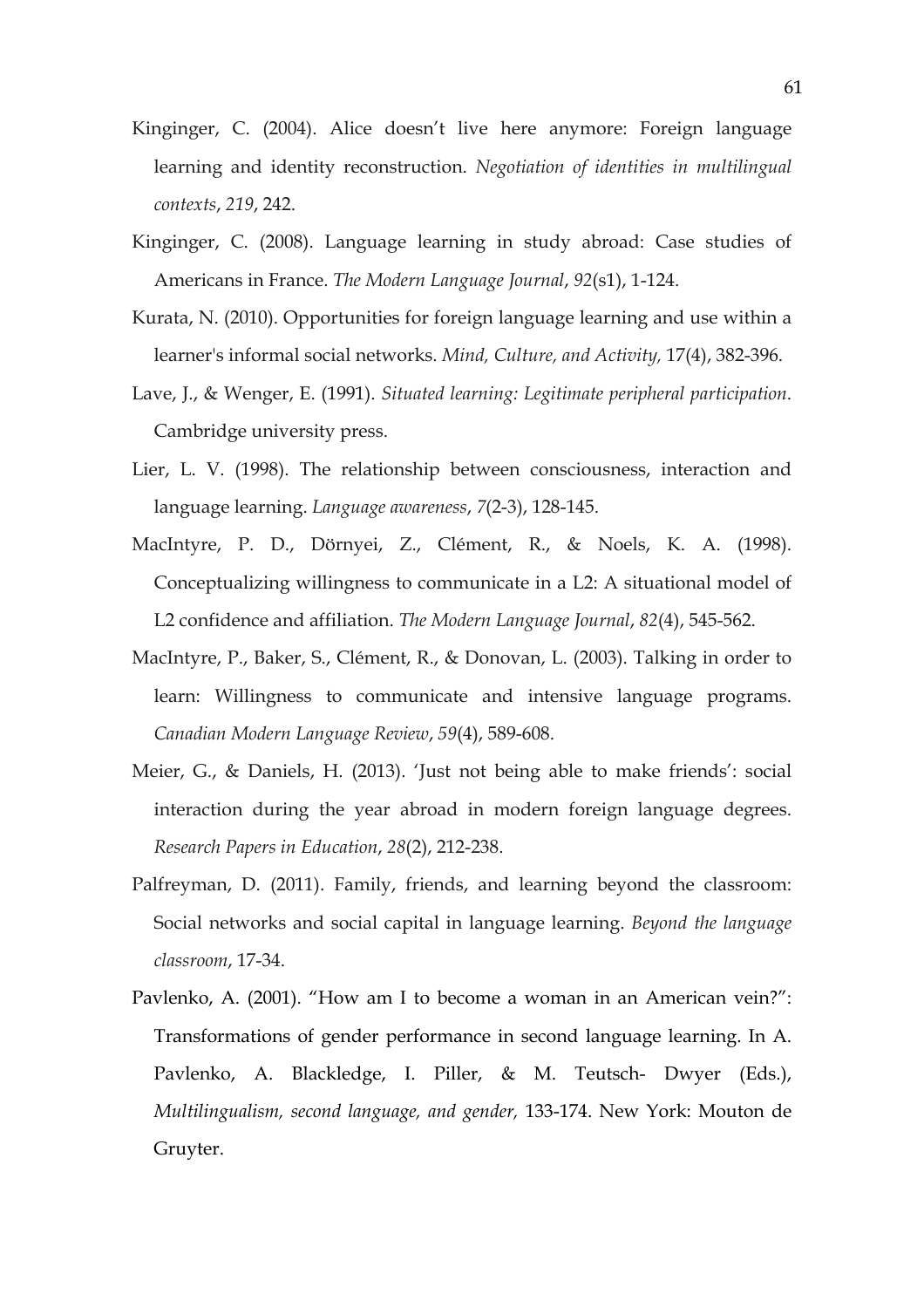- Polit, D. F., & Beck, C. T. (2004). *Nursing research: Principles and methods*. Lippincott Williams & Wilkins.
- Schieffelin, B. B. (1990). *The give and take of everyday life: language, socialization of Kaluli children* (No. 9). CUP Archive.
- Ushioda, E. (2009). A person-in-context relational view of emergent motivation, self and identity. *Motivation, language identity and the L2 self*, 215-228.
- Vygotsky, L. (1978). Interaction between learning and development. *Readings on the development of children*, *23*(3), 34-41.
- Wang, H. Y., Liu, G. F. & Miao, L. (2015). Annual Report on Chinese International Migration.
- Ward, C., & Kennedy, A. (1993). Where's the "culture" in cross-cultural transition? Comparative studies of sojourner adjustment. *Journal of Cross-Cultural Psychology*, *24*(2), 221-249.
- Wertsch, J. V. (1998). Mind as action. Oxford University Press. *New York*.
- Yang, J. S., & Kim, T. Y. (2011). Sociocultural analysis of second language learner beliefs: A qualitative case study of two study-abroad ESL learners. *System*, *39*(3), 325-334.
- Yu, B. (2010). Learning Chinese abroad: The role of language attitudes and motivation in the adaptation of international students in China. *Journal of Multilingual and Multicultural Development, 31*(3), 301-321.
- Yule, G. (2010). *The study of language*. Cambridge University Press.
- Zhang, Y., & Wildemuth, B. M. (2009). Qualitative Analysis of Content [w:] Applications of Social Research Methods to Questions in Information and Library Science, red. *Barbara M. Wildemuth,.(West Port, Connecticut: Libraries Unlimited, 2009)*, *308*.